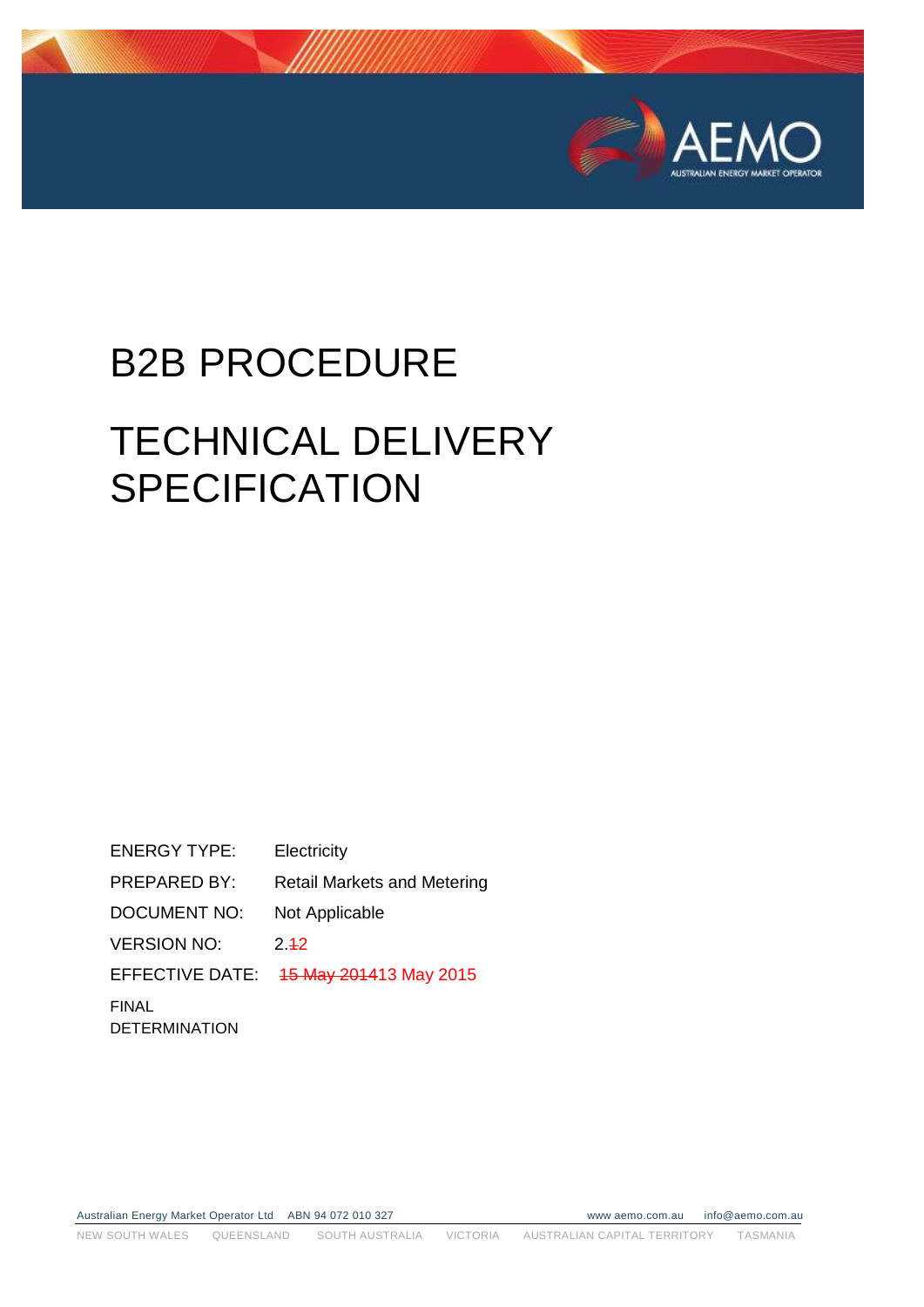# **Document History**

| <b>Version</b>         | Date       | <b>Author</b> | <b>Comments</b>                                                                                                                                                                                         |  |
|------------------------|------------|---------------|---------------------------------------------------------------------------------------------------------------------------------------------------------------------------------------------------------|--|
| 1.0                    | 23/12/2004 | <b>NEMMCO</b> | Final Determination version.                                                                                                                                                                            |  |
| 1.1 DRAFT              | 22/4/2005  | <b>NEMMCO</b> | Draft issued for Consultation.                                                                                                                                                                          |  |
|                        | 20/6/2006  | <b>NEMMCO</b> | Draft issued as Draft Determination.                                                                                                                                                                    |  |
| 1.1                    | 1/8/2005   | NEMMCO        | Final Determination version.                                                                                                                                                                            |  |
| 1.2                    | 29/8/2005  | NEMMCO        | Changes to incorporate clause 7.2A of National Electricity<br>Rules that deals with Manifest and minor or procedural<br>errors.                                                                         |  |
| 1.3 DRAFT              | 30/6/2006  | <b>NEMMCO</b> | Update for changes proposed prior to Tranche 1 go live<br>that have no operational impact and changes required to<br>accommodate the commencement of FRC in Queensland.                                 |  |
| 1.3 DRAFT 2            | 10/10/2006 | <b>NEMMCO</b> | Update following first consultation workshop                                                                                                                                                            |  |
| 1.3 DRAFT 3            | 5/12/2006  | NEMMCO        | Updated from comments received in 2 <sup>nd</sup> stage consultation                                                                                                                                    |  |
| <b>1.3 DRAFT FINAL</b> | 15/12/2006 | <b>NEMMCO</b> | <b>Final Draft</b>                                                                                                                                                                                      |  |
| 1.3                    | 30/01/07   | <b>NEMMCO</b> | Version recommended by the IEC to NEMMCO on 22<br>January 2007 and approved by NEMMCO for publication<br>on 30 January 2007.                                                                            |  |
| 1.4                    | 20/06/2007 | <b>NEMMCO</b> | Updated to Service Order Process to accommodate<br>changes in re-energisation service order timings. No<br>changes were made to this document.                                                          |  |
| 1.5                    | 03/12/2008 | <b>NEMMCO</b> | <b>Issued as Final Determination</b>                                                                                                                                                                    |  |
| 1.5.1                  | 27/04/2009 | NEMMCO        | Update the version number and release date to retain<br>version numbering with the other B2B procedures.                                                                                                |  |
|                        |            |               | Updated the reference to the aseXML standard. Clause<br>1.9.a.5                                                                                                                                         |  |
|                        |            |               | Updated singular and plural references to the word<br>"Procedure (s)".                                                                                                                                  |  |
|                        |            |               | Issued as FINAL Determination.                                                                                                                                                                          |  |
| 1.6                    | 23/06/2009 | <b>NEMMCO</b> | Update the version number and release date to retain<br>version numbering with the other B2B procedures.<br>Removed clause 1.2(b) and changed the publish date to<br>effective date on the front cover. |  |
|                        |            |               | Publish as FINAL Determination.<br>Update to reflect change of governance from NEMMCO to                                                                                                                |  |
| 1.6.1                  | 18/08/2009 | <b>AEMO</b>   | AEMO.                                                                                                                                                                                                   |  |
|                        |            |               | Update the version number and release date to retain<br>version numbering with the other B2B Procedures.                                                                                                |  |
|                        |            |               | Minor updates to sections 1.2, to align clauses with the<br>other B2B Procedures.                                                                                                                       |  |
|                        |            |               | Issued as Determination - Effective 25 November 2009                                                                                                                                                    |  |
| 1.7                    | 17/03/2010 | <b>AEMO</b>   | Updated version numbers and release date to retain<br>version numbering with other B2B Procedures.<br>Graphical updates to diagrams.                                                                    |  |
|                        |            |               | Update Clause 1.6.                                                                                                                                                                                      |  |
|                        |            |               | Updates to all clauses Section 6<br>Issued as Final Determination - effective 26 May 2010                                                                                                               |  |
| 1.7a                   | 15/07/2011 | AEMO          | Updated version number to 1.7a and release date to retain<br>version numbering with other B2B Procedures.                                                                                               |  |
|                        |            |               | Updated procedure to facilitate further extension of<br>contestability to small business customers in Tasmania.                                                                                         |  |
| 1.8                    | 15/08/2011 | AEMO          | Updated version numbers and release date to retain<br>version numbering with other B2B Procedures.<br>Updates to Clause 3.5, 5.8 and Section 6.                                                         |  |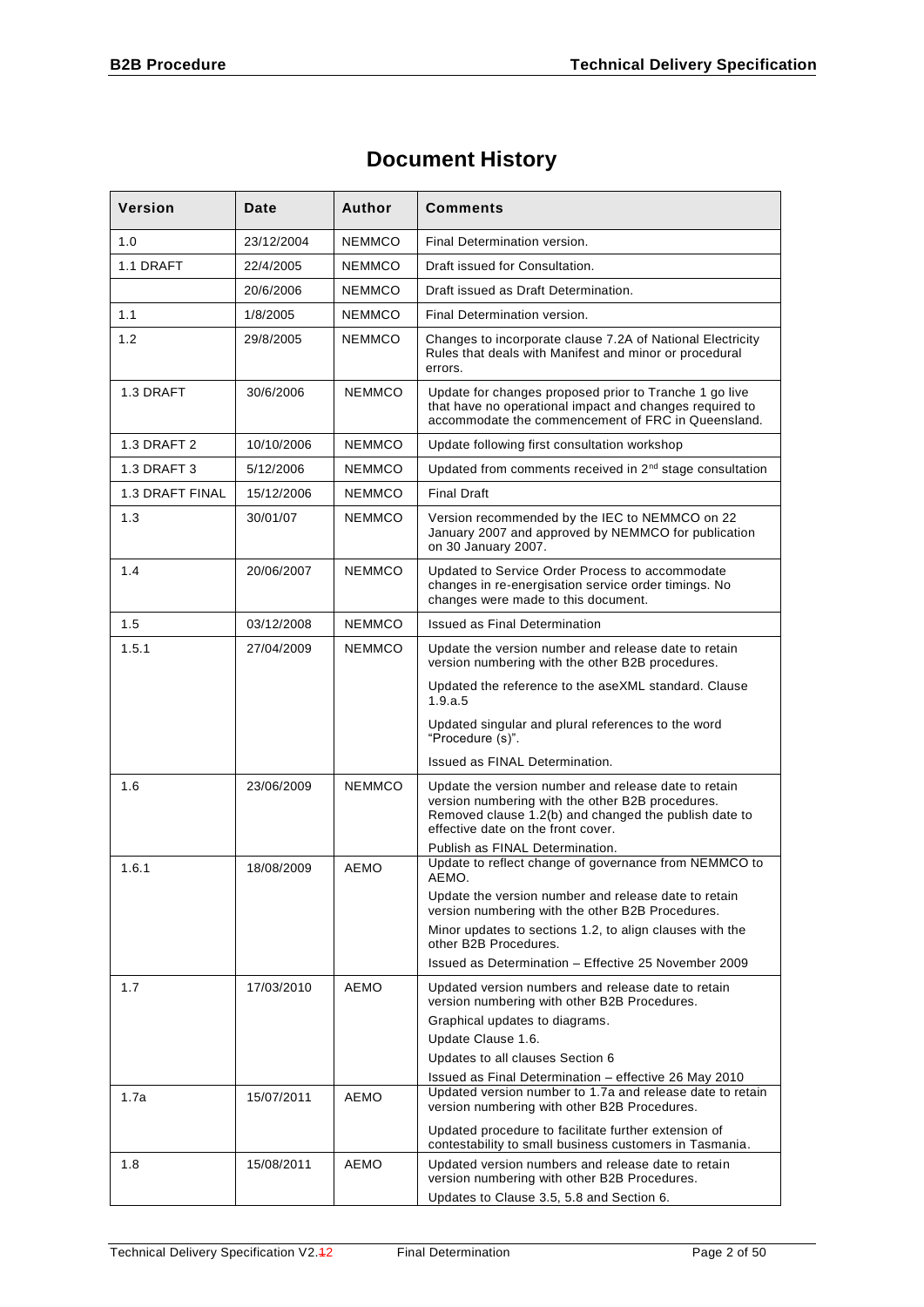| <b>Version</b> | Date       | Author      | <b>Comments</b>                                                                                                                                        |
|----------------|------------|-------------|--------------------------------------------------------------------------------------------------------------------------------------------------------|
| 1.9            | 06/11/2012 | AEMO        | Updated version numbers and release date to retain<br>version numbering with other B2B Procedures.<br>Update to clause 1.6 a for Meter Data Providers. |
|                |            |             |                                                                                                                                                        |
| 2.0            | 13/11/2013 | AEMO        | Updates to capture QC 776 CSND Project Changes                                                                                                         |
| 2.1            | 15/05/2014 | AEMO        | Update reference for Service Paperwork Refererence<br>Table                                                                                            |
| 2.2            | 21/11/2014 | <b>AEMO</b> | Updated version numbers and release date to retain<br>version numbering with other B2B Procedures.                                                     |

#### **Interpretation**

For details of the interpretation of key words, such as addresses, dates, times and field types, refer to the B2B Procedure: Technical Guidelines for B2B Procedures.

#### **Documentation Conventions**

Refer to the B2B Procedure: Technical Guidelines for B2B Procedures for the details of the documentation conventions.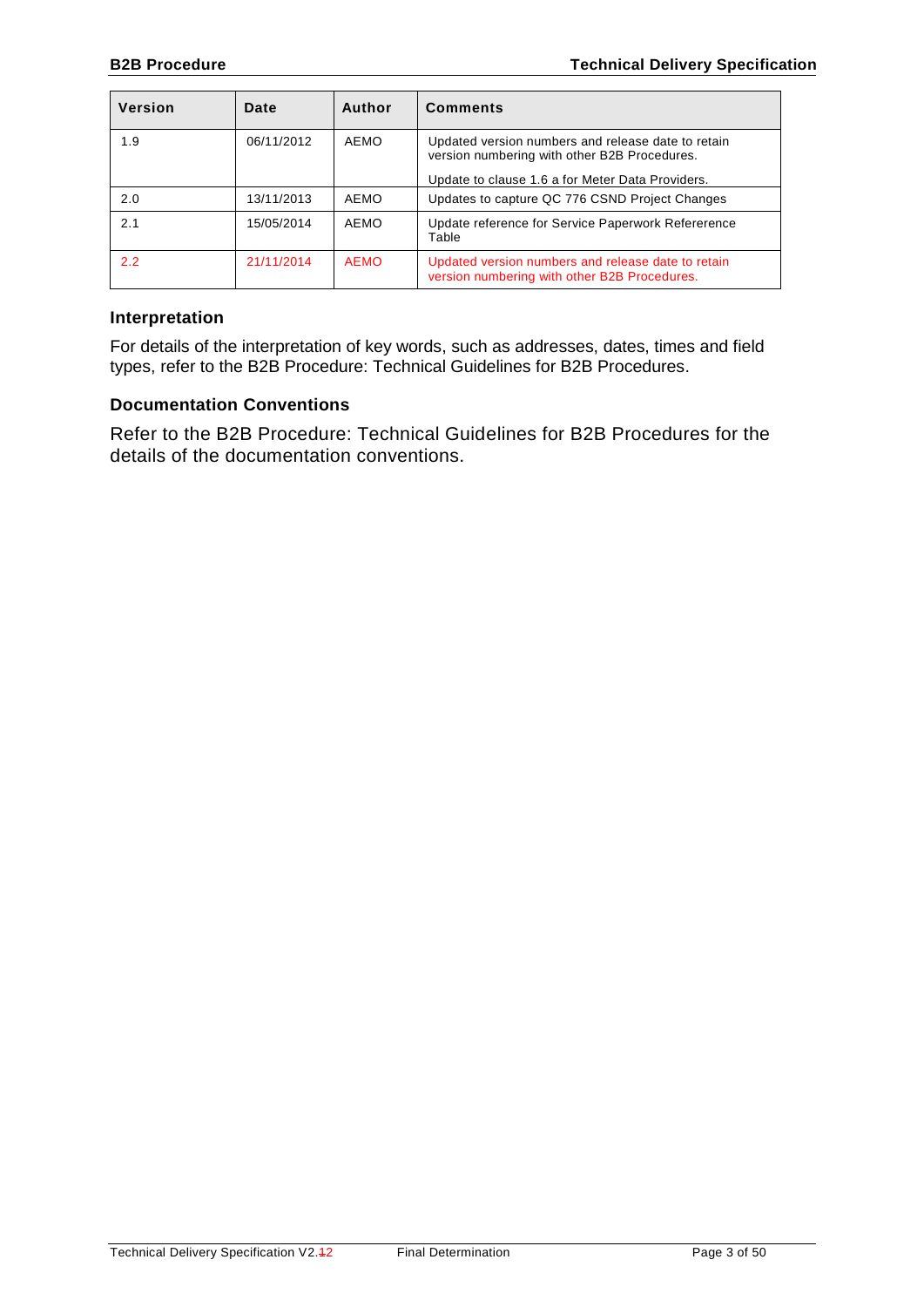# **TABLE OF CONTENTS**

| $\mathbf 1$<br>1.1<br>1.2<br>1.3<br>1.4<br>1.5<br>1.6<br>1.7<br>1.8<br>1.9<br>1.10<br>$\mathbf{2}^{\prime}$                                                         |                                                                                                                                                   |  |
|---------------------------------------------------------------------------------------------------------------------------------------------------------------------|---------------------------------------------------------------------------------------------------------------------------------------------------|--|
| 2.1<br>2.2<br>2.3<br>2.4                                                                                                                                            |                                                                                                                                                   |  |
| 3<br>3.1<br>3.2<br>3.2.1<br>3.2.2<br>3.2.3<br>3.2.4<br>3.3                                                                                                          | MSATS B2B Handler File Transfer and Acknowledgement Protocol  11<br>Worked Example of the Transaction Model applied to a Request and Response B2B |  |
| 3.4<br>3.5                                                                                                                                                          |                                                                                                                                                   |  |
| 4<br>4.1<br>4.2<br>4.3<br>4.4<br>4.5<br>4.5.1<br>4.6<br>4.7<br>4.8<br>4.9<br>4.9.1<br>4.9.2<br>4.9.3<br>4.10<br>4.11<br>4.12<br>4.12.1<br>4.13<br>4.14<br>4.15<br>5 | Handling of duplicate or resent Transactions and Messages38                                                                                       |  |
| 5.1<br>5.2<br>5.3<br>5.4<br>5.4.1<br>5.5<br>5.6<br>5.7<br>5.8<br>5.9                                                                                                | Use of the B2B Browser Application as a Contingency Solution  47                                                                                  |  |
| 5.10                                                                                                                                                                |                                                                                                                                                   |  |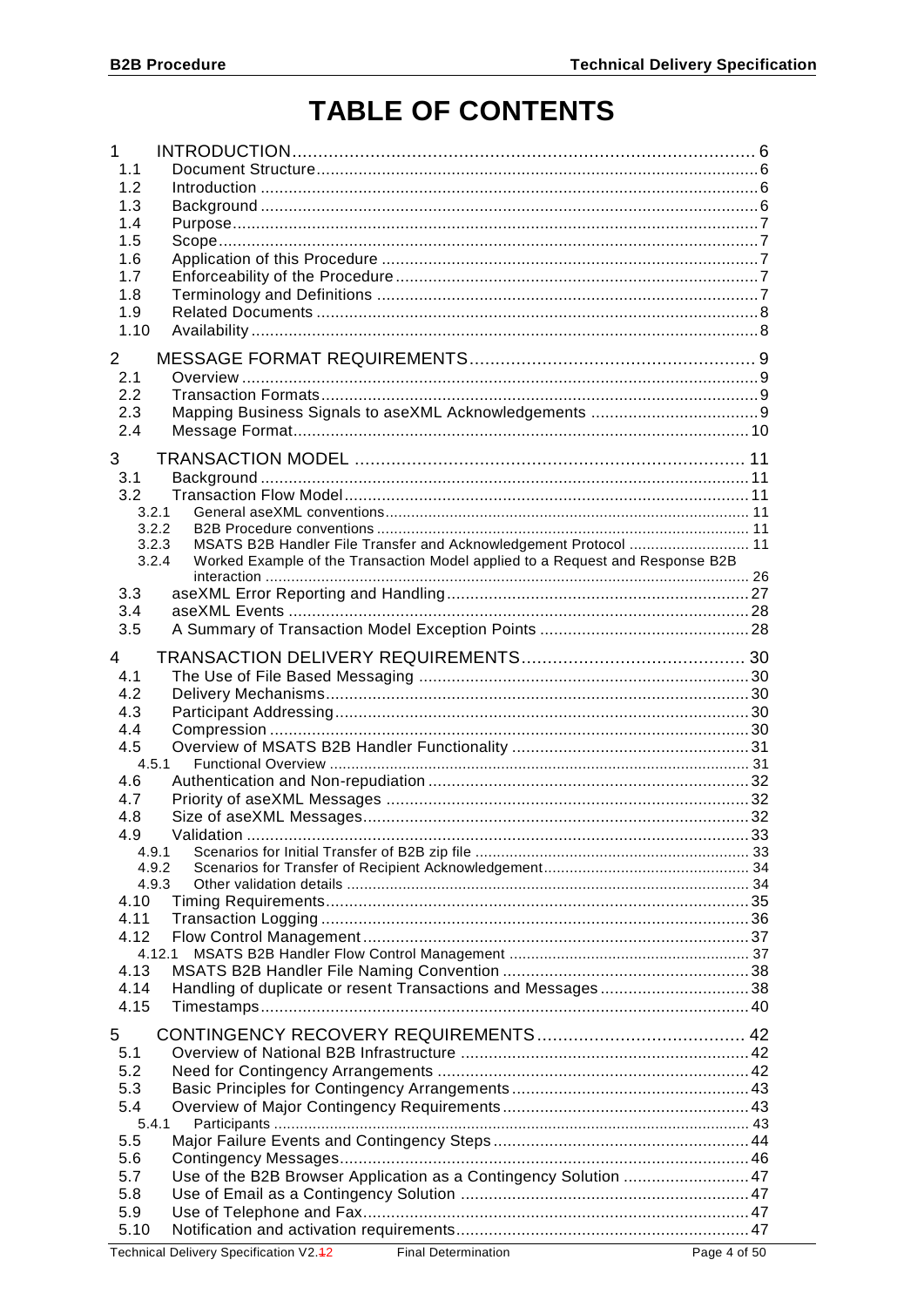| 5.11 |                                                                       |  |
|------|-----------------------------------------------------------------------|--|
| 5.12 | Handling of contingency Transactions once normal operations resume 48 |  |
|      |                                                                       |  |
| 6    |                                                                       |  |
| -6.1 |                                                                       |  |
| 6.2  |                                                                       |  |
| 6.3  | Updating an Existing NEM Retail Operations Contacts List (ROCL)  49   |  |
| 6.4  |                                                                       |  |
| 6.5  |                                                                       |  |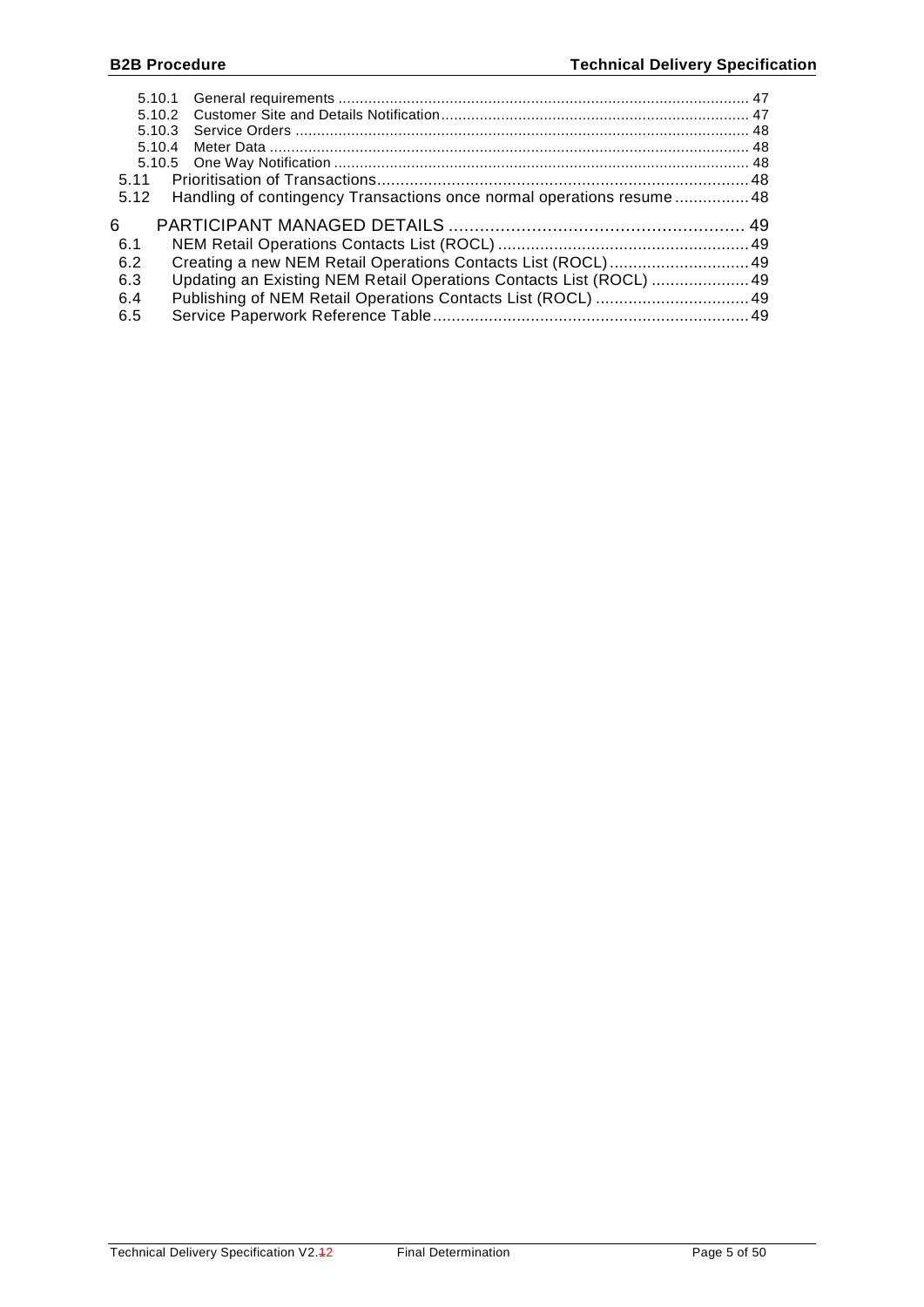# <span id="page-5-0"></span>**1 INTRODUCTION**

#### <span id="page-5-1"></span>**1.1 Document Structure**

- a. Section One provides an introduction to this Procedure;
- b. Section Two describes requirements for Message and Transaction formats;
- c. Section Three defines the Transactions model relevant to the use of the MSATS B2B Handler;
- d. Section Four defines Transaction delivery requirements based on the use of the MSATS B2B Handler; and
- e. Section Five describes contingency arrangements in the event of a problem with the National B2B Infrastructure.

#### <span id="page-5-2"></span>**1.2 Introduction**

- a. This B2B Procedure: Technical Delivery Specification ("Procedure") is approved by AEMO pursuant to and in accordance with clause 7.2A.5(a)(1) of the National Electricity Rules ("Rules").
- b. This Procedure may only be amended in accordance with clause 7.2A.3 of the Rules.
- c. In the event of any inconsistency between this Procedure and the Rules, the Rules shall prevail to the extent of the inconsistency.
- d. In the event of any inconsistency between this Procedure and the Metrology Procedure, the Metrology Procedure shall prevail to the extent of the inconsistency.
- e. In the event of any inconsistency between this Procedure and the MSATS Procedures the MSATS Procedures shall prevail to the extent of the inconsistency.
- f. In the event of any inconsistency between this Procedure and the B2B Procedure Technical Guidelines for B2B Procedures, unless this Procedure provides otherwise, the B2B Procedure Technical Guidelines for B2B Procedures shall prevail to the extent of the inconsistency.
- g. In this Procedure, a capitalised word or phrase has the meaning given to it:
	- 1. as that term is defined in the B2B Procedure Technical Guidelines for B2B Procedures; or
	- 2. if no meaning is given to it in the B2B Procedure Technical Guidelines for B2B Procedures, it is defined in the Rules.
- h. This Procedure shall be interpreted in accordance with the rules of interpretation set out in clause 1.7 of the Rules and the B2B Procedure Technical Guidelines for B2B Procedures. Provisions that are placed in a square box coloured grey are provided by way of explanation and to assist readers and do not form any obligation on Participants nor do they affect the interpretation of this Procedure. Provisions that fall within a section entitled "Worked Example" are provided for assistance only and do not form any obligation on the Participants nor do they affect the interpretation of this Procedure.

## <span id="page-5-3"></span>**1.3 Background**

- a. AEMO must provide and operate the MSATS B2B Handler for the delivery of B2B Transactions. As required by this Procedure and the B2B Procedures, Participants must use the MSATS B2B Handler for B2B Transactions.
- b. The MSATS B2B Handler is essentially an extension of the MSATS Batch Handler (refer to 010905 - Technical Architecture Design Report v4.4, Appendix B - Batch Handler BI007 TSD for details).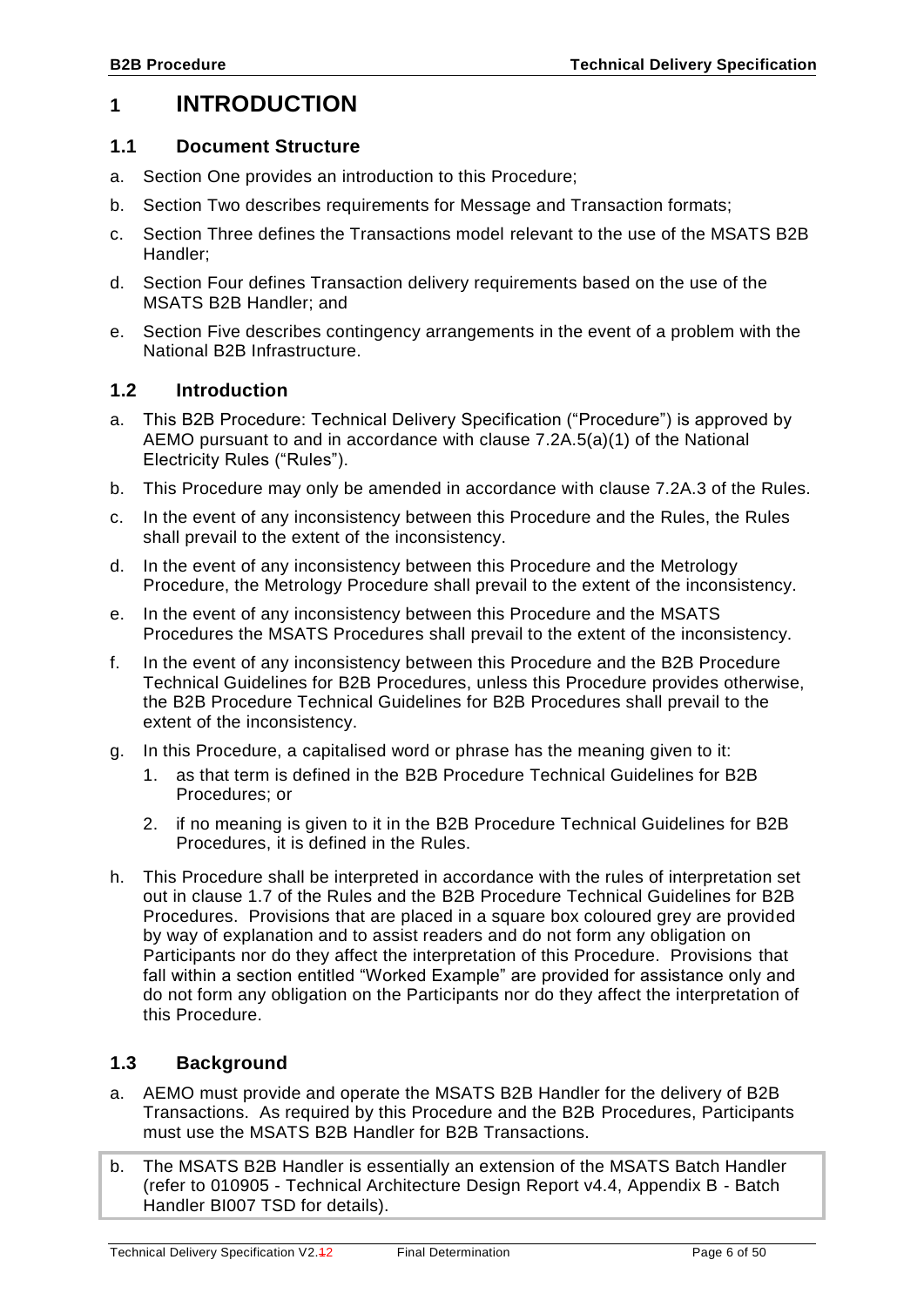- c. The MSATS B2B Handler supports the transfer of compressed ("zipped") aseXML files directly between market Participants.
- d. The functionality available via the MSATS B2B Handler includes:
	- 1. The ability for B2B files to be sent directly to Participant directories, as specified;
	- 2. Header and schema validation of files;
	- 3. Support for specific B2B Transaction types; and
	- 4. Logging of handler activity in an activity log.

# <span id="page-6-0"></span>**1.4 Purpose**

- a. The purpose of this Procedure is to define the technical requirements for the delivery of B2B Transactions using the MSATS B2B Handler.
- b. This Procedure defines Participant interactions with the B2B infrastructure.
- c. This Procedure also defines baseline configuration settings applicable to the MSATS B2B Handler for the delivery of (national) B2B Transactions (i.e. the configuration of the MSATS B2B Handler that is required by the industry to support National B2B Standards).
- d. This Procedure also considers contingency arrangements relevant to Participants and the national B2B infrastructure.

# <span id="page-6-1"></span>**1.5 Scope**

- a. This Procedure only applies to the B2B Transactions identified in Section 2 of this Procedure;
- b. This Procedure does not apply to internal processes or technical infrastructure requirements, specific to the DNSP, Retailer or other relevant Participants, except where there are prescribed connectivity or contingency requirements.

# <span id="page-6-2"></span>**1.6 Application of this Procedure**

- a. As required by clause 7.2A.4(i) of the National Electricity Rules, Local Retailers, Market Customers, Distribution Network Service Providers, AEMO, Metering Data Providers and Metering Providers must comply with this Procedure.
- b. As permitted by clause 7.2A.4(k) of the National Electricity Rules, Local Retailers, Market Customers and Distribution Network Service Providers may on such terms and conditions as agreed between them communicate a B2B Communication on a basis other than as set out in this Procedure, in which case the parties to the agreement need not comply with this Procedure to the extent that the terms and conditions agreed between them are inconsistent with this Procedure.

# <span id="page-6-3"></span>**1.7 Enforceability of the Procedure**

a. The Procedure is enforceable by the Australian Energy Regulator in accordance with its powers under section 15 of the National Electricity Law .

# <span id="page-6-4"></span>**1.8 Terminology and Definitions**

a. The phrase "positive Acknowledgement" refers to an *ase:TransactionAcknowledgement* with a *Status* of either "Accept" or "Partial" or *ase:MessageAcknowledgement* with a *Status* of "Accept.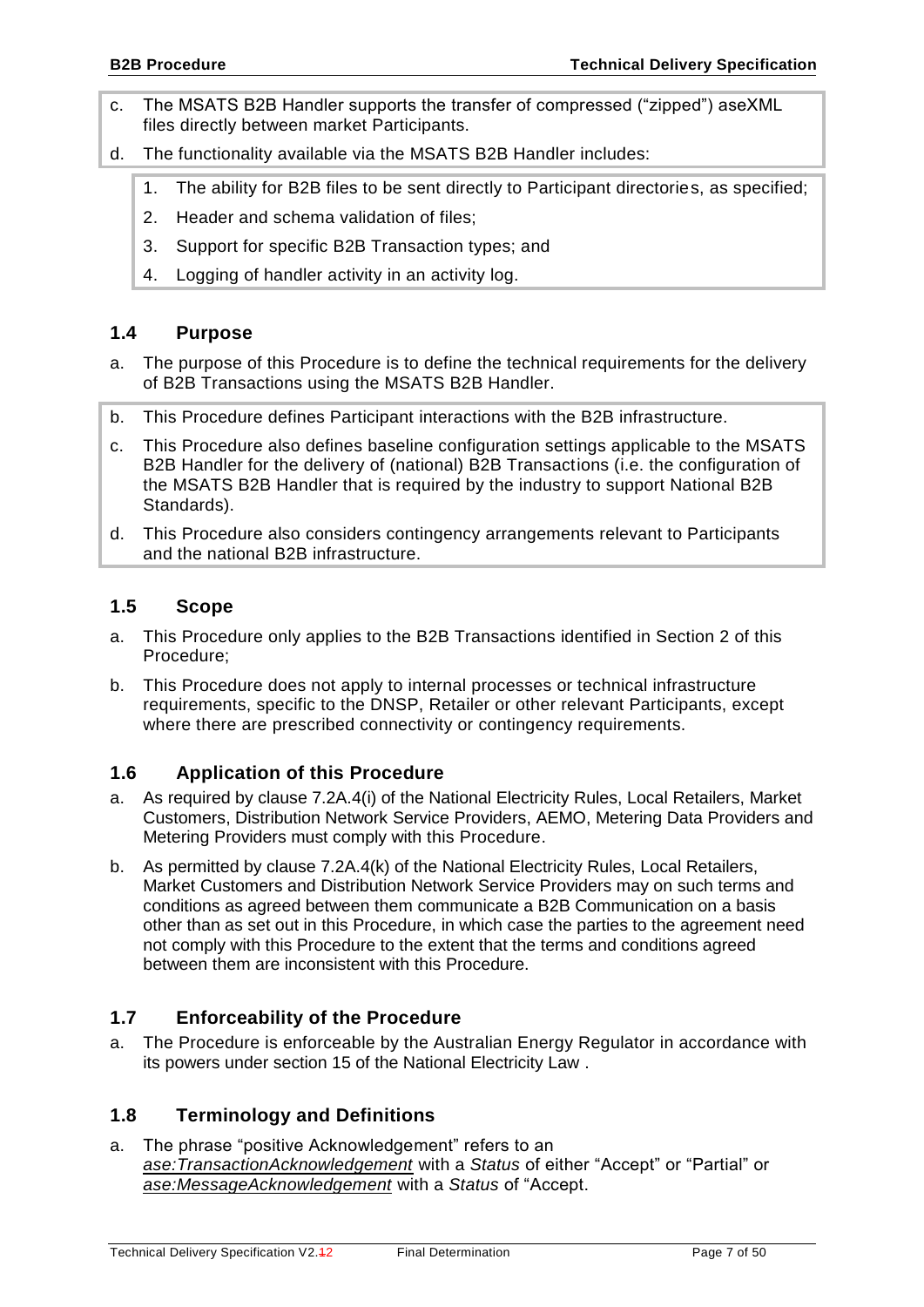- b. The phrase "negative Acknowledgement" refers to either an *ase:TransactionAcknowledgement* or *ase:MessageAcknowledgement* with a *Status* of "Reject", or an *ase:Event*.
- c. The phrase "positive ase:MessageAcknowledgement" refers to an ase:MessageAcknowledgement with a Status of "Accept".
- d. The phrase "positive ase: TransactionAcknowledgement" refers to an ase:TransactionAcknowledgement with a *Status* of either "Accept" or "Partial".

## <span id="page-7-0"></span>**1.9 Related Documents**

- a. This Procedure has been prepared in conjunction with and should be read in conjunction with:
	- 1. B2B Procedure Technical Guidelines for B2B Procedures;
	- 2. B2B Procedure Service Order Process;
	- 3. B2B Procedure Meter Data Process;
	- 4. B2B Procedure Customer and Site Details Notification Process; and
	- 5. Guidelines for Development of A Standard for Energy Transactions in XML (aseXML), also known as the 'aseXML Guidelines'. The current location is: [http://www.aemo.com.au/aseXML/guidelines.html.](http://www.aemo.com.au/aseXML/guidelines.html)
- b. Participants should also refer to the following documents. It should be noted that these documents have been prepared by way of assistance only and are not a legally binding document nor does it affect in any way the interpretation of this Procedure.
	- 1. 010905 Technical Architecture Design Report v4.4
	- 2. National B2B Standards Framework
	- 3. MSATS B2B Handler (published by AEMO)
	- 4. B2B Notice for Electricity B2B

# <span id="page-7-1"></span>**1.10 Availability**

- a. Each Participant and AEMO agrees to use reasonable endeavours to make that portion of the National B2B Infrastructure over which they have control and for which they are responsible available at all times. However each Participant and AEMO are not able to guarantee the provision of a continuous and fault free National B2B Infrastructure for various reasons, including:
	- 1. the conduct of a user of the National B2B Infrastructure;
	- 2. an electrical or telecommunications fault or failure;
	- 3. an emergency or fault rectification procedure;
	- 4. scheduled maintenance;
	- 5. a fault, virus, security breach or breakdown;
	- 6. an event of force majeure.
- b. All obligations imposed on a Participant and/or AEMO in this Procedure must be read subject to clause [1.10](#page-7-1) (a) above.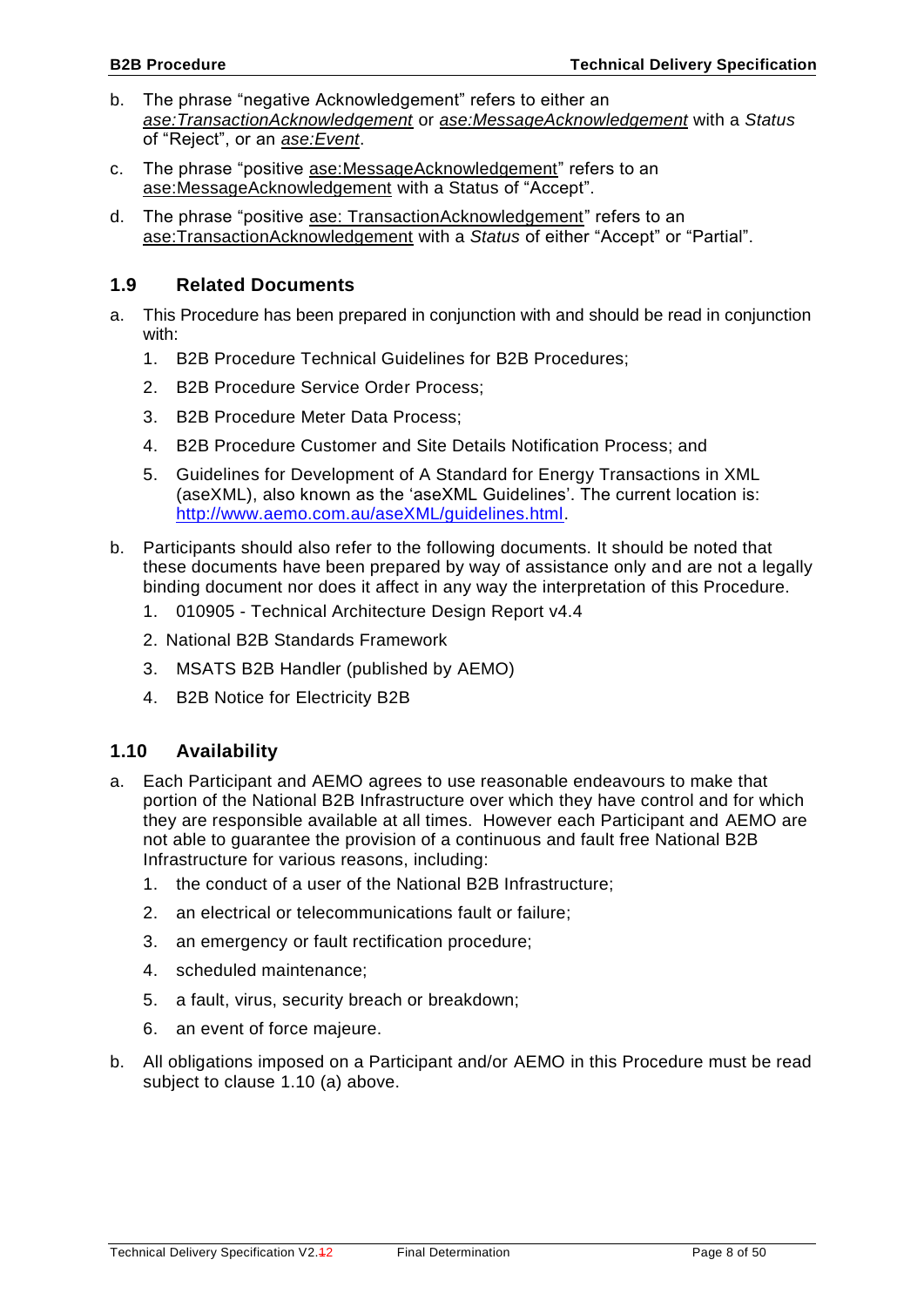# <span id="page-8-0"></span>**2 MESSAGE FORMAT REQUIREMENTS**

#### <span id="page-8-1"></span>**2.1 Overview**

- a. B2B Procedures define a series of B2B interactions as Business Documents or Business Signals.
- b. Business Documents are Notifications, Requests or Responses between Participants and contain important relevant business information.
- c. Business Signals are used to indicate the receipt, acceptance/rejection of a Business Document.
- d. Business Documents and Business Signals are mapped onto aseXML Transactions and Acknowledgements, respectively.

## <span id="page-8-2"></span>**2.2 Transaction Formats**

a. Participants must ensure that Business Documents are physically realised in aseXML as Transactions, in accordance with the following table:

| <b>Process</b><br>Area                                                                     | <b>Business</b><br><b>Document</b>                 | aseXML<br><b>Transaction</b>                              | <b>Transa</b><br>ction<br>Group                                                                                           | <b>Description</b>                                                  |
|--------------------------------------------------------------------------------------------|----------------------------------------------------|-----------------------------------------------------------|---------------------------------------------------------------------------------------------------------------------------|---------------------------------------------------------------------|
| Meter Data                                                                                 | MeterData<br>Notification                          | ase:MeterDataNotificati<br>on                             | <b>MTRD</b>                                                                                                               | Meter Readings (includes CSV<br>component in a valid MDFF).         |
|                                                                                            | ProvideMeterDat<br>a<br>Request                    | ase:MeterDataMissingN<br>otification                      | <b>MTRD</b>                                                                                                               | Request for meter data                                              |
|                                                                                            | MeterDataVerify<br>Request                         | ase:MeterDataVerifyRe<br>quest                            | <b>MTRD</b>                                                                                                               | Request for meter data to be<br>verified                            |
| Service<br><b>ServiceOrder</b><br>ase:ServiceOrderReque<br>Orders<br>Request<br>st         |                                                    | SORD                                                      | Service Order Request (note,<br>New Connections and Meter<br>Adds/Alts service order requests<br>are not relevant to NSW) |                                                                     |
|                                                                                            | <b>ServiceOrder</b><br>Response                    | ase:ServiceOrderRespo<br>nse                              | SORD                                                                                                                      | Service Order Response                                              |
|                                                                                            | <b>ServiceOrder</b><br>Appointment<br>Notification | ase:ServiceOrderRespo<br>nse                              | SORD                                                                                                                      | <b>New Connection Appointment</b><br>Notification (only used in SA) |
| Customer<br>CustomerDetails<br>ase:CustomerDetails<br>Notification<br>Notification<br>Data |                                                    | CUST                                                      | <b>Customer Details Notification</b>                                                                                      |                                                                     |
|                                                                                            | CustomerDetails<br>Request                         | ase:CustomerDetailsRe<br>quest                            | <b>CUST</b>                                                                                                               | Request for a customer details<br>notification                      |
|                                                                                            | <b>SiteAccess</b><br>Notification                  | ase:AmendMeterRoute<br>Details/AmendSiteAcce<br>ssDetails | <b>SITE</b>                                                                                                               | Updated site access details<br>notification                         |
| One Way<br>Notification                                                                    | OneWayNotificati<br>on                             | Ase:<br><b>CSVNotificationDetail</b>                      | <b>OWNP</b>                                                                                                               | The CSV payload for the One<br>Way Notification Process.            |

# <span id="page-8-3"></span>**2.3 Mapping Business Signals to aseXML Acknowledgements**

a. Business Signals are physically realised in aseXML as Message and Transaction Acknowledgements (or negative Acknowledgements), in accordance with the following table: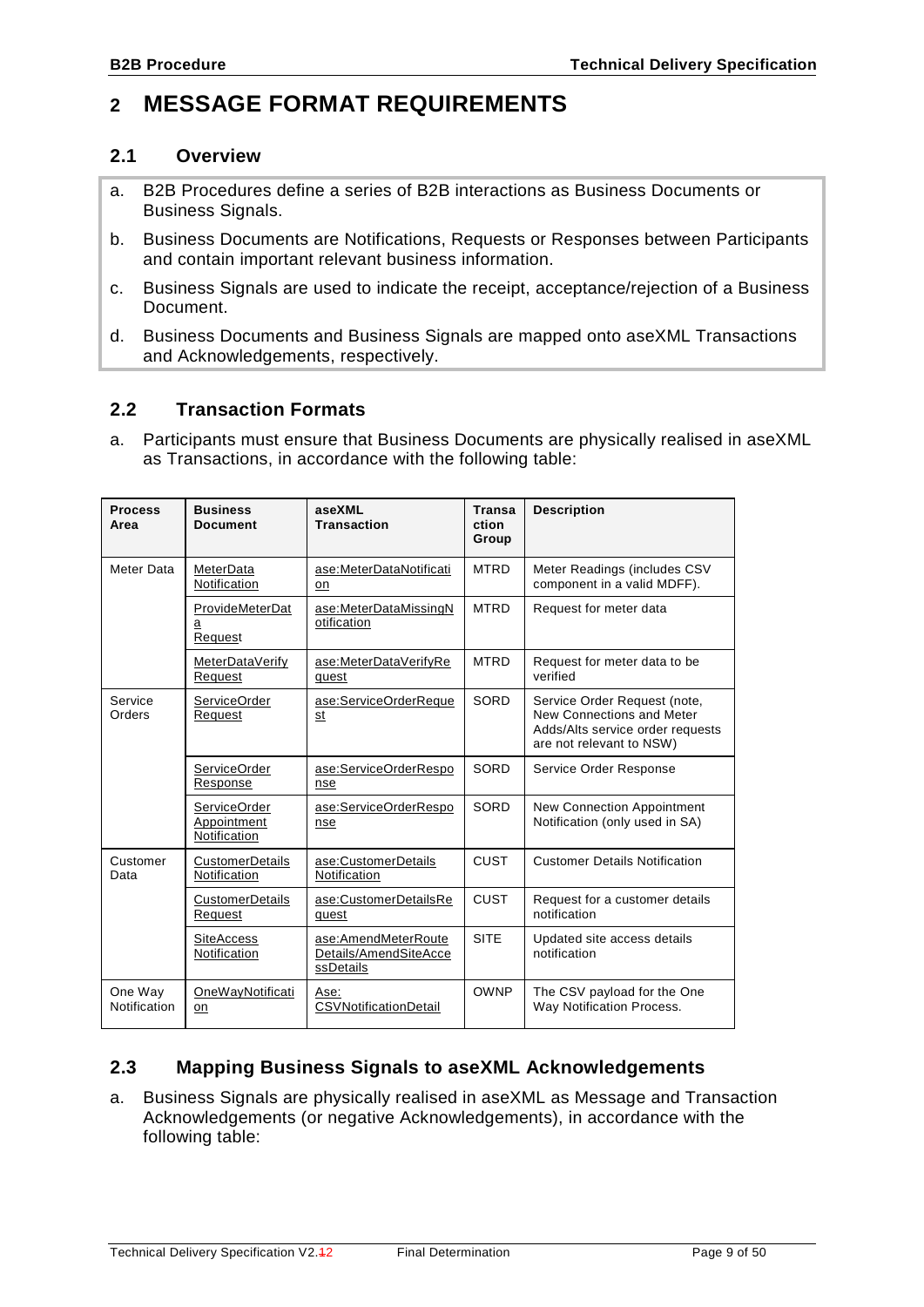| <b>Process</b><br>Area | <b>Business Signal</b>                      | aseXML<br><b>Equivalent</b>                   | <b>Description</b>                                                                        |
|------------------------|---------------------------------------------|-----------------------------------------------|-------------------------------------------------------------------------------------------|
| All                    | <b>BusinessReceipt</b>                      | ase:MessageAcknowledgement<br>Or<br>ase:Event | A BusinessReceipt may be<br>communicated as a<br>MessageAcknowledgement or<br>as an Event |
|                        | <b>Business</b><br>Acceptance/<br>Rejection | ase:TransactionAcknowledgement                |                                                                                           |

## <span id="page-9-0"></span>**2.4 Message Format**

- <span id="page-9-1"></span>a. An aseXML Message may contain one or more aseXML Transactions. A Participant must
	- 1. Use reasonable endeavours to bundle Transactions in order to support efficient Message handling.
	- 2. Ensure that bundling of Transactions does not reduce their ability to meet the Timing Requirements for the delivery of Transactions.
	- 3. Ensure that only Transactions of the same Transaction Group are included in the same Message.
	- 4. Use reasonable endeavours to ensure that only Transactions of the same Transaction Priority (as defined in each B2B Procedure) are included in the same Message.
- <span id="page-9-2"></span>b. A Participant must ensure that the Message *Priority* must match the Priority character in the file name (refer [4.13](#page-37-0)[.a.](#page-37-2)[1\)](#page-37-3).
- c. A Participant must ensure that an aseXML Message complies with the restrictions set out in Section [4](#page-29-0) of this Procedure.
- d. Only one aseXML version (as defined in the aseXML Guidelines) of a B2B Transaction will be implemented by Industry at any given time.
- e. AEMO must ensure that the MSATS B2B Handler generates a Hub Acknowledgement (.ac1 file or negative Acknowledgement) in the same version of the schema as the received Message. Where the schema version of the file cannot be determined by the B2B Handler, AEMO must ensure that the B2B Handler will generate the Hub Acknowledgement in a default schema version.
- f. Participants must generate the Message acknowledgment in the current and approved version of the schema.
- g. Participants must ensure that their B2B System is capable of receiving aseXML Messages in any version of the schema that is approved and effective for the applicable B2B Procedure pursuant to the aseXML Guidelines.
- <span id="page-9-3"></span>h. Participants must ensure that they generate aseXML Messages in a version of the schema that is approved and effective for the applicable B2B Procedure pursuant to the aseXML Guidelines.
- i. An aseXML Message may contain one or more *BusinessAcceptance/Rejections*.
- <span id="page-9-4"></span>j. Participants may include *BusinessReceipts* and *BusinessAcceptance/Rejections* in the same aseXML Message. If *BusinessReceipts* and *BusinessAcceptance/Rejections* are included in the same aseXML message, then that message must be in the format of a Message Acknowledgement (see section [4.4](#page-29-4) [b\)](#page-30-2).
- k. AEMO is not required to ensure that items [a,](#page-9-1) [b,](#page-9-2) [h,](#page-9-3) and [j](#page-9-4) listed above are not validated by the MSATS B2B Handler.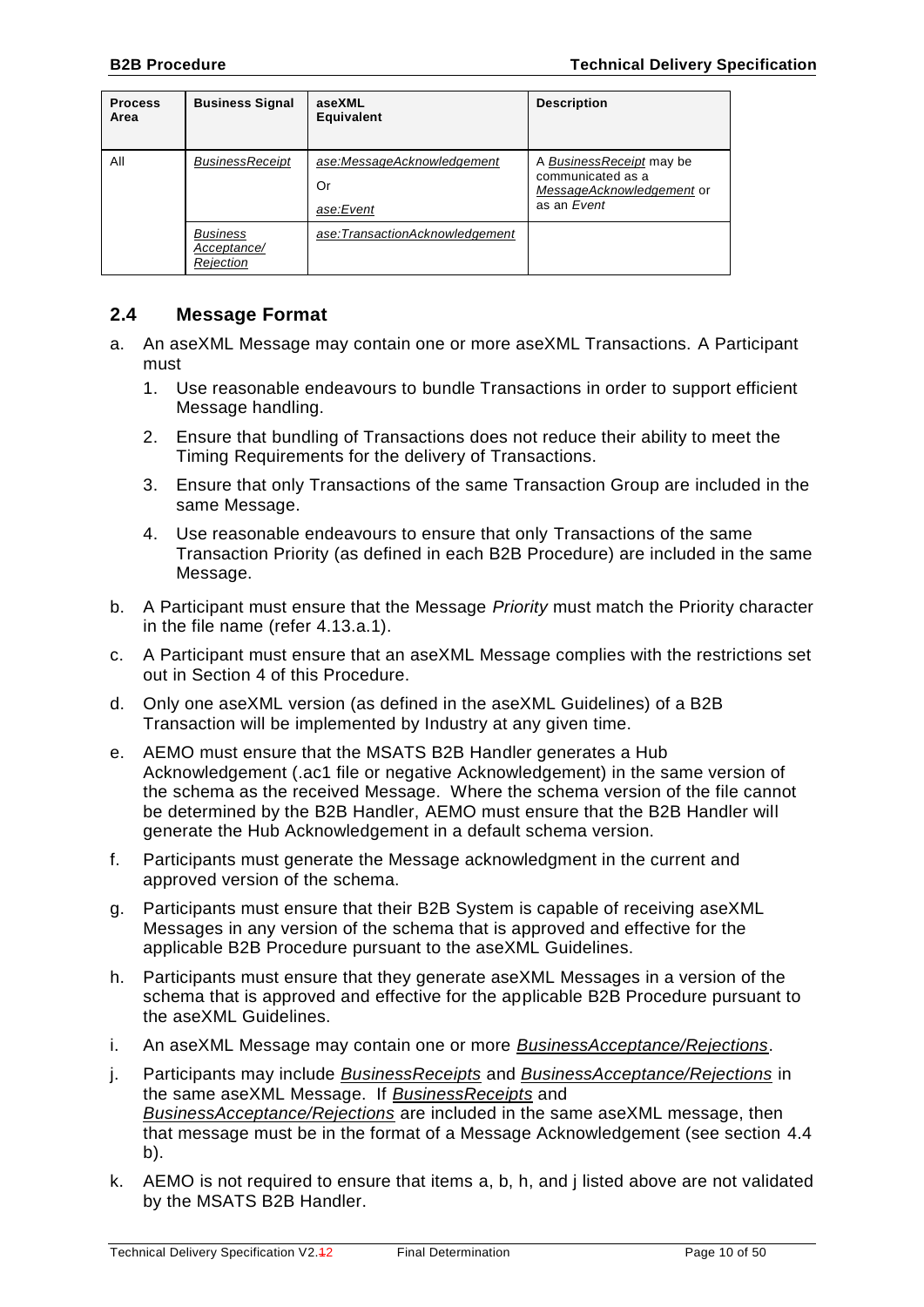# <span id="page-10-0"></span>**3 TRANSACTION MODEL**

#### <span id="page-10-1"></span>**3.1 Background**

- a. B2B Procedures have been developed based on Request/Response and Notification Business Transaction patterns to facilitate the electronic transfer of business documents.
- b. These patterns have been adapted from the ebXML Business Process Specification (ebXML Process Spec), and UN/CEFACT Modelling Methodology (UMM).
- c. Note that the way in which these Transaction patterns have been realised in aseXML is referred to as the Transaction Model and details the flow of aseXML Transactions and Acknowledgements between Participants via a centralised "hub" (the MSATS B2B Handler).

## <span id="page-10-2"></span>**3.2 Transaction Flow Model**

#### <span id="page-10-3"></span>**3.2.1 General aseXML conventions**

- a. Participants must ensure that all B2B interactions comply with the requirements for the aseXML protocol as defined in the aseXML Guidelines subject to the provisions of this Procedure.
- b. A Participant must ensure that their aseXML Message Handler implements the Acknowledgement model as defined in the aseXML Guidelines, and subject to the provisions of this Procedure.

#### <span id="page-10-4"></span>**3.2.2 B2B Procedure conventions**

- a. A Participant receiving a Message must ensure that an *ase:MessageAcknowledgement* is generated for every aseXML Message (.zip file) received.
- b. A Participant receiving a Transaction must ensure that an *ase:TransactionAcknowledgement* is generated for every Business Document that has passed validations associated with generating an *ase:MessageAcknowledgement*.

#### <span id="page-10-5"></span>**3.2.3 MSATS B2B Handler File Transfer and Acknowledgement Protocol**

- a. The MSATS B2B Handler facilitates the flow of aseXML Transactions and Acknowledgements between Participants using an extension of the MSATS File Exchange Protocol.
- b. This protocol is illustrated for a variety of scenarios in [Figure 1](#page-12-0)[-Figure 8,](#page-24-0) and the associated text.
- c. The activity diagrams [\(Figure 1,](#page-12-0) [Figure 3,](#page-17-0) [Figure 5](#page-20-0) and [Figure 7\)](#page-23-0) illustrate each of the major activities and decision points of the protocol. These diagrams are then organised with corresponding sequence diagrams to illustrate four possible scenarios associated with Transaction and Acknowledgement delivery (note: this **does not** represent a complete list of possible scenarios):
	- 1. Normal processing, i.e. no errors or schema validation failures.
	- 2. Message containing aseXML Transactions fails schema validation at the MSATS B2B Handler.
	- 3. The Outbox of the Recipient is full when checked by the MSATS B2B Handler.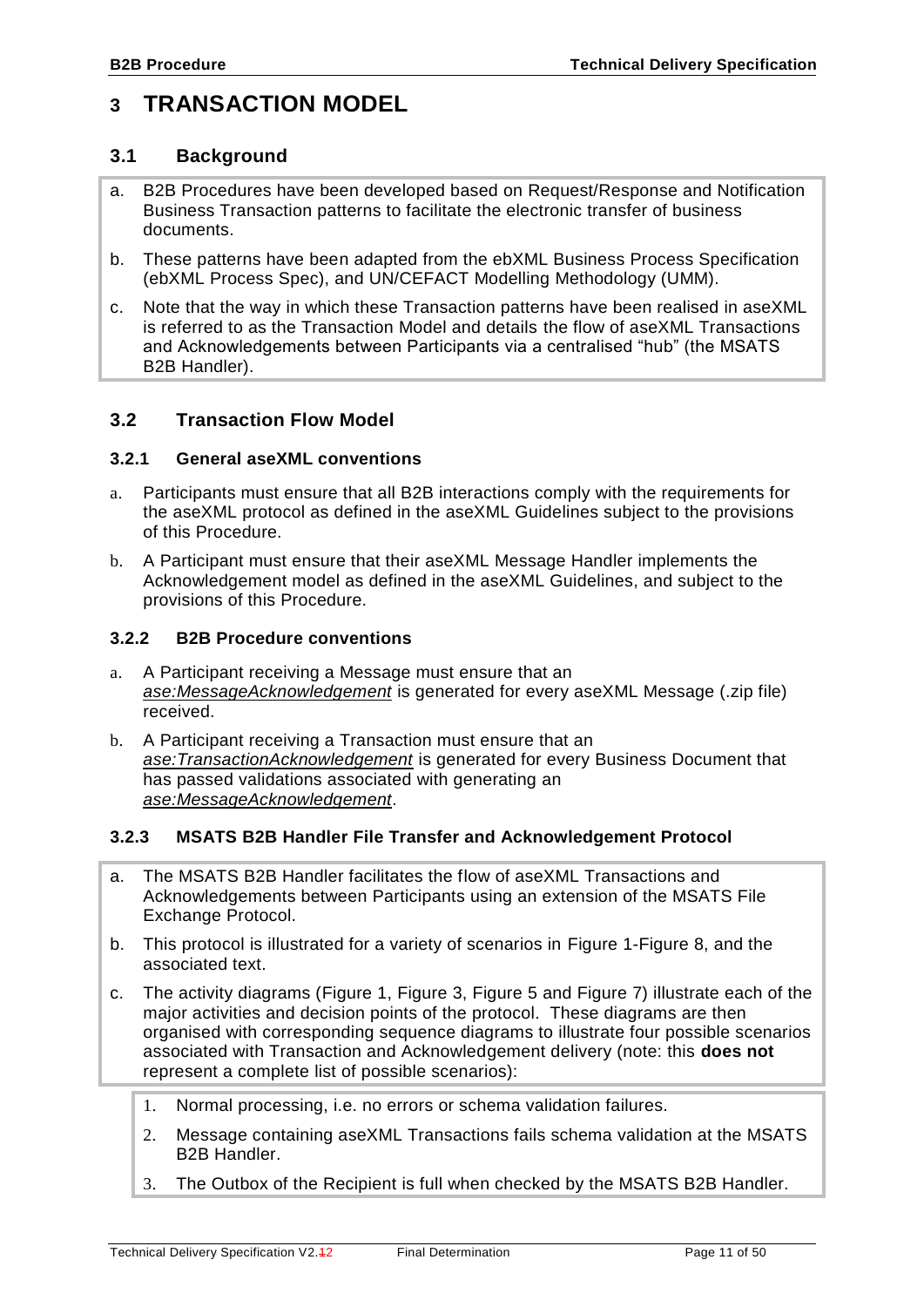4. *ase:MessageAcknowledgement* returned from Recipient to Initiator fails validation at the MSATS B2B Handler.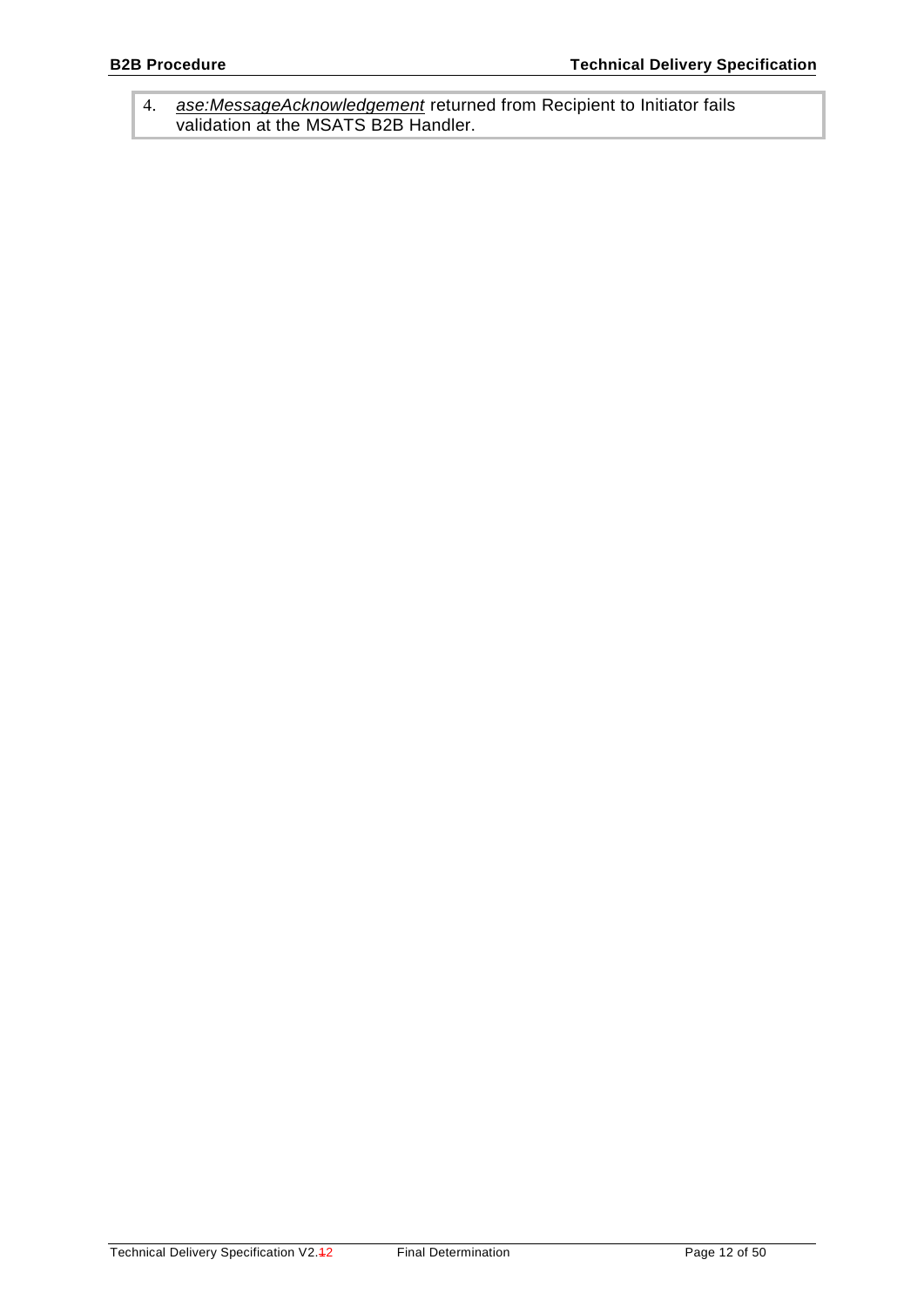

<span id="page-12-0"></span>**Figure 1: Activity Diagram - Acknowledgement Model for MSATS B2B Handler. Activities and decision points that form part of a normal processing cycle are hig hlighted in blue, i.e. no exceptions.**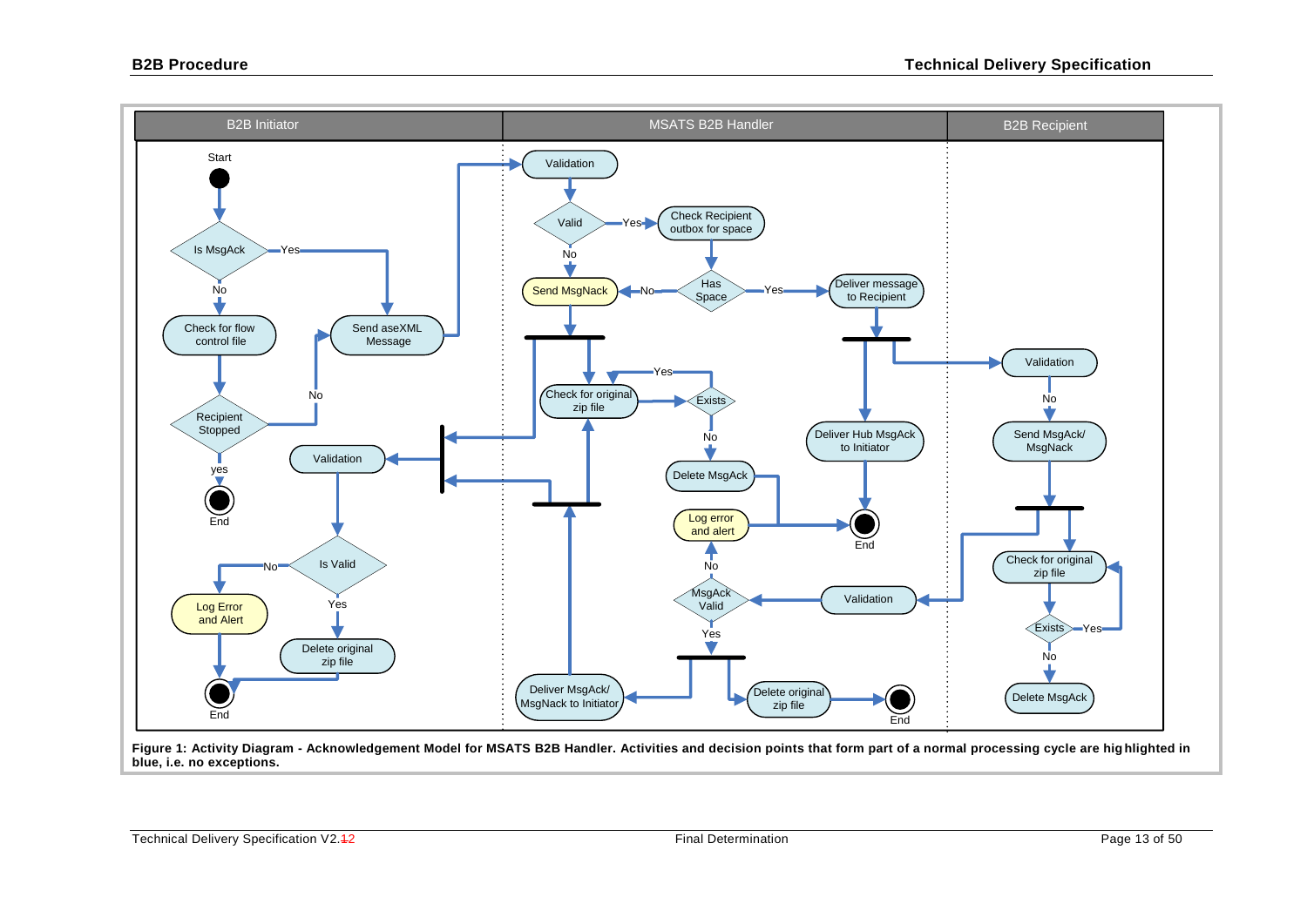<span id="page-13-0"></span>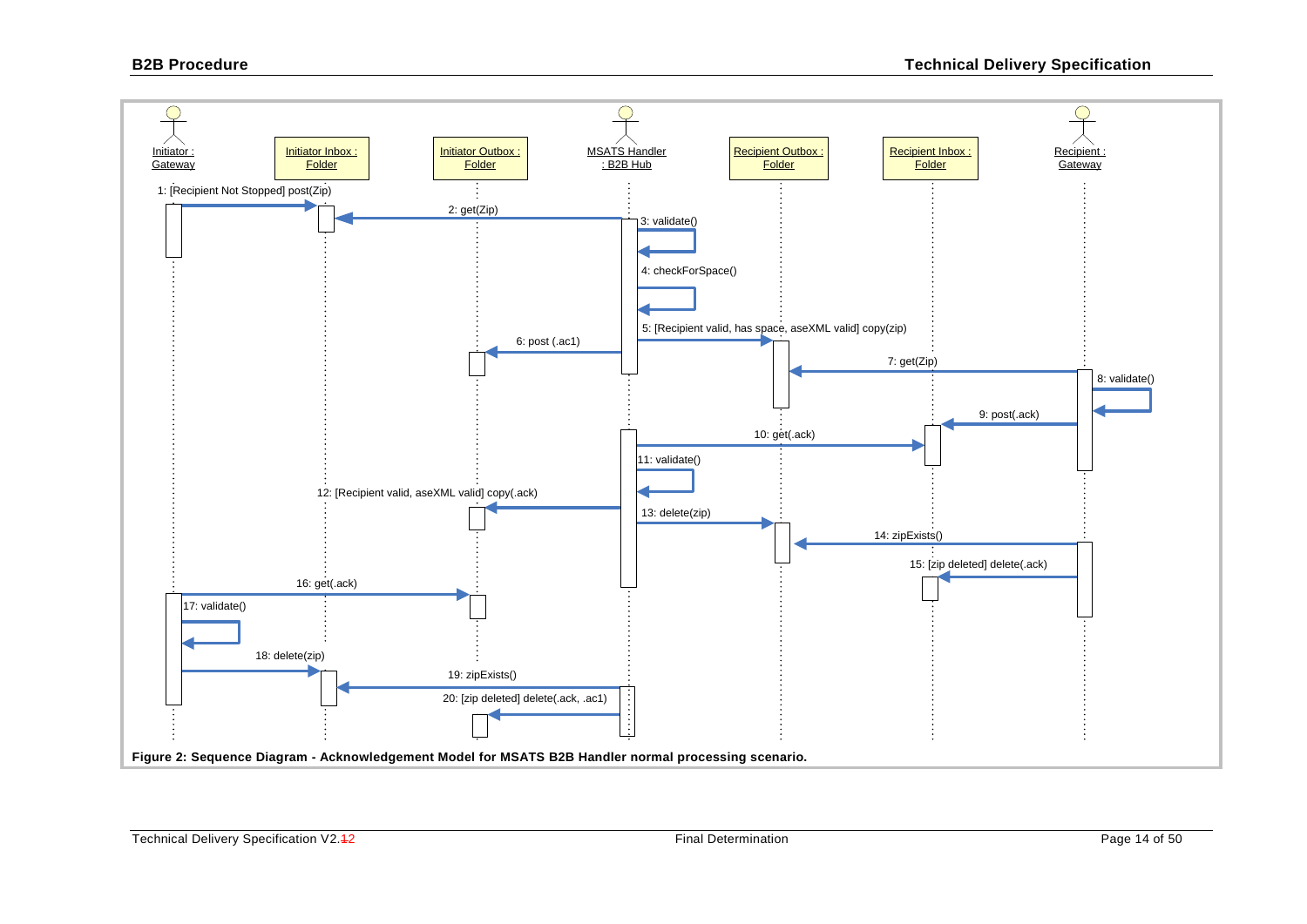#### <span id="page-14-0"></span>3.2.3.1 Default File Transfer and Acknowledgement Protocol – normal processing

- a. [Figure 1](#page-12-0) (activity diagram) and [Figure 2](#page-13-0) (sequence diagram) illustrate the normal processing scenario of the File Transfer and Acknowledgement Protocol as implemented by the MSATS B2B Handler.
- b. The diagrams above illustrate the default behaviour of Participant Gateways and the MSATS B2B Handler.
- c. The activities and decision points from [Figure 1](#page-12-0) that are involved in this scenario are highlighted in blue.
- d. The steps which must be followed in a normal processing scenario, from the perspective of the Initiator, are as follows (where the step numbers equate to the steps in the sequence diagram):

Step 1: The Initiator must use reasonable endeavours to first check that the Recipient Participant is not Stopped (see Section [4.12.1](#page-36-1) for the description of this term). If the Recipient is not Stopped the Initiator must transfer the Initiator's Message to the Initiator's MSATS B2B Handler Inbox. The Initiator must ensure that the Message is sent initially as a file with a ".tmp" extension, and renamed with a ".zip" extension upon completion of the copy process.

Step 2: AEMO must ensure that the MSATS B2B Handler reads the compressed file (.zip) from the Initiator Inbox.

Step 3: AEMO must ensure that the MSATS B2B Handler decompresses the B2B file and validates it as described in section [4.9.](#page-32-0)

Step 4: AEMO must ensure that the MSATS B2B Handler checks that the Recipient, as specified in the *To* field, has space for the Message in their Outbox.

Step 5: If the Message fails one of the validations outlined in steps 3 and 4 above, then the relevant Participant must comply with Sections [3.2.3.2](#page-17-1) and [3.2.3.3](#page-20-1) of this Procedure. In all other circumstances, AEMO must ensure that the MSATS B2B Handler copies (via a .tmp file) the unmodified ".zip" file from the Inbox of the Initiator to the Outbox of the Recipient.

Step 6: Upon successful completion of the ".zip" file copy, AEMO must ensure that the MSATS B2B Handler writes a Hub Acknowledgement to the Outbox of the Initiator, as notification of the successful transfer. AEMO must ensure that the Hub Acknowledgement is an *ase:MessageAcknowledgement* addressed from the MSATS B2B Handler, and is written as an uncompressed file with an ".ac1" extension (via a .tmp file). Participants are under no obligation to process this file.

Step 7: The Recipient must use reasonable endeavours to retrieve the ".zip" file from the Outbox.

Step 8: The Recipient must decompress the ".zip" file and must validate the contents of the aseXML Message. This validation may include aseXML schema validation, e.g. the Recipient may confirm the contents of the *To* and *From* fields of the aseXML Message for validity.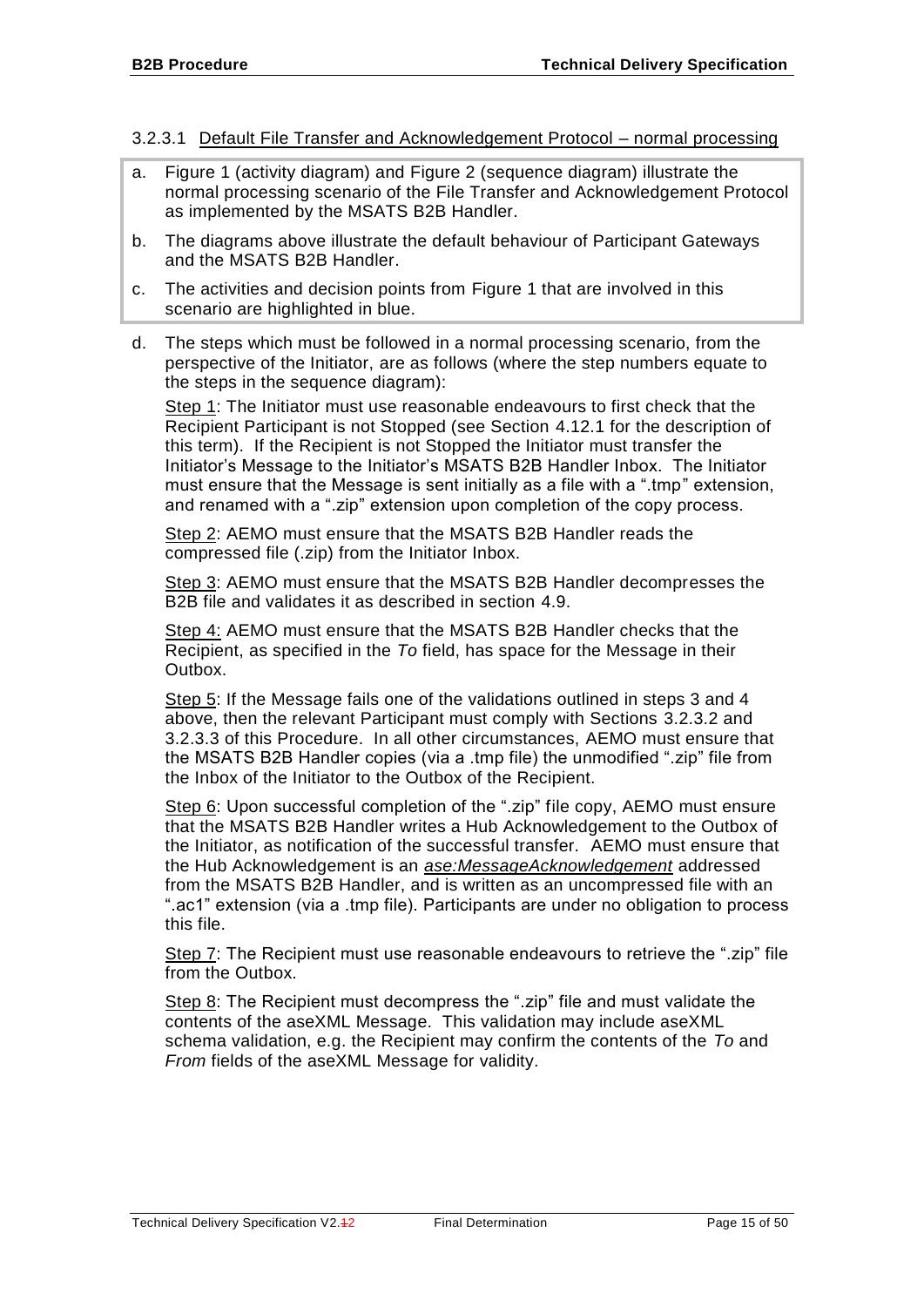Step 9: If the received aseXML Message fails validation then the Recipient must generate a negative *ase:MessageAcknowledgement* or *ase:Event* and post this as an uncompressed ".ack" file to their MSATS B2B Handler Inbox. In the case of validation failure, no further processing of the Message contents is required by the Recipient. If the Message passes validation then the Recipient must generate a positive *ase:MessageAcknowledgement* and again post this to their Inbox. In this case, the Recipient must continue with further processing of the aseXML Transactions contained within the Message.

- 1. In either case the Recipient must ensure that any ".ack" file generated has an identical file name to the received ".zip" file, except in the case where there is substitution of the ".ack" file extension.
- 2. A Recipient must ensure that an Acknowledgement file is initially written to the Inbox with a ".tmp" extension, and is only renamed with an ".ack" extension upon completion of the "Put" process.

Step 10: AEMO must ensure that the MSATS B2B Handler retrieves the ".ack" file from the Inbox of the Recipient.

Step 11: AEMO must ensure that the MSATS B2B Handler performs aseXML schema validation on the ".ack" file, and validates the contents of the aseXML *To* and *From* fields. In the case of validation failure the file must be dealt with in accordance with Section [3.2.3.4](#page-23-1) of this Procedure.

Step 12: If the ".ack" file passes validation, AEMO must ensure that the MSATS B2B Handler copies the ".ack" file, unmodified, from the Inbox of the Recipient to the Outbox of the Initiator.

Step 13: AEMO must ensure that the MSATS B2B Handler then deletes the corresponding ".zip" file from the Outbox of the Recipient. Identification of matching ".ack" and ".zip" files is achieved by file name comparison.

Step 14: The Recipient must use reasonable endeavours to verify that the ".zip" file has been removed from their Outbox. If at the time of verification the "zip" file has not been removed, the Recipient must use reasonable endeavours to verify its removal on the next "cycle".

Step 15: If the ".zip" file has been removed from a Recipient's Outbox, the Recipient must use reasonable endeavours to delete the corresponding ".ack" file from their Inbox. Identification of matching ".zip" and ".ack" files is achieved by file name comparison.

Step 16: The Initiator must use reasonable endeavours to retrieve the ".ack" file from their Outbox.

Step 17: The Initiator must validate the contents of the ".ack" file. This validation should include, but is not restricted to, aseXML schema validation.

Step 18: If the ".ack" does not pass validation the Recipient must use reasonable endeavours to follow the same steps as outlined for the MSATS B2B Handler in Section [3.2.3.3](#page-20-1) of this Procedure. Otherwise, if the ".ack" is valid, the Recipient must use reasonable endeavours to delete the corresponding ".zip" file from their Inbox. Identification of the correct ".zip" file is achieved by filename comparison of ".zip" and ".ack" files in the Inbox and Outbox, respectively.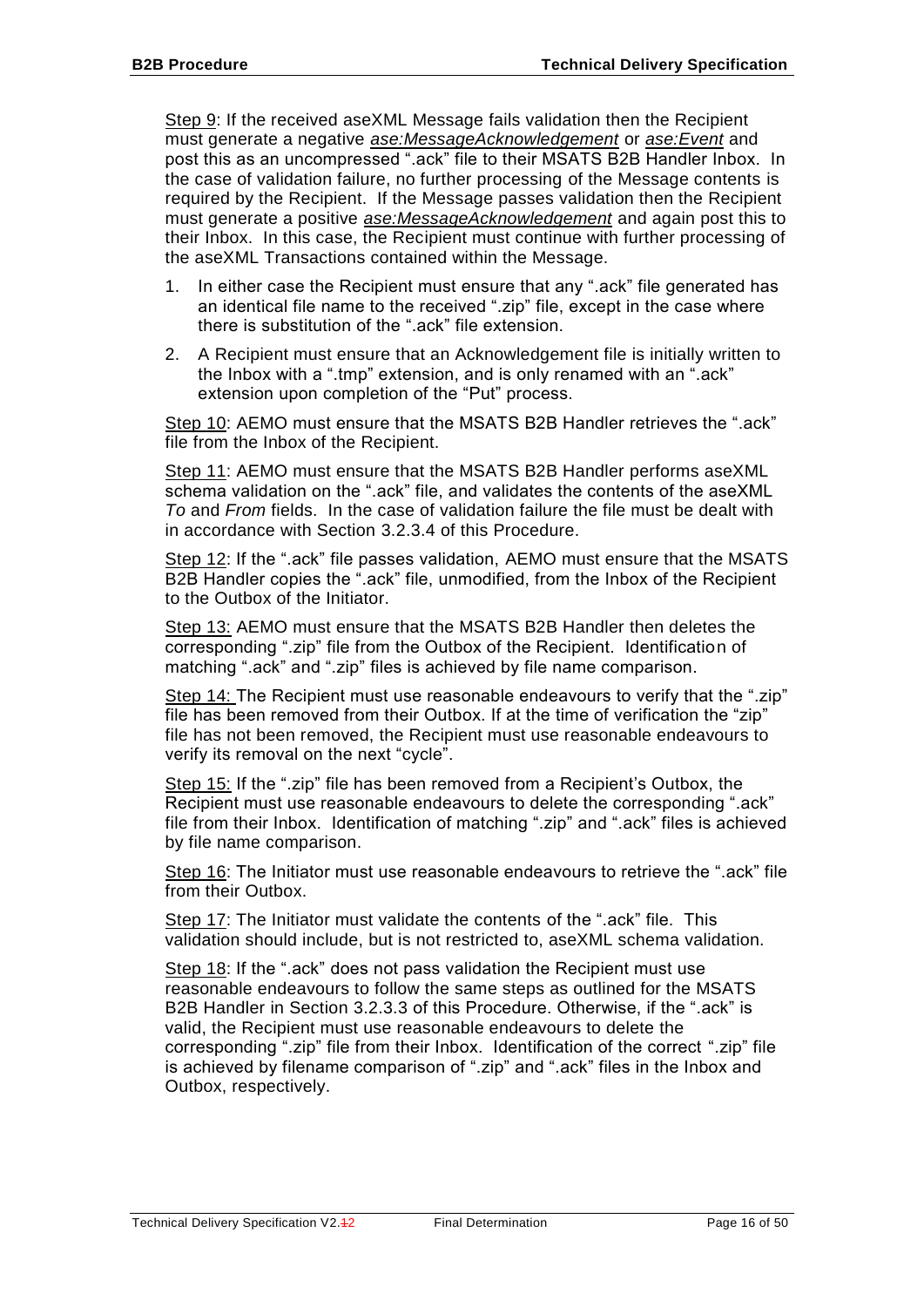Step 19: AEMO must ensure that the MSATS B2B Handler verifies if the ".zip" file has been removed from the Inbox of the Initiator. If during this verification the MSATS B2B Handler determines that the zip file has not been removed, AEMO must ensure the MSATS B2B Handler checks again for its removal on the next "cycle".

Step 20: If the ".zip" file has been removed, AEMO must ensure that the MSATS B2B Handler deletes the corresponding ".ack" and ".ac1" files from the Outbox of the Initiator. Identification of matching ".zip" and ".ack" or ".ac1" files is achieved by file name comparison.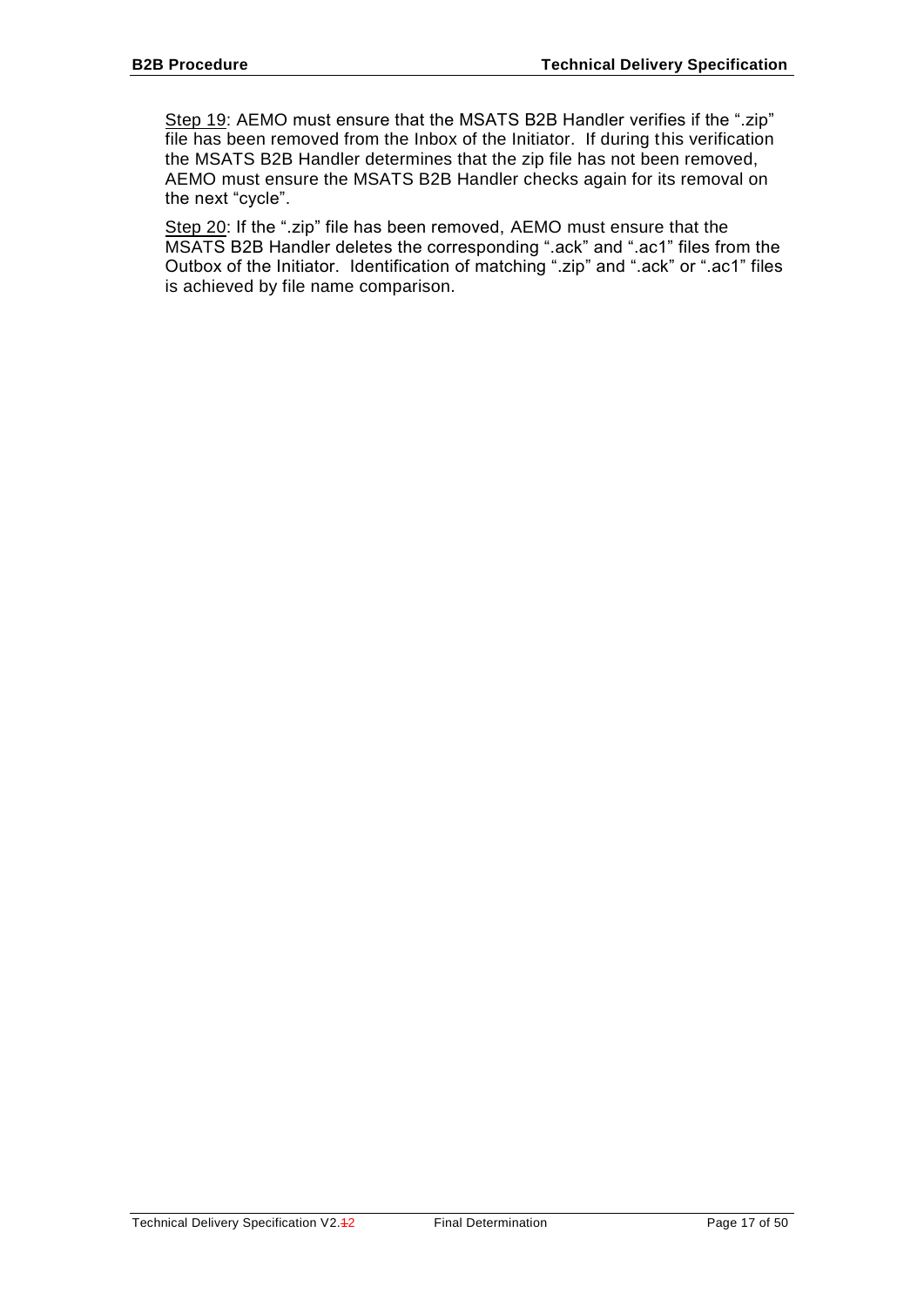

#### 3.2.3.2 File Transfer and Acknowledgement Protocol – validation failure of B2B aseXML Message

<span id="page-17-1"></span><span id="page-17-0"></span>**Figure 3: Activity Diagram - Acknowledgement Model for MSATS B2B Handler. Activities and decision points highlighted in blue for scenario where Hub receiv es an invalid aseXML Message from initiating gateway.**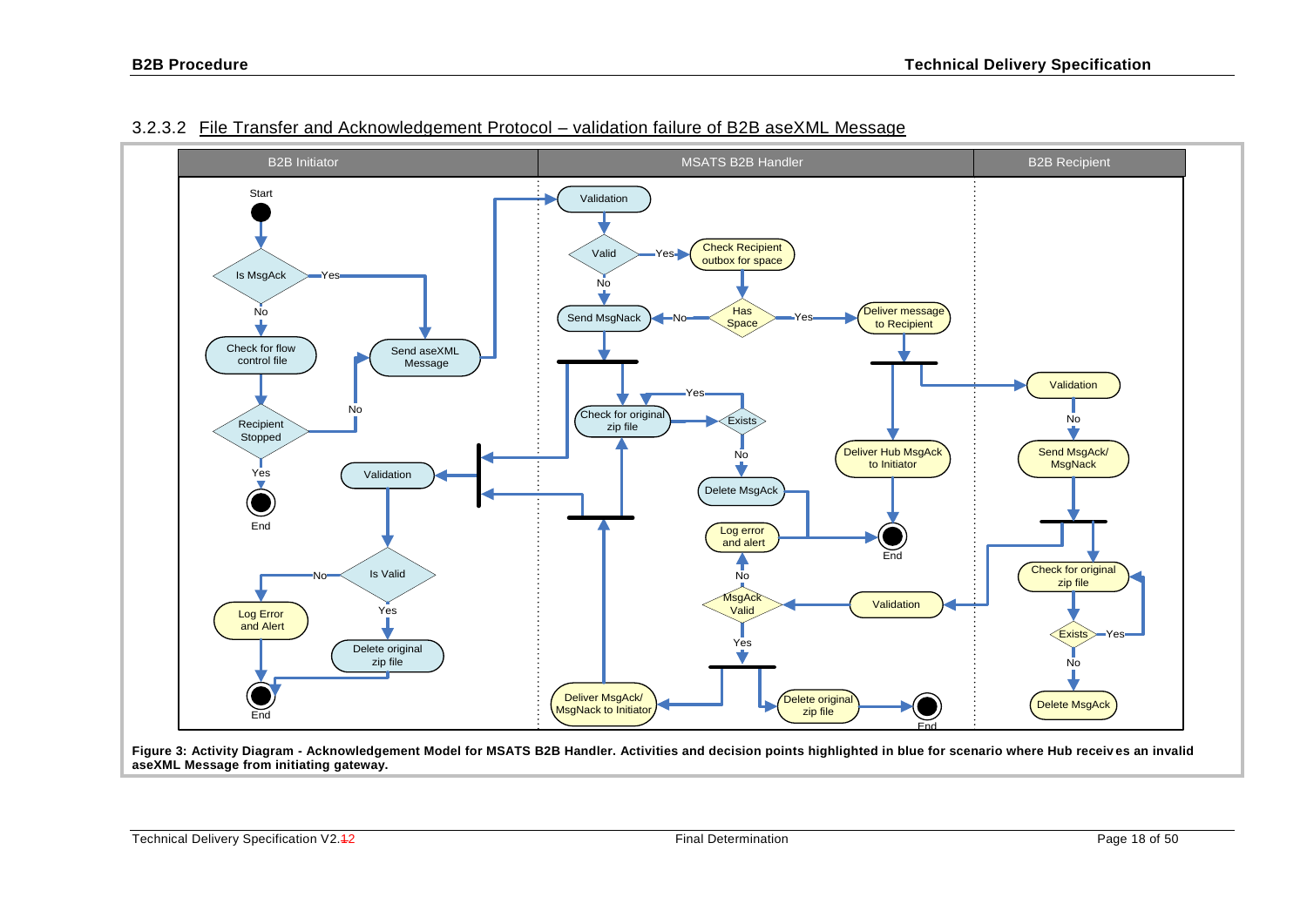<span id="page-18-0"></span>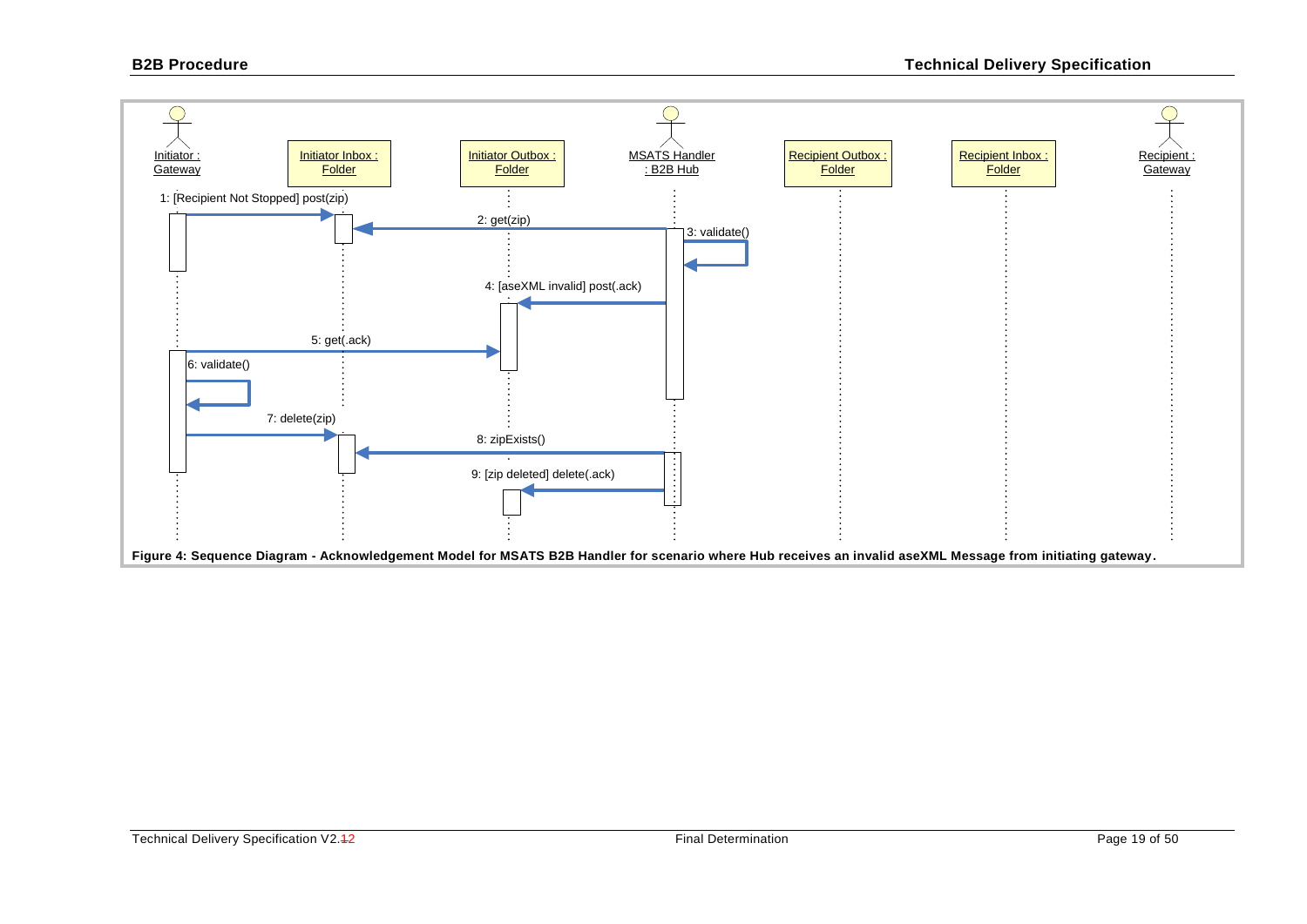- a. [Figure 3](#page-17-0) and [Figure 4](#page-18-0) illustrate the scenario where the aseXML B2B Message fails aseXML schema validation by the MSATS B2B Handler. This process would also occur where validation of the aseXML *To* and *From* fields failed.
- b. Steps 1-3 are the same as described in Section [3.2.3.1.](#page-14-0)
- c. Step 4: AEMO must ensure that the MSATS B2B Handler writes a negative *ase:MessageAcknowledgement*, or standalone *ase:Event* to the Outbox of the Initiator, as an uncompressed ".ack" file. An appropriate *ase:Code* identifies where the Outbox of the Recipient is full (*ase:Code*="111") or where the header is incorrect (*ase:Code*="7") or schema invalid (*ase:Code*="2").
- d. Steps 5-9 are the same as described in steps 16-20 of Section [3.2.3.1.](#page-14-0)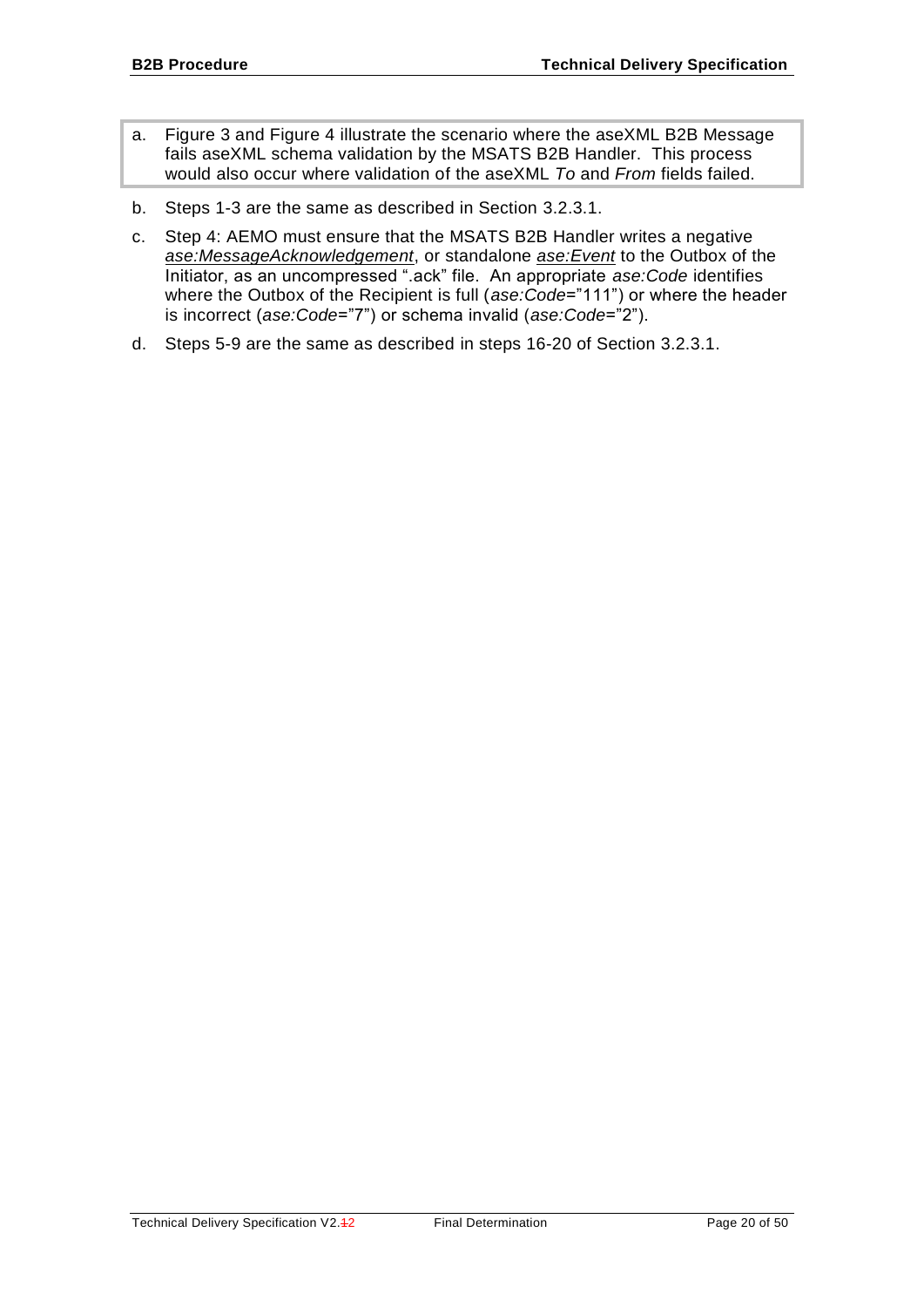

## 3.2.3.3 File Transfer and Acknowledgement Protocol – Recipient Outbox full

<span id="page-20-1"></span>**Figure 5: Activity Diagram - Acknowledgement Model for MSATS B2B Handler. Activities and decision points highlighted in blue for scenario where the Recipi ent Outbox is full when checked by the MSATS B2B Handler.**

<span id="page-20-0"></span>Technical Delivery Specification V2.42 Final Determination Page 21 of 50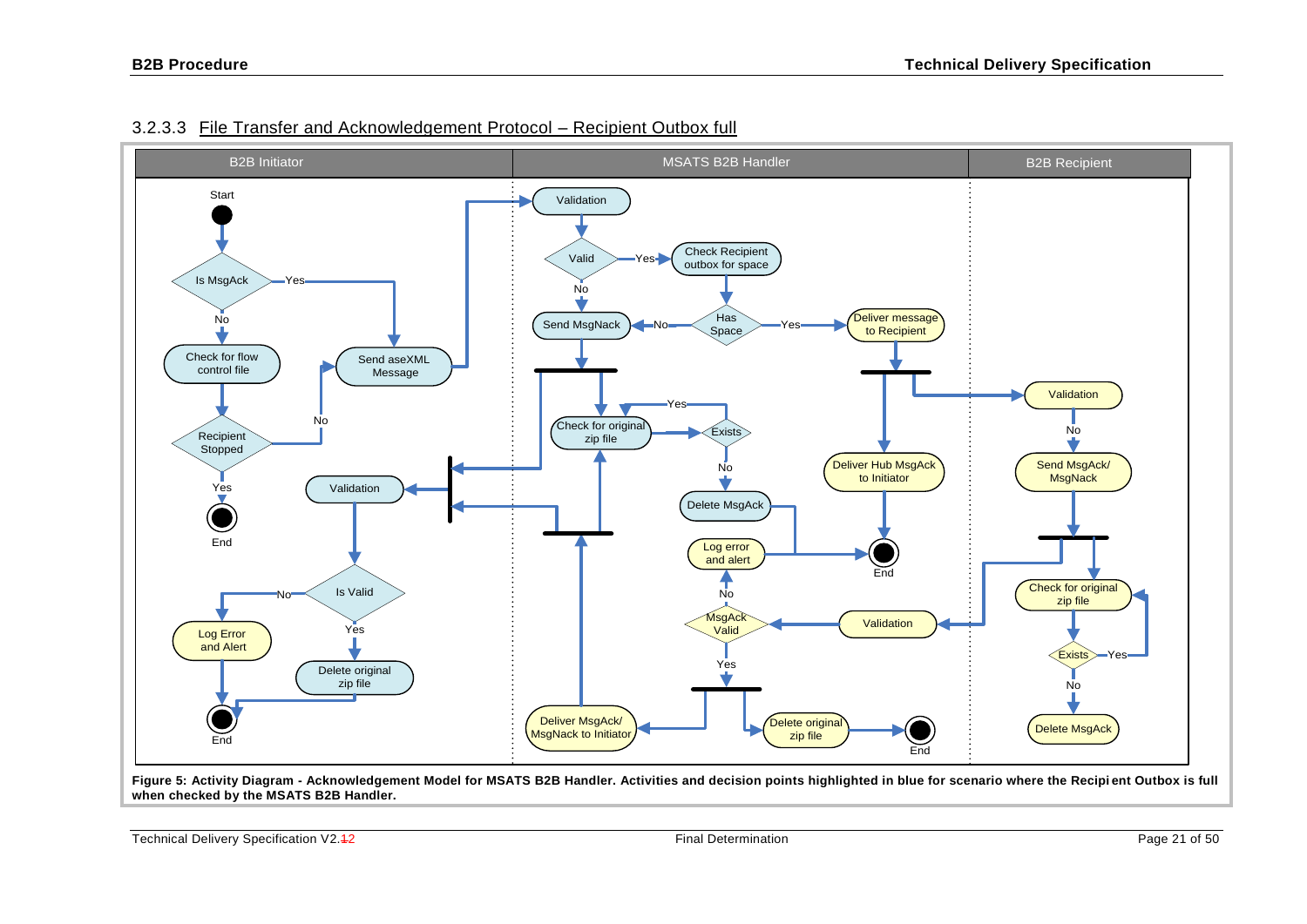<span id="page-21-0"></span>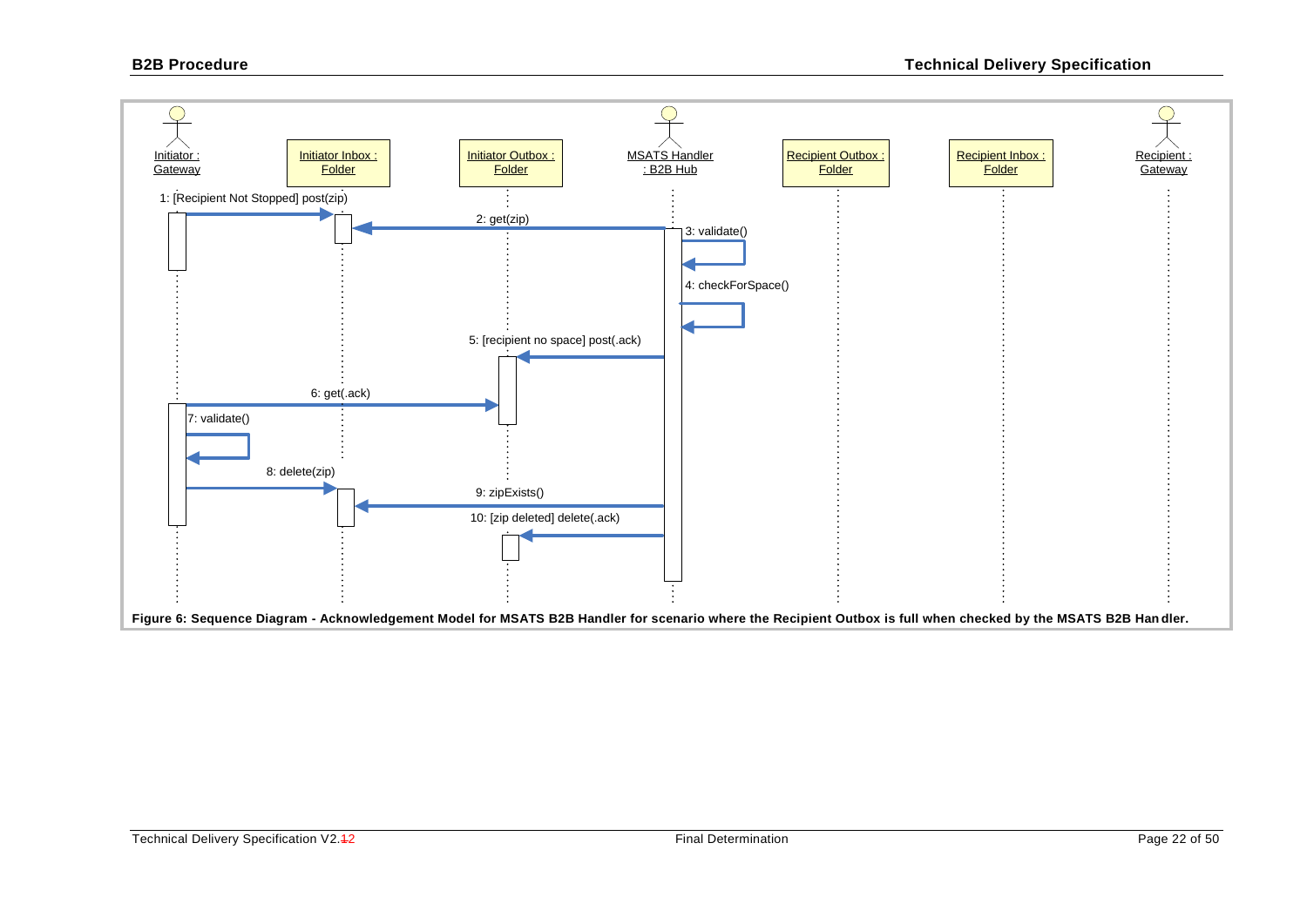- a. [Figure 5](#page-20-0) and [Figure 6](#page-21-0) illustrate the scenario where the MSATS B2B Handler determines that the Recipient has exceeded the flow control file limit that allows them to receive an aseXML Message, or ".zip" file. Note: this check is only performed for aseXML Messages containing Transactions and *ase:TransactionAcknowledgements*. The check is not performed on ".ack" files containing only *ase:MessageAcknowledgements*.
- b. Steps 1-4 are the same as described in Section [3.2.3.1.](#page-14-0)
- c. Step 5: AEMO must ensure that the MSATS B2B Handler writes a negative *ase:MessageAcknowledgement*, or standalone *ase:Event* to the Outbox of the Initiator, as an uncompressed ".ack" file. An appropriate *ase:Code* identifies where the Outbox of the Recipient is full (*ase:Code*="111").
- d. Steps 6-10 are the same as described in steps 16-20 of Section [3.2.3.1.](#page-14-0)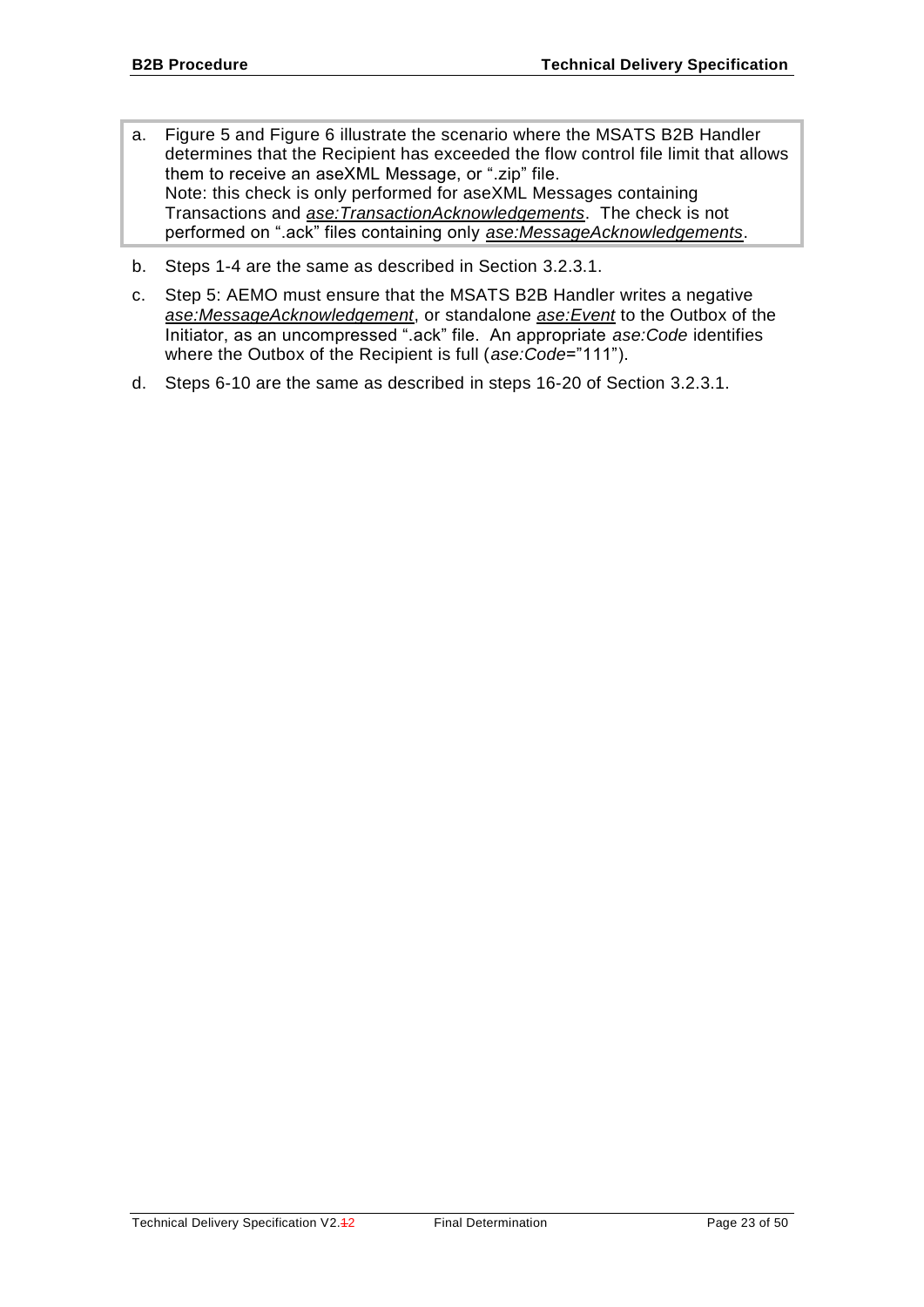

#### 3.2.3.4 File Transfer and Acknowledgement Protocol – ase:MessageAcknowledgement validation failure

<span id="page-23-1"></span><span id="page-23-0"></span>**Figure 7: Activity Diagram - Acknowledgement Model for MSATS B2B Handler. Activities and decision points highlighted in blue for scenario where Hub receiv es an invalid aseXML Message Acknowledgement from the Recipient gateway**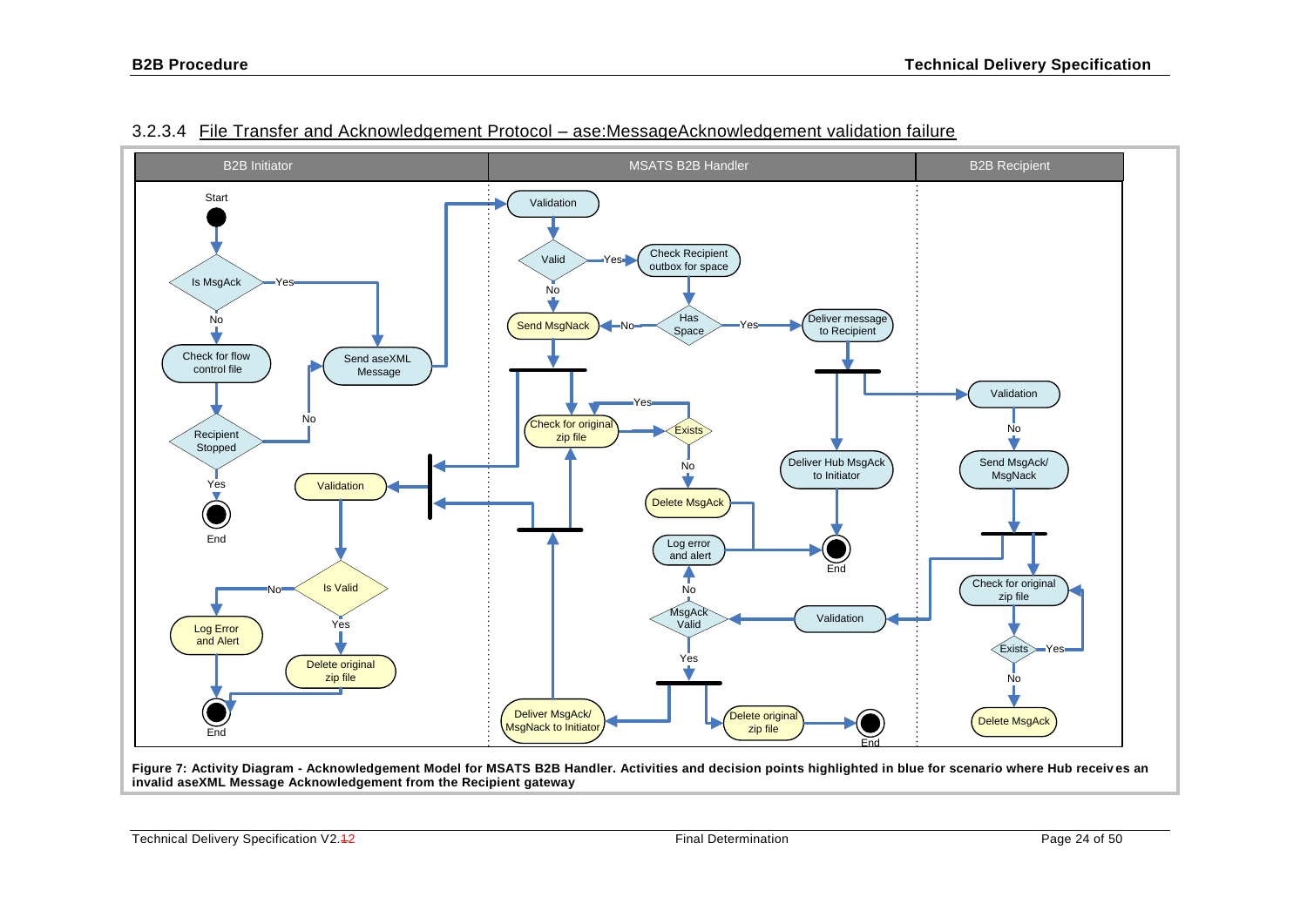<span id="page-24-0"></span>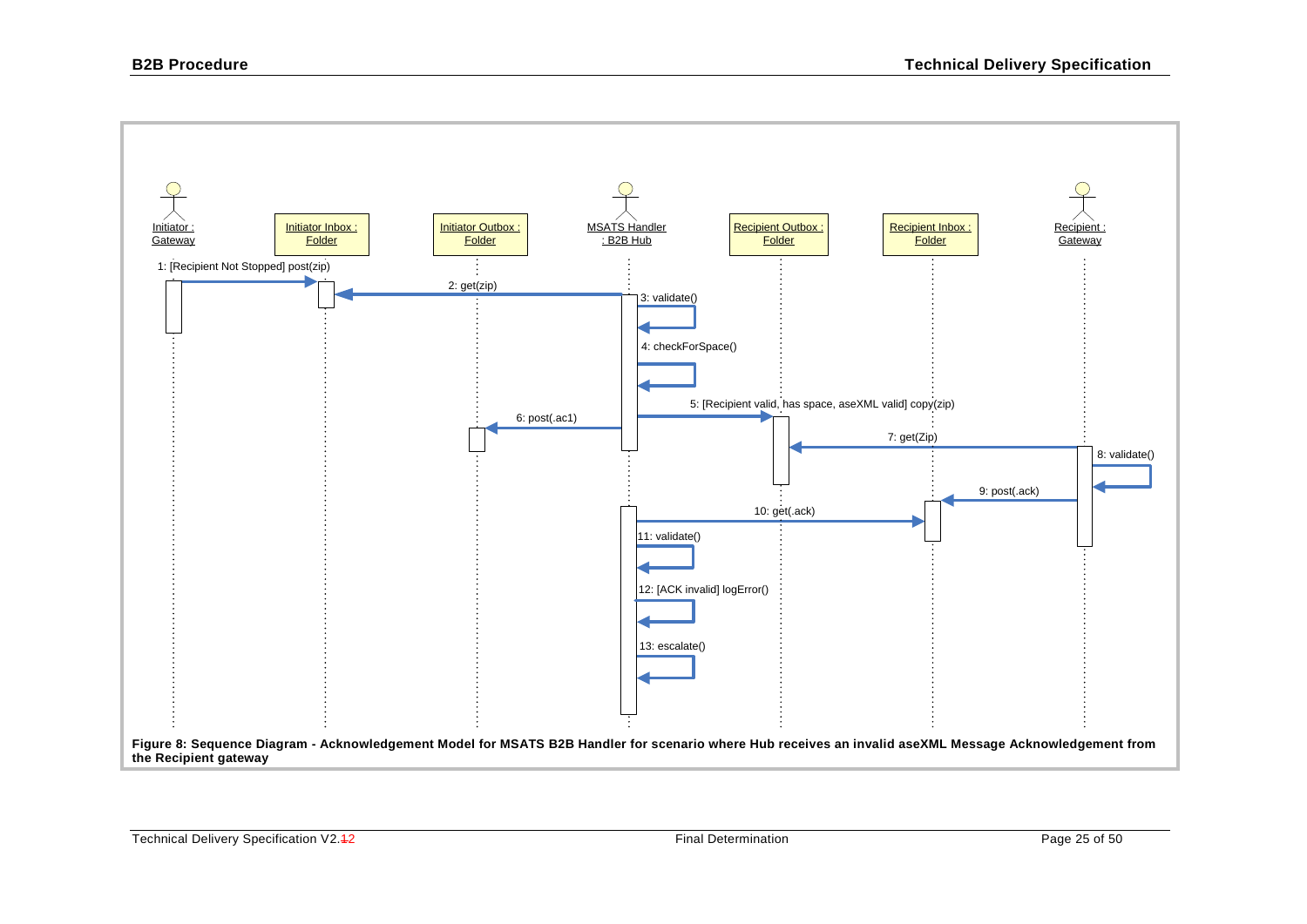- a. [Figure 7](#page-23-0) and [Figure 8](#page-24-0) illustrate the scenario where the *ase:MessageAcknowledgement* fails validation:
	- 1. Schema validation failure of either an *ase:MessageAcknowledgement* or standalone *ase:Event*.
	- 2. Invalid Participant in *To* field the value in the *To* field does not match the B2B Initiator.
- b. Steps 1-11: These are the same as for the "default" scenario, and are not repeated here (see Section [3.2.3.1\)](#page-14-0). Note: the following steps are applicable to both AEMO and a Participant upon validation failure of an *ase:MessageAcknowledgement*.
- c. Step 12: Upon *ase:MessageAcknowledgement* validation failure AEMO must ensure that the MSATS B2B e-Hub logs an error Message. The relevant Participant will be advised by the notification mechanism to be agreed by industry and published by AEMO.
	- 1. The Initiator of the ".ack" must remove the offending ".ack" file from the Inbox and, if necessary, replace it with a valid ".ack" file to allow the file exchange process to complete. AEMO must ensure that the MSATS B2B Handler does not transfer the offending ".ack" file to the Outbox of the Initiator of the original Message.

#### <span id="page-25-0"></span>**3.2.4 Worked Example of the Transaction Model applied to a Request and Response B2B interaction**

a. The following diagram (Figure 9) illustrates the full service order request/response process (without exceptions) using the prescribed Transaction model (with Messages sent via the MSATS B2B Handler):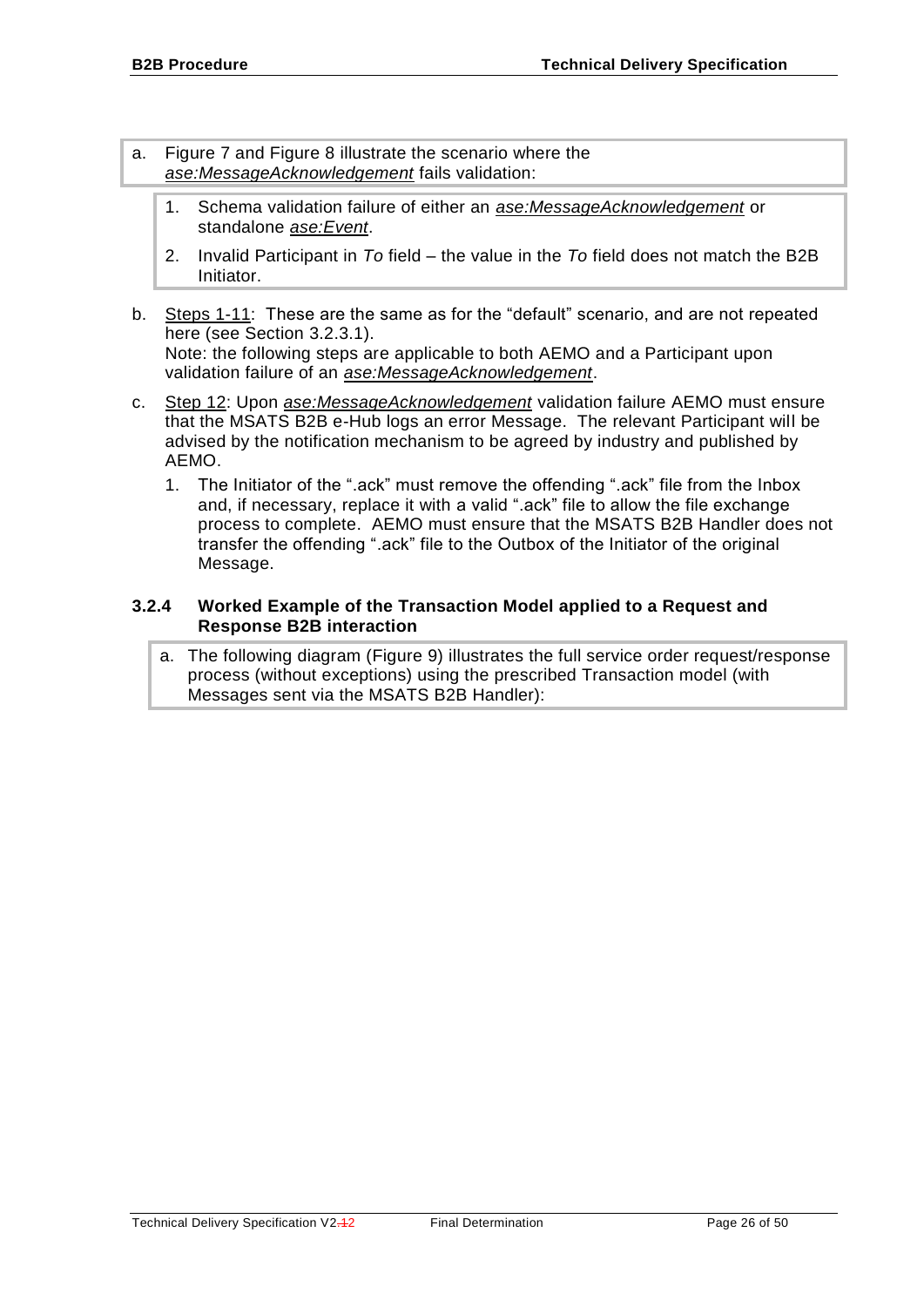

# <span id="page-26-0"></span>**3.3 aseXML Error Reporting and Handling**

a. Participants must ensure that error reporting and handling complies with aseXML Guidelines subject to the provisions of this Procedure.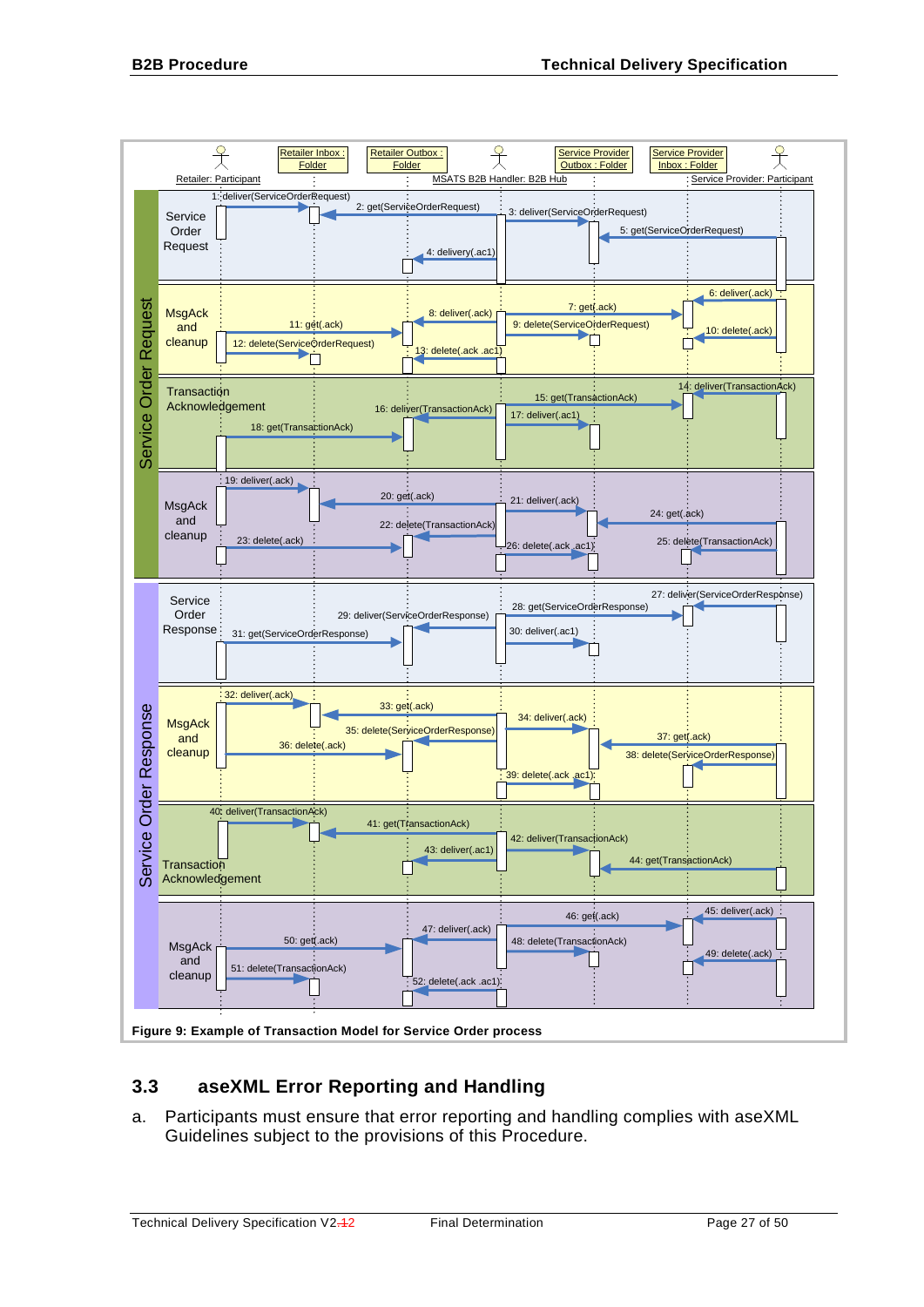## <span id="page-27-0"></span>**3.4 aseXML Events**

- a. All aseXML Transaction Acknowledgements and some response Transactions may contain the aseXML Event element; usage must be as defined in the aseXML Guidelines.
- b. Participants must use reasonable endeavours to ensure that a Generic Event Code is only used where a specific Event Code does not apply.

# <span id="page-27-1"></span>**3.5 A Summary of Transaction Model Exception Points**

a. The following table summarises the key exception points through the Transaction Model. Participants must use reasonable endeavours to comply with the actions to be taken as set out in the following table.

| <b>Exception</b> |                                                                                                                                                                     | Who needs to<br>take action | <b>Action to be taken</b>                                                                                                                                                                   |
|------------------|---------------------------------------------------------------------------------------------------------------------------------------------------------------------|-----------------------------|---------------------------------------------------------------------------------------------------------------------------------------------------------------------------------------------|
|                  | 1. Initiator determines that<br>intended Recipient of a B2B<br>Message has reached flow<br>control limit.                                                           | Initiator                   | Once relevant Timing<br>Requirements are<br>exceeded, raise issue with<br>appropriate technical<br>contact for Recipient, as<br>indicated by NEM Retail<br><b>Operations Contacts List.</b> |
| 2.               | B2B Message sent by Initiator<br>fails MSATS B2B Handler<br>validation.                                                                                             | Initiator                   | Address the indicated<br>reason for failure and<br>resend.                                                                                                                                  |
|                  | 3. An MSATS B2B Handler ".ac1"<br>Acknowledgement not received<br>in response to a B2B Message<br>sent by Initiator. See Section<br>4.10 for Timing Requirements.   | Initiator                   | Contact AEMO to raise<br>issue of potential<br>performance issue.                                                                                                                           |
|                  | 4. B2B Message sent by Initiator<br>fails Business Receipt validation<br>by the Recipient, ie Initiator<br>receives a negative ase:<br>MessageAcknowledgement       | Initiator                   | Address the indicated<br>reason for failure and<br>resend.                                                                                                                                  |
| 5.               | Ase:MessageAcknowledgement<br>not received in response to a<br><b>B2B Transaction. Participants</b><br>should refer to the Section 4.10<br>for Timing Requirements. | Initiator                   | Raise potential<br>performance issue with<br>appropriate technical<br>contact for Recipient, as<br>indicated by NEM Retail<br><b>Operations Contacts List.</b>                              |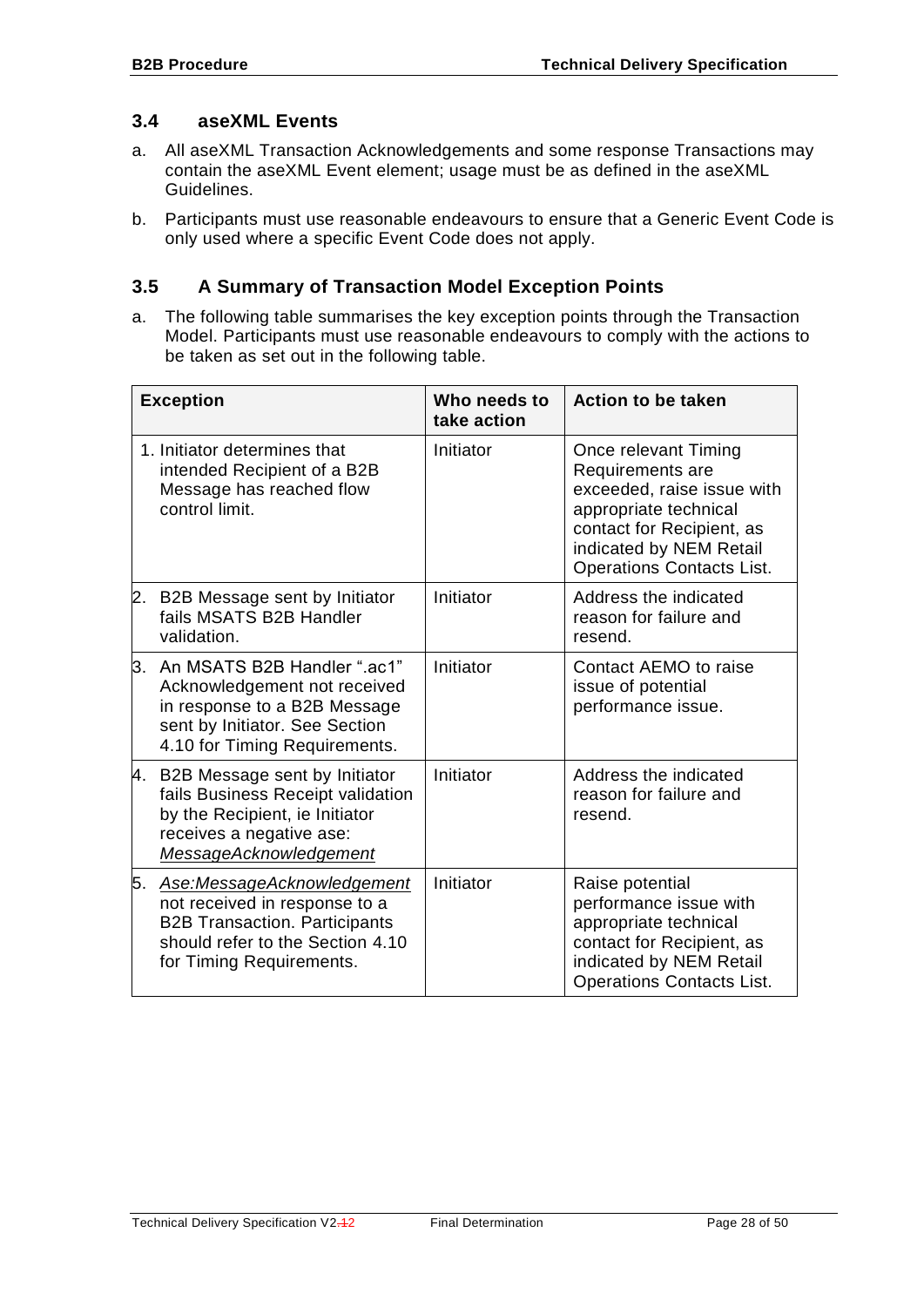| <b>Exception</b> |                                                                                                                                                                                                                                                                                                                                                                                                                           | Who needs to<br>take action | <b>Action to be taken</b>                                                                                                                          |
|------------------|---------------------------------------------------------------------------------------------------------------------------------------------------------------------------------------------------------------------------------------------------------------------------------------------------------------------------------------------------------------------------------------------------------------------------|-----------------------------|----------------------------------------------------------------------------------------------------------------------------------------------------|
| 6.               | Ase:TransactionAcknowledgem<br>ent not received within<br>appropriate timeframe from<br>posting a B2B Message to the<br><b>MSATS B2B Handler (and all</b><br>intermediary events have<br>occurred successfully).<br>(Participants should refer to the<br><b>B2B Procedures for specific</b><br>Timing Requirements, however<br>the Business<br>Acceptance/Rejection is<br>typically required within one<br>business day.) | Initiator                   | Raise non-delivery issue<br>with appropriate technical<br>contact for Recipient, as<br>indicated by NEM Retail<br><b>Operations Contacts List.</b> |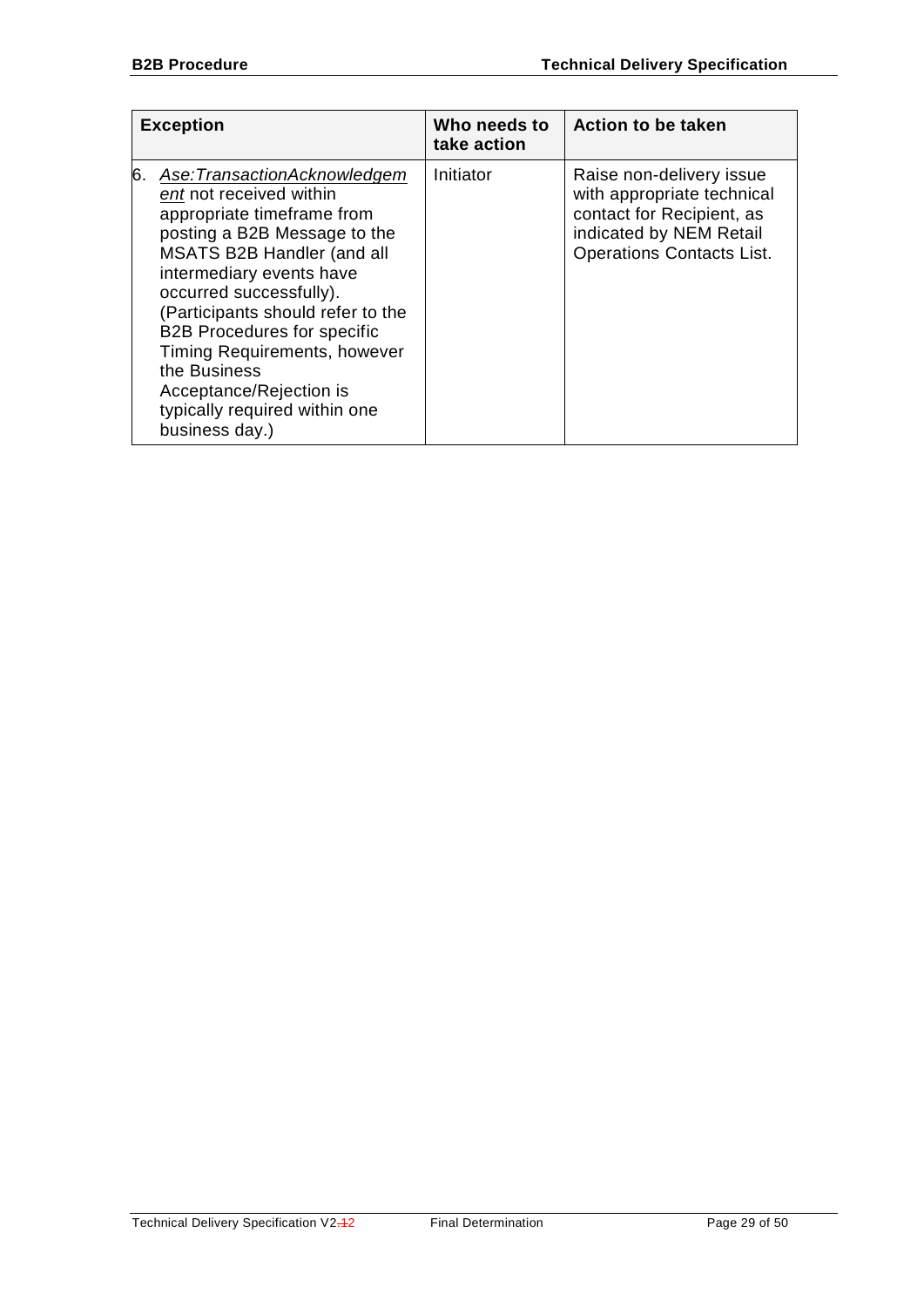# <span id="page-29-0"></span>**4 TRANSACTION DELIVERY REQUIREMENTS**

# <span id="page-29-1"></span>**4.1 The Use of File Based Messaging**

- a. The National B2B Infrastructure implements file based messaging.
- b. Participants must ensure that all aseXML Messages are transmitted as files and adhere to the requirements stated throughout this Procedure.

# <span id="page-29-2"></span>**4.2 Delivery Mechanisms**

- a. With the exception of the CustomerDetailsReconciliation Business Document, Participants must ensure that all B2B Transactions and Acknowledgements are sent via the MSATS B2B Handler in accordance with the requirements of this Procedure, subject to contingency provisions set out in section [5](#page-41-0) of this Procedure.
	- 1. The delivery method for the use of the CustomerDetailsReconciliation Transaction, must be in accordance with clause 2.2.5 (c) of the B2B Procedure Customer and Site Details Notification Process.
- b. The National B2B Infrastructure used to deliver B2B Transactions supports "once and once only delivery". Subject to [4.14:](#page-37-1)
	- 1. Participants must not re-use *ase:MessageID* where they have received a Message Acknowledgement from the Recipient for that Message.
	- 2. Participants must not re-use *ase:TransactionID* where they have received a Transaction Acknowledgement from the Recipient for that Transaction.
- c. Participants acknowledge and accept that Transactions and Acknowledgements may be delivered to a Participant out of sequence. Participant systems must not assume a given delivery sequence. Refer to the B2B Procedures for any specific out of sequence handling requirements.

# <span id="page-29-3"></span>**4.3 Participant Addressing**

- a. Participants must issue B2B Messages using valid ParticipantIDs (as published by AEMO) in the *ase:To* and *ase:From* fields of the Message header.
- b. Participants must ensure that ParticipantIDs used relate to the appropriate role for the NMI for the B2B Message (e.g. a Retailer ParticipantID must not be used in the *ase:From* field for an ase:MeterDataNotification).
- c. Participants must ensure that the Participant IDs used in Request and Response Transactions match. That is, the *ase:From* Participant ID in the Request (e.g. ase:ServiceOrderRequest) must be the same as the *ase:To* Participant ID in the Response (e.g. ase:ServiceOrderResponse). Participants must ensure that Participant IDs used in any Acknowledgements match the Transaction to which they relate.

# <span id="page-29-4"></span>**4.4 Compression**

a. Participants must send all aseXML Messages containing aseXML Transactions as compressed files with a ".zip" extension. Participants may send Transaction Acknowledgements either in the same format as aseXML Transactions or, if sent at the same time as corresponding Message Acknowledgements, in the format described in [4.4](#page-29-4) [b.](#page-30-2) Standalone Transaction Acknowledgements must be sent as compressed files.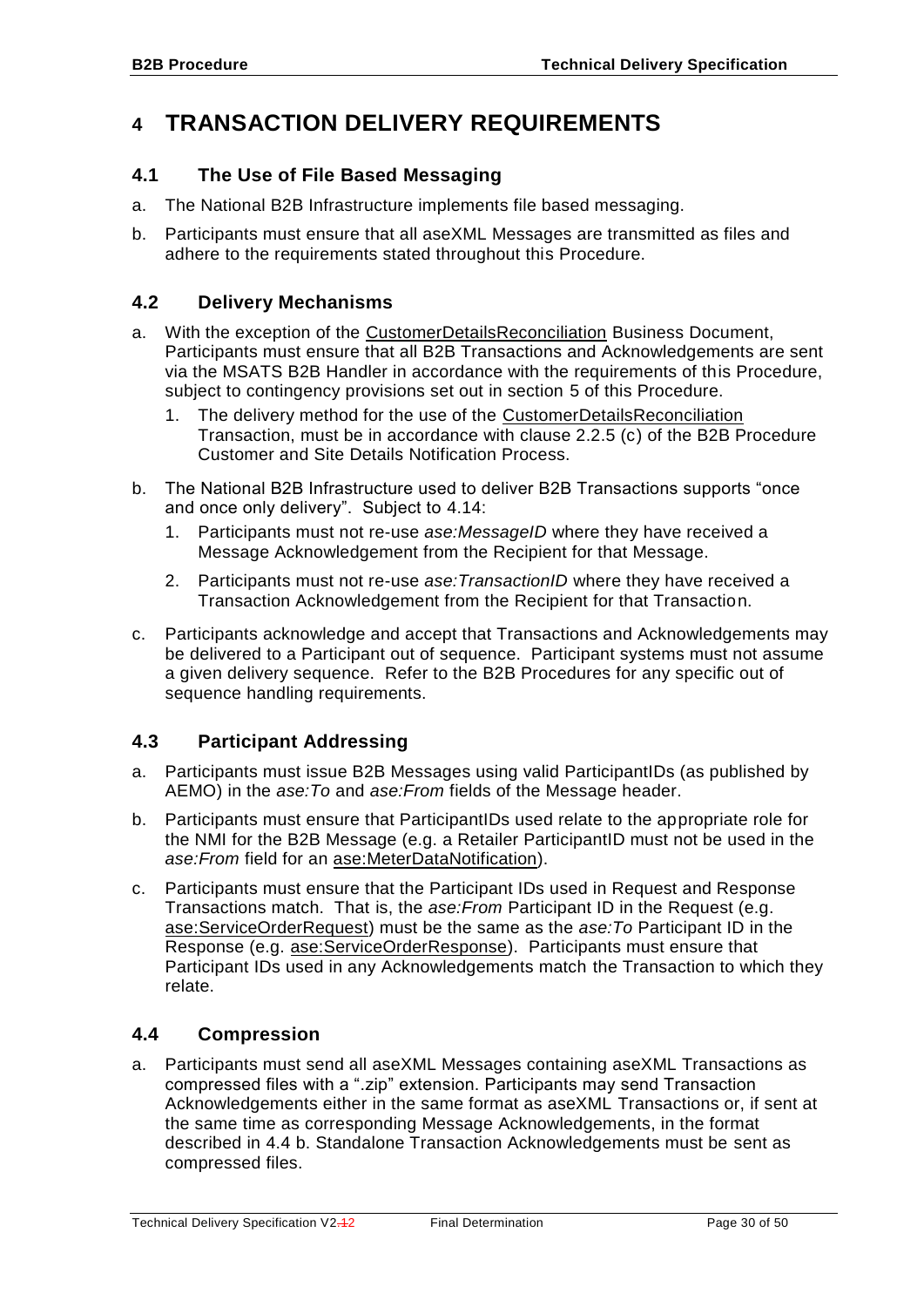- <span id="page-30-2"></span>b. Participants must send all Message Acknowledgements as an .ack or .ac1 files that are not compressed.
- c. Participants must send all standalone ase:Events as .ack files that are not compressed.
- d. Participants must ensure that any zip file sent is not password protected.
- <span id="page-30-3"></span>e. Participants must ensure that the path name is not included in the zip file.
- <span id="page-30-4"></span>f. Participants must ensure that the zip file only contains one aseXML file.
- <span id="page-30-5"></span>g. Participants must ensure that any embedded file has the same name as the zip file, with an ".xml" extension.
- h. Participants acknowledge and accept that items [e,](#page-30-3) [f,](#page-30-4) and [g](#page-30-5) listed above are not validated by the MSATS B2B Handler.

# <span id="page-30-0"></span>**4.5 Overview of MSATS B2B Handler Functionality**

#### <span id="page-30-1"></span>**4.5.1 Functional Overview**

- a. The MSATS B2B Handler provides the functionality of a "mailbox" service distributing B2B files directly between valid market Participants.
- b. AEMO must ensure that the functionality of the MSATS B2B Handler includes:
	- 1. The ability for B2B files to be sent directly to Participant directories ("Inbox") as specified.
	- 2. Header and schema validation of files.
	- 3. Production of a negative Hub Acknowledgement in the case of B2B Message failure.
	- 4. A subdirectory that contains flow control files (.stp files) identifying Participants who are Stopped.
	- 5. (By reading this subdirectory before lodging a new file and not lodging files for stopped Participants, an Initiator can avoid receiving a negative Acknowledgement).

If a Participant that a B2B Transaction is being sent to has reached its file limit, the B2B file transfer fails and a negative hub Acknowledgement is sent to the B2B Initiator. (This limit is configurable per Participant and is independent of MSATS file limits.)

- 6. Support for specific B2B Transaction types.
- 7. Logging of MSATS B2B Handler activity in an activity log (not the MSATS database).
- 8. Creation of a B2B e-Hub Acknowledgement file with a different extension (.ac1) is created to signify the successful transfer of a B2B Transaction to the intended Recipient. That is, the .ac1 file contains a positive *ase:MessageAcknowledgement*. The intended Recipient signifies successful reception of the B2B file by creation of an Acknowledgement file with an .ack extension, which is then copied to the B2B Initiator.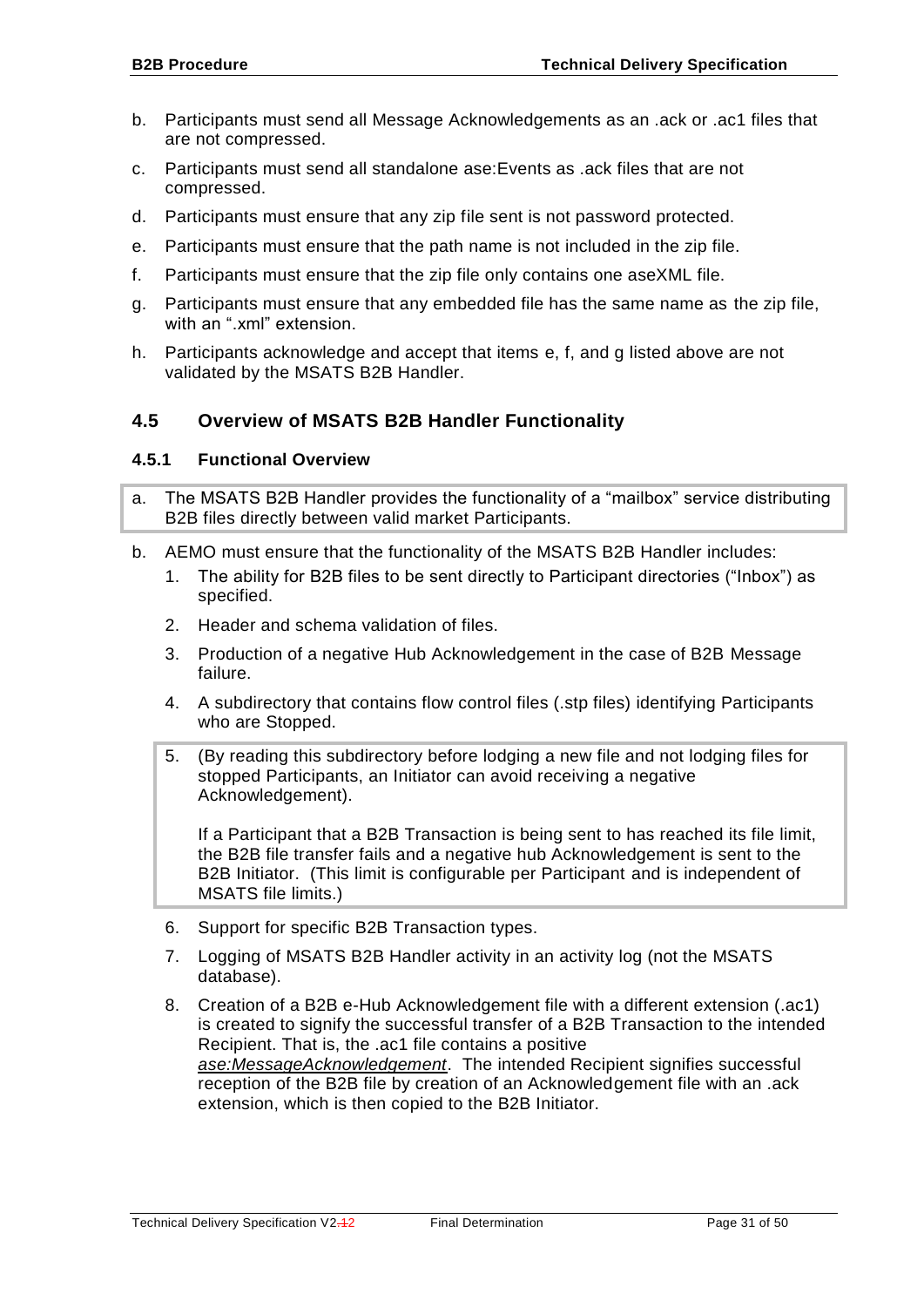c. Where a Recipient's Inbox contains an invalid *ase:MessageAcknowledgement(s)* or invalid standalone *ase:Event(s)*, the Recipient can still initiate Transactions by lodging ".zip" files into their Inbox (refer [3.2.3.4\)](#page-23-1). These .zip files will be delivered. The Recipient will also continue to receive Transactions, but the MSATS B2B Handler will not deliver the corresponding *ase:MessageAcknowledgements*. This will eventually result in the flow control limit being exceeded if the error(s) is not resolved.

# <span id="page-31-0"></span>**4.6 Authentication and Non-repudiation**

- a. Non-repudiation seeks to ensure tamper proof delivery and authentication of the Initiator. AEMO must ensure that this is supported by the MSATS B2B Handler as follows:
	- 1. Network isolation is provided by the use of the National B2B Infrastructure that is a private, isolated and secure network. The National B2B Infrastructure is only capable of being accessed by authorised Participants.
	- 2. Participant Network Authentication whereby, once connected to the National B2B Infrastructure, a Participant may only gain access to the MSATS B2B Handler via userID and password authentication.
	- 3. Manual non-repudiation is also supported by the persistence of every B2B Transaction that is processed by the MSATS B2B Handler.
	- 4. All aseXML Transactions and Acknowledgements are delivered by the MSATS B2B Handler with no modification.

## <span id="page-31-1"></span>**4.7 Priority of aseXML Messages**

- a. Unless otherwise specified in another B2B Procedure, Participants must ensure that:
	- 1. All fully tagged aseXML Transactions are sent as Medium Priority aseXML documents.
	- 2. All aseXML wrapped CSV Transactions are sent as Low Priority aseXML documents.
- b. Participants must ensure that the ase:*MessageAcknowledgements* and ase:*TransactionAcknowledgements* are the same priority as the Initiating Message.
- c. Participants acknowledge and accept that items 4.7 (a) and 4.7 (b) listed above shall not be validated by the MSATS B2B Handler.

#### <span id="page-31-2"></span>**4.8 Size of aseXML Messages**

- a. Participants must ensure that Messages containing B2B aseXML Transactions do not exceed an uncompressed Message size of 1 MB.
- b. Participants acknowledge and accept that the MSATS B2B Handler will reject Messages that exceed the 1MB limit. AEMO must use reasonable endeavours to ensure that the MSATS B2B Handler rejects Messages which exceed 1MB with an Event Code (*ase:Code*) of "6", i.e. "Message too big".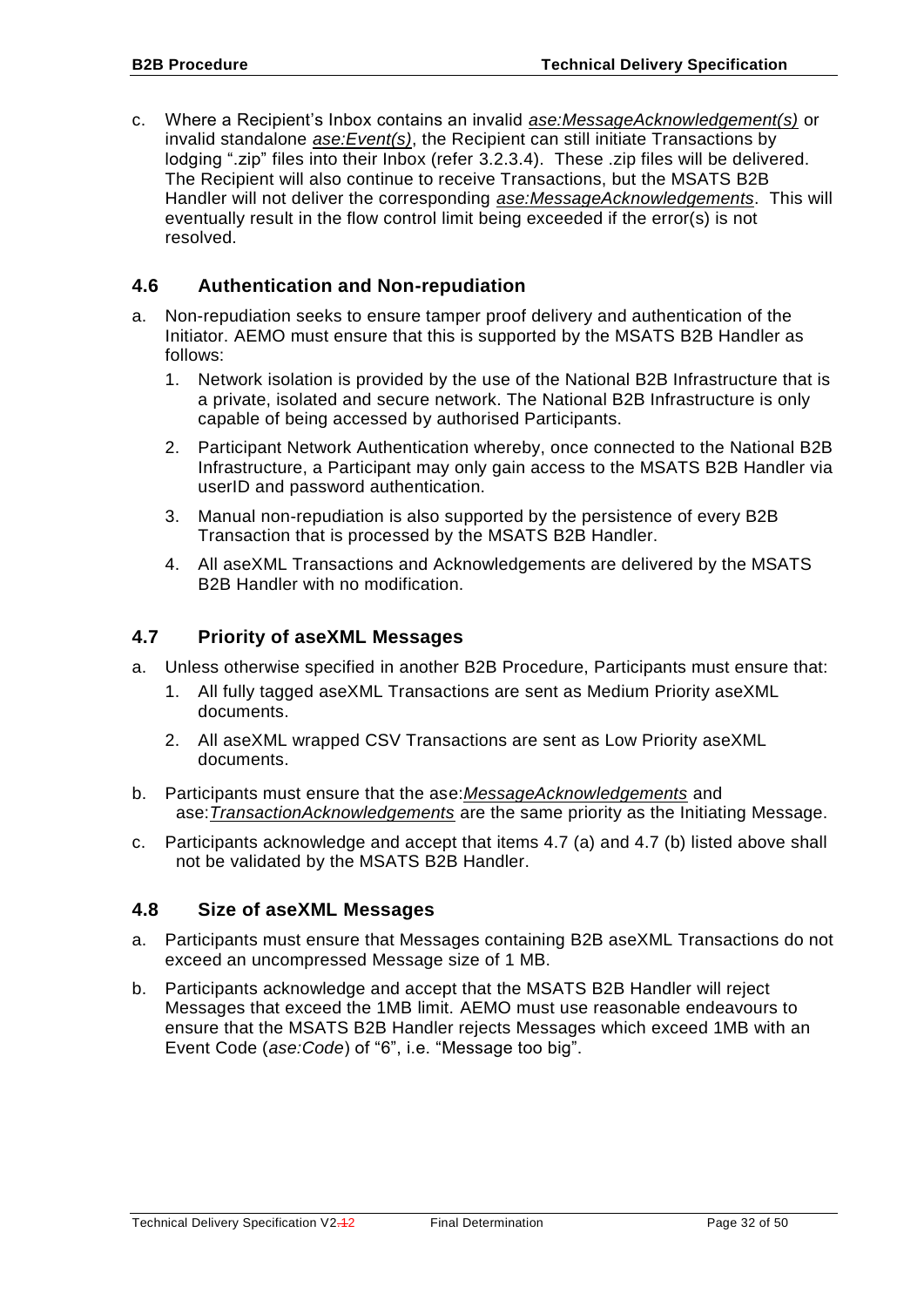## <span id="page-32-0"></span>**4.9 Validation**

#### <span id="page-32-1"></span>**4.9.1 Scenarios for Initial Transfer of B2B zip file**

- a. The MSATS B2B Handler provides a mailbox service for B2B Transactions. The initiating step of the B2B file handling protocol is largely concerned with the information that is stored in the header of a B2B Transaction file. The header fields are used as the addressing data that determines whom the B2B Transaction goes to. AEMO must ensure that the MSATS B2B Handler does not process the contents of a B2B Transaction file (excepting the header). The .zip file, as delivered to the MSATS B2B Handler, is passed to the receiver unchanged.
- b. The following validations apply to incoming B2B files. When one of these validations is not satisfied either the file is **ignored** or a **negative acknowledgment** is created.

#### 4.9.1.1 Validate Sending Participant

- a. Participants must ensure that their Inboxes have been configured for B2B operation. Participants acknowledge and accept that the B2B e-Hub will only handle incoming files from the Inboxes of Participants that have been configured for B2B operation.
- b. Participants acknowledge and accept that files submitted by Participants who are not configured for B2B operation shall be ignored without error by the B2B e-Hub.

#### 4.9.1.2 Validate Transaction Group in File Name

a. Participants must ensure that they use a Transaction Group in their filename which has been configured for B2B operation. Participants acknowledge and accept that the B2B e-Hub shall only handle incoming files from Participants that use a Transaction Group in their filename that has been configured for B2B operation. Files submitted with Transaction Groups other than those configured for B2B operation shall be ignored without error by the B2B e-Hub. Files submitted with Transaction Groups that are used by other systems, such as MSATS, where a common Inbox is used, may be processed by those systems and reported by those systems as an error.

#### 4.9.1.3 Validate zip file

a. AEMO must ensure that the MSATS B2B Handler sends a standalone *ase:Event* (with the *EventCode* = 5) to the Sender in response to the receipt of a corrupted zip file.

#### 4.9.1.4 Validate XML payload

a. AEMO must ensure that if the XML payload is not well formed or schema invalid the MSATS B2B Handler produces a negative Acknowledgement. AEMO must ensure that the MSATS B2B Handler also checks that the payload is less then 1MB.

#### 4.9.1.5 Validate Participant Id in the <From> Field

a. Each Participant must ensure that the Participant Id in the <From> field of the header is the same as the owner of the Inbox. Participants acknowledge and accept that a failure to comply with this clause will result in the MSATS B2B Handler producing a negative acknowledgment.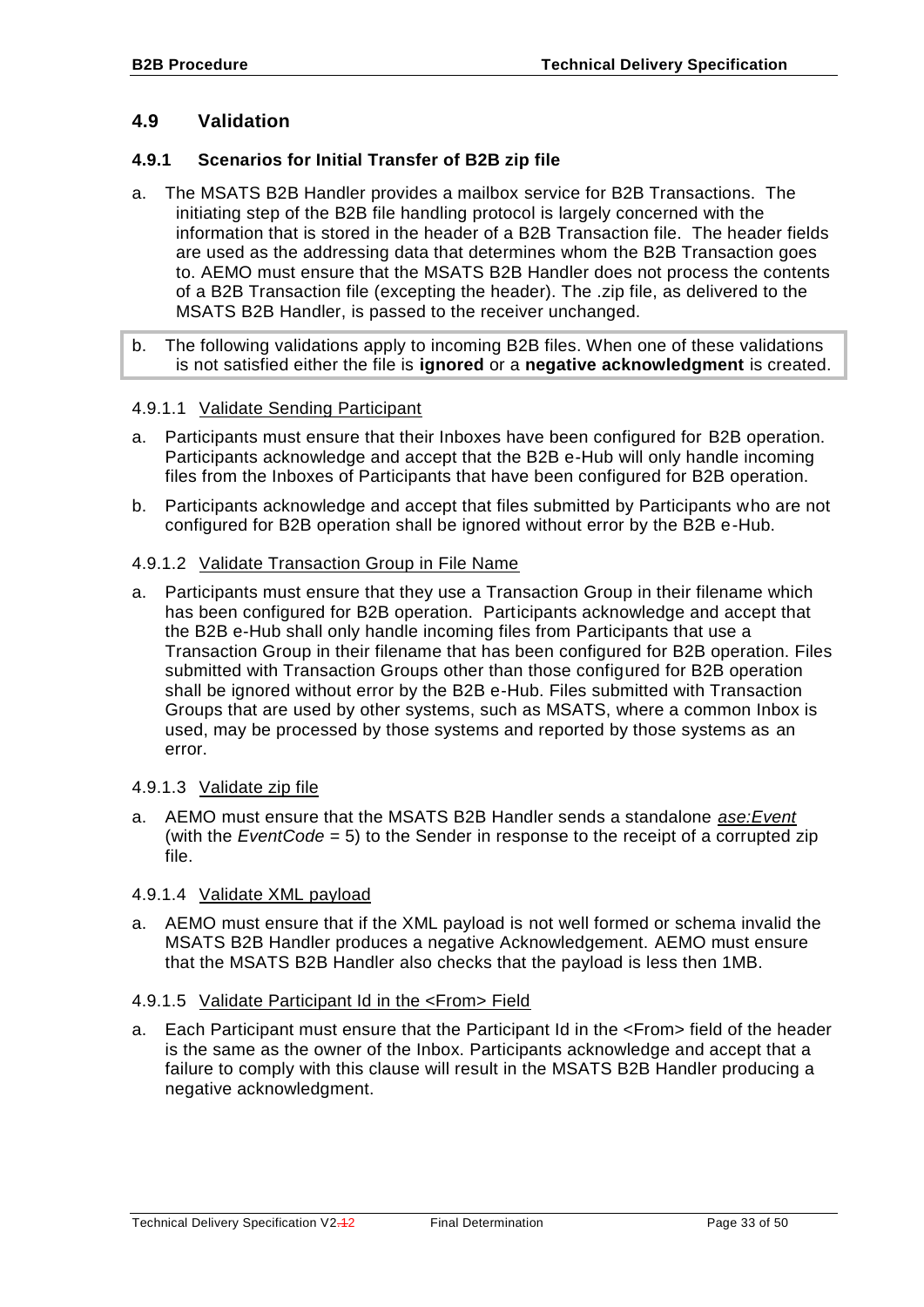#### 4.9.1.6 Validate Participant Id in the <To> Field

a. Each Participant must ensure that the Participant Id in the <To> field is a Participant Id which has been configured for B2B operation. Participants acknowledge and accept that a failure to comply with this clause will result in the MSATS B2B Handler producing a negative acknowledgment.

#### 4.9.1.7 Recipients Outbox is at the file limit

a. If the Outbox of the Participant in the <To> field has exceeded its file limit and a B2Bholdinp.stp file has been created, AEMO must ensure that the MSATS B2B Handler produces a negative Acknowledgement, which is returned to the sender.

#### <span id="page-33-0"></span>**4.9.2 Scenarios for Transfer of Recipient Acknowledgement**

a. Participants and the MSATS B2B Handler may produce Acknowledgement files in two formats: one containing an aseXML header with Transaction and Message Acknowledgements, or alternatively an event description. This section describes scenarios for both types of Acknowledgement file.

#### <span id="page-33-2"></span>4.9.2.1 Acknowledgement with aseXML header

- a. Participants and the MSATS B2B Handler must produce Acknowledgements with an aseXML header that contain (among other things) information about whom the Acknowledgement is going to and from whom the Acknowledgement is coming. AEMO must ensure that the MSATS B2B Handler then validates the <From> and <To> fields in the acknowledgment against the <To> and <From> fields in the zip file in the Outbox with a corresponding file name.
- b. Participants acknowledge and accept that where these validations fail, the ack file is not processed and the acknowledging Participant shall be skipped for further Acknowledgement processing. If the zip file in the Outbox cannot be opened or parsed for any reason, then these validations shall fail.

#### 4.9.2.2 Acknowledgement With Event Info

a. Participants acknowledge and accept that Acknowledgements do not have aseXML header information in them. The MSATS B2B Handler shall use information in the header of the zip file to determine which Participant to send the Recipient Acknowledgement to. It then reverses the <To> and <From> fields to determine whom the 2<sup>nd</sup> level Acknowledgement needs to go to. If the zip file in the Outbox cannot be opened or parsed for any reason then this mechanism will fail, the ack file will not be delivered and the acknowledging Participant is skipped for further Acknowledgement processing.

#### <span id="page-33-1"></span>**4.9.3 Other validation details**

a. If a Message is schema invalid, Participants must ensure that either an aseXML *ase:MessageAcknowledgement* or standalone *ase:Event* is returned to the Initiator, as described in Section 11 of the aseXML Guidelines.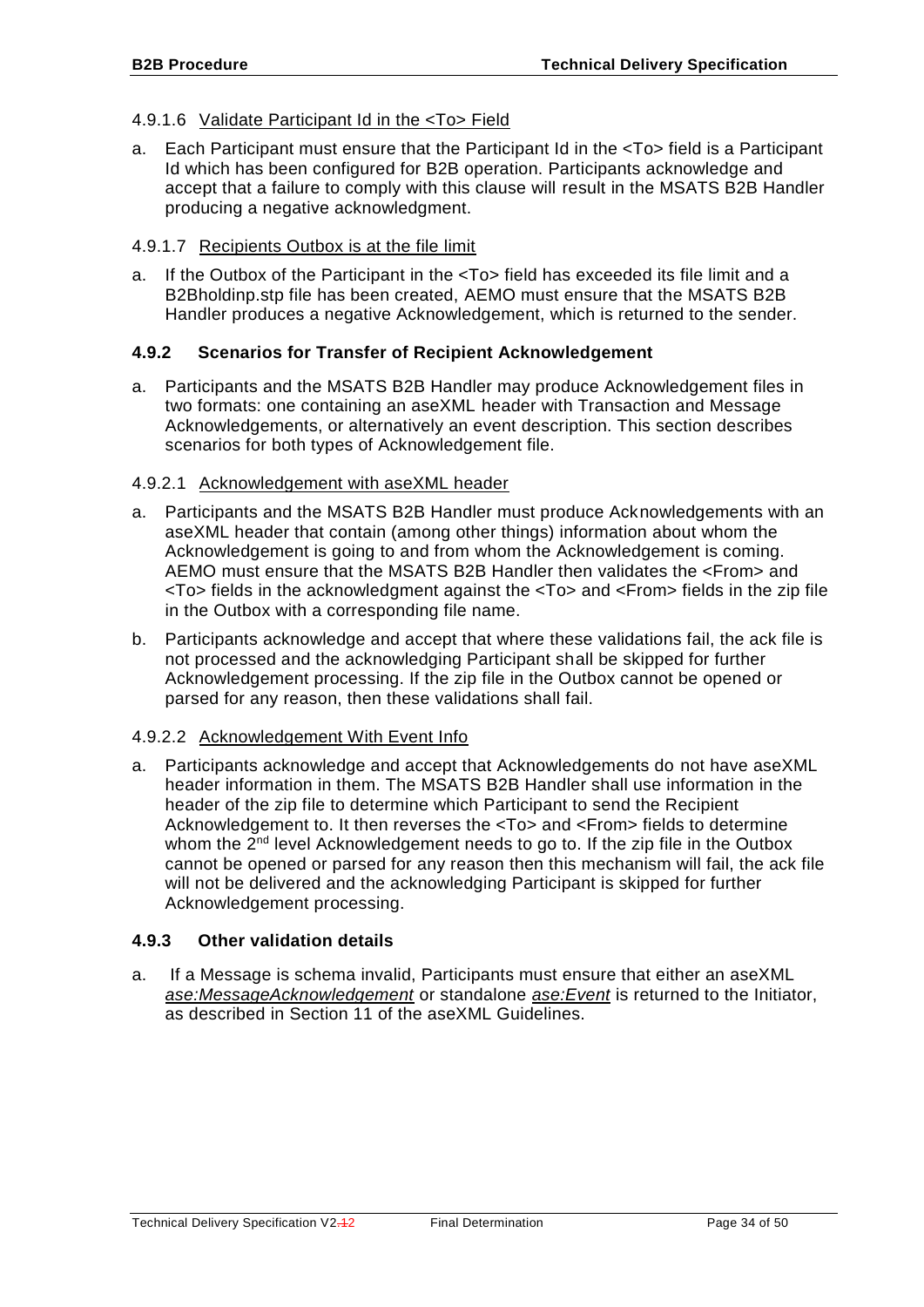# <span id="page-34-0"></span>**4.10 Timing Requirements**

- a. With the exception of periods covered by any industry agreed outage period, Participants must use reasonable endeavours to adhere to the Timing Requirements stated in this Section and as prescribed by the relevant B2B Procedure.
- b. Timing requirements for the delivery of aseXML Transactions and Acknowledgements via the National B2B Infrastructure are summarised below in and the associated table. The diagram illustrates the three Acknowledgement cycles. The batch or polling cycle of the hub is also indicated, but the equivalent batch and processing timings of Participants are not illustrated.

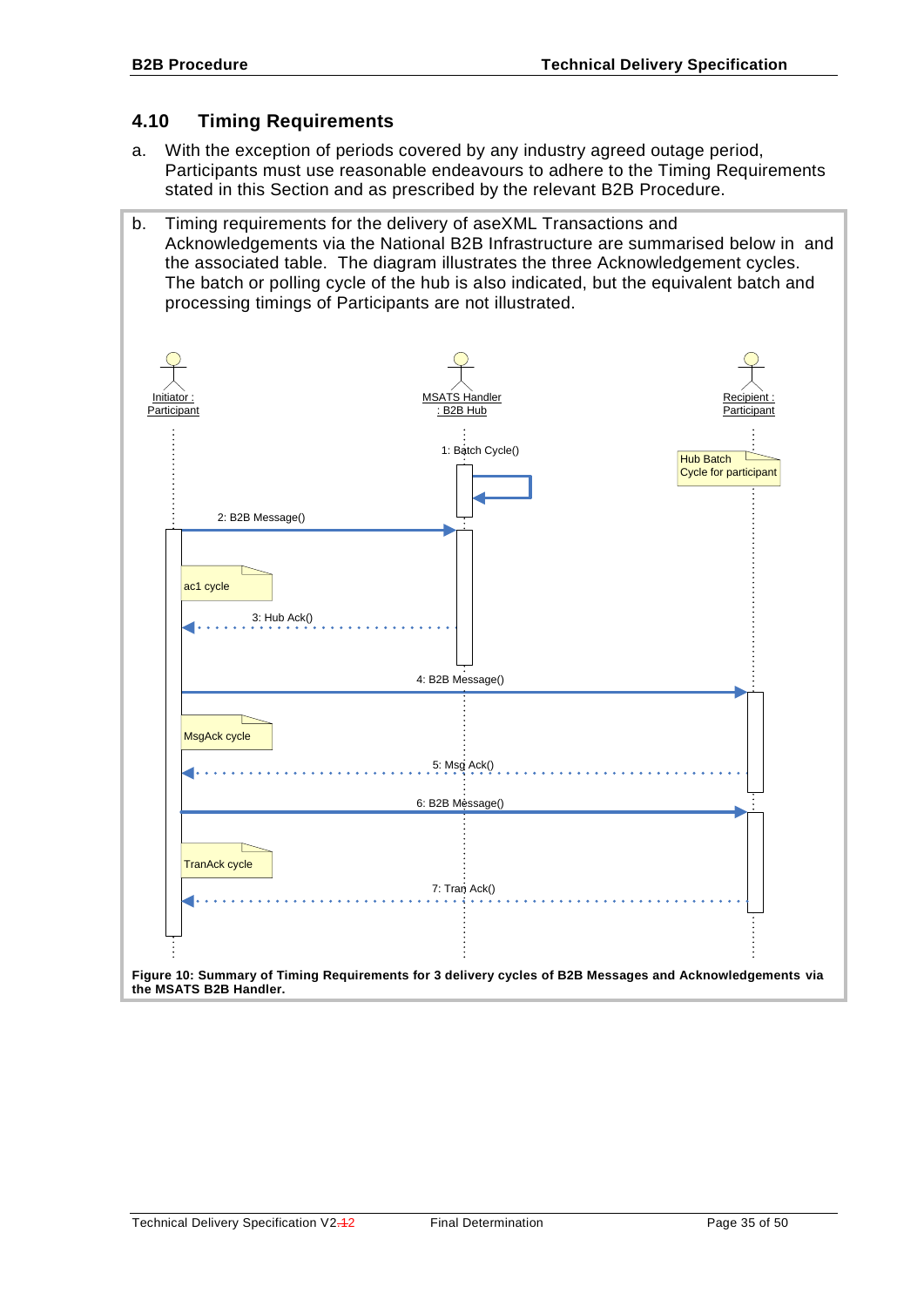c. The following maximum Timing Requirements apply to the Acknowledgement cycles. Participants and AEMO must meet these Timing Requirements for a minimum of 95% of Transactions during a rolling 5 business day period, or the industry Timing Requirements otherwise agreed. This requirement is based on an agreed industry loading scenario which AEMO has published to industry.

| <b>Cycle</b>                | <b>Low Priority</b><br><b>Transactions</b> | <b>Medium</b><br><b>Priority</b><br><b>Transactions</b> | <b>High Priority</b><br><b>Transactions</b> | <b>Responsibility</b> |
|-----------------------------|--------------------------------------------|---------------------------------------------------------|---------------------------------------------|-----------------------|
| Hub<br>Transmission<br>Time | 30 minutes                                 | 15 minutes                                              | 5 minutes                                   | <b>AEMO</b>           |
| MsgAck<br>Cycle Time        | 240 minutes                                | 60 minutes                                              | 30 minutes                                  | Participant           |
| TransAck<br>Cycle Time      | By end of next<br>business day             | By end of next<br>business day                          | 60 minutes                                  | Participant           |

- 1. The Hub Transmission Time is the time from a Participant placing a file in their Inbox to the Handler moving the file to the other Participant's Outbox.
- 2. This time can be measured by the time taken for an .ac1 to be placed in the Sender's Outbox in the circumstances where an .ac1 file is produced.
- 3. For a valid Message, the MsgAck Cycle Time includes two Hub Transmission Times.
- 4. For a valid Message, the TransAck Cycle Time includes two Hub Transmission Times.
- d. A Business Document is deemed to have been received by a Participant on the date and time set out in the *ase:MessageDate* contained in the corresponding .ac1 file. A Participant's obligations under the relevant B2B Procedure are deemed to commence at that time (the *ase:MessageDate* contained in the corresponding .ac1 file).
- e. A Participant must ensure that an *ase:MessageAcknowledgement* for a Request is not sent in the same file as the Response to the Request.
- f. A Participant must ensure that an *ase:TransactionAcknowledgement* for a Request is not sent in the same file as the Response to the Request.

# <span id="page-35-0"></span>**4.11 Transaction Logging**

- a. The MSATS B2B Handler provides a complete audit trail of the delivery and Acknowledgement of a B2B Message/Message Acknowledgement cycle to support the non-repudiation requirements. The MSATS B2B Handler stores the following information to support the Logging requirements.
- b. AEMO must ensure that the MSATS B2B Handler stores the following information to support the Logging requirements.

| <b>Data Being Logged</b> | <b>Source of Data</b> |
|--------------------------|-----------------------|
|--------------------------|-----------------------|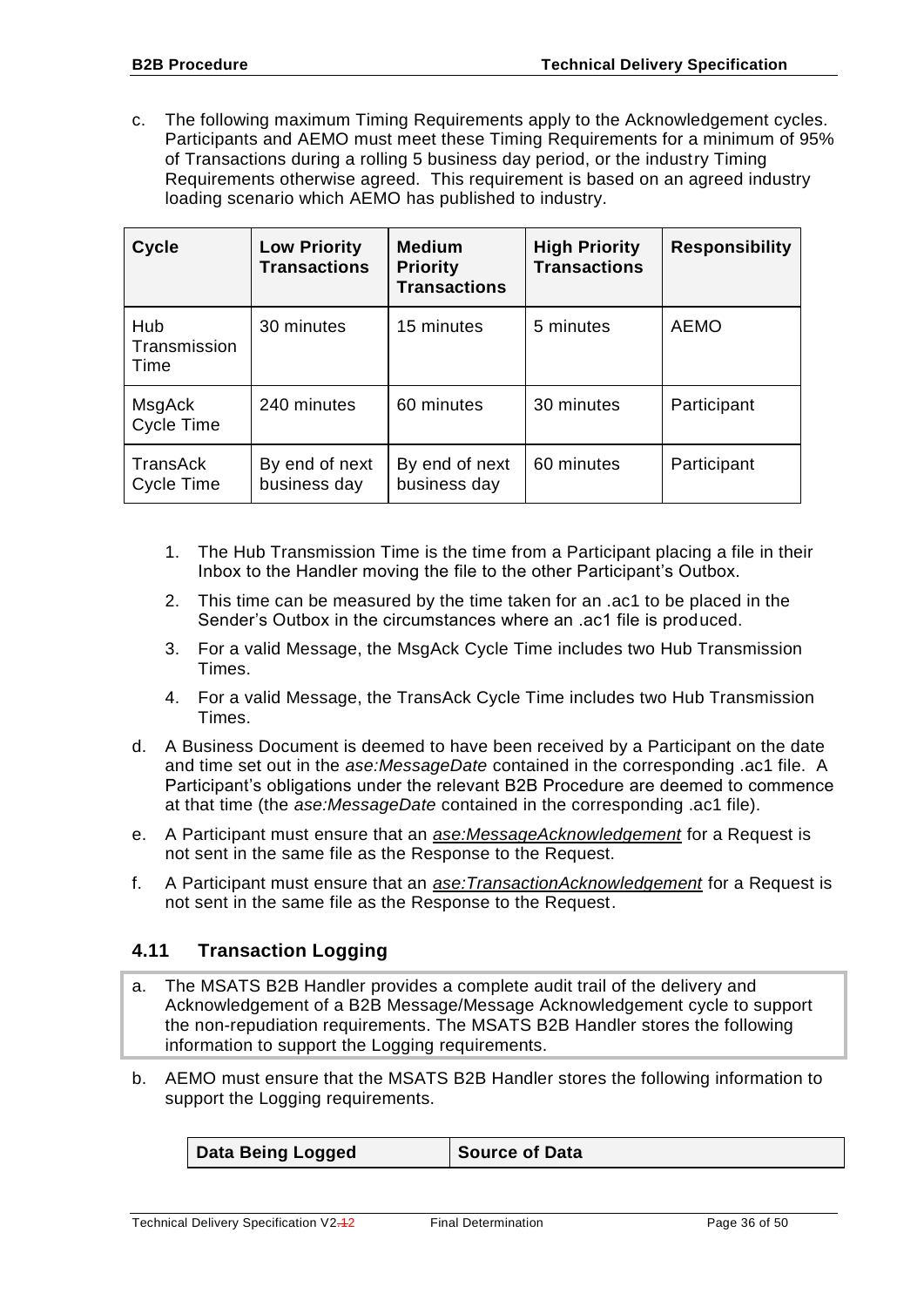| Data Being Logged                   | <b>Source of Data</b>                                                                                                                                                       |  |
|-------------------------------------|-----------------------------------------------------------------------------------------------------------------------------------------------------------------------------|--|
| User identification fields          | FROM and TO fields in aseXML header                                                                                                                                         |  |
| Timing fields                       | Date Time Created                                                                                                                                                           |  |
|                                     | Date Time acknowledged                                                                                                                                                      |  |
| Incoming Message ID                 | <b>XML</b> header                                                                                                                                                           |  |
| Hub Acknowledgement<br>Receipt ID   | Allocated by MSATS and returned to Participant<br>in Acknowledgement - unique B2B receipt ID -<br>this is only for .ac1 or negative .ack files<br>generated by B2B Handler. |  |
| <b>Outgoing Receipt ID</b>          | <b>Extracted from Recipient Acknowledgement</b><br>from Participant – returned to Initiator                                                                                 |  |
| <b>Transaction Group</b>            | <b>XML</b> header                                                                                                                                                           |  |
| Date/time of delivery of<br>Message | .ac1 ase:MessageDate                                                                                                                                                        |  |
| Message priority                    | File name                                                                                                                                                                   |  |

# <span id="page-36-0"></span>**4.12 Flow Control Management**

a. AEMO must ensure that the MSATS B2B Handler supports the timely delivery of B2B Transactions as detailed in section [4.10.](#page-34-0)

## <span id="page-36-1"></span>**4.12.1 MSATS B2B Handler Flow Control Management**

- a. AEMO must ensure that the MSATS B2B Handler provides the following flow control management functionality. This functionality is a protection mechanism against file overloading of a Recipient's Outbox.
- b. AEMO must ensure that the MSATS B2B Handler's flow control management functionality is based on the use of "flow control" files. Two types of flow control files must be used. The first flow control file is named "B2Bholdinp.stp" and is located in the Recipient's Outbox. The second flow control file contains the name of the Recipient who is at the warning limit (ParticipantID\_B2Bholdinp.stp) and must be located in a special directory "stopbox" located at the same level as Inbox and Outbox and repeated for each Participant.
- c. AEMO must ensure that when the number of unacknowledged B2B .zip files in a Participant Outbox exceeds a configurable Warning level, the MSATS B2B Handler creates a flow control file of the form ParticipantID\_B2Bholdinp.stp in the stopbox directory for each B2B Participant. On a subsequent flow control file processing cycle, when the number of unacknowledged B2B .zip files in a Participants Outbox exceeds a configurable High level set by AEMO for that Participant, AEMO must ensure that the MSATS B2B Handler writes a flow control file (B2Bholdinp.stp) to that Participant's Outbox. AEMO must ensure that when the number of files subsequently drops below a certain Lower level, the MSATS B2B Handler removes the B2Bholdinp.stp flow control file and Message file movements recommence. On a subsequent cycle of the flow control file processing, the MSATS B2B Handler must remove the ParticipantID\_B2Bholdinp.stp from all Participant stopbox directories if the number of B2B outstanding files is below the lower level. AEMO configures the Warning, High and Lower flow control file levels for each Participant.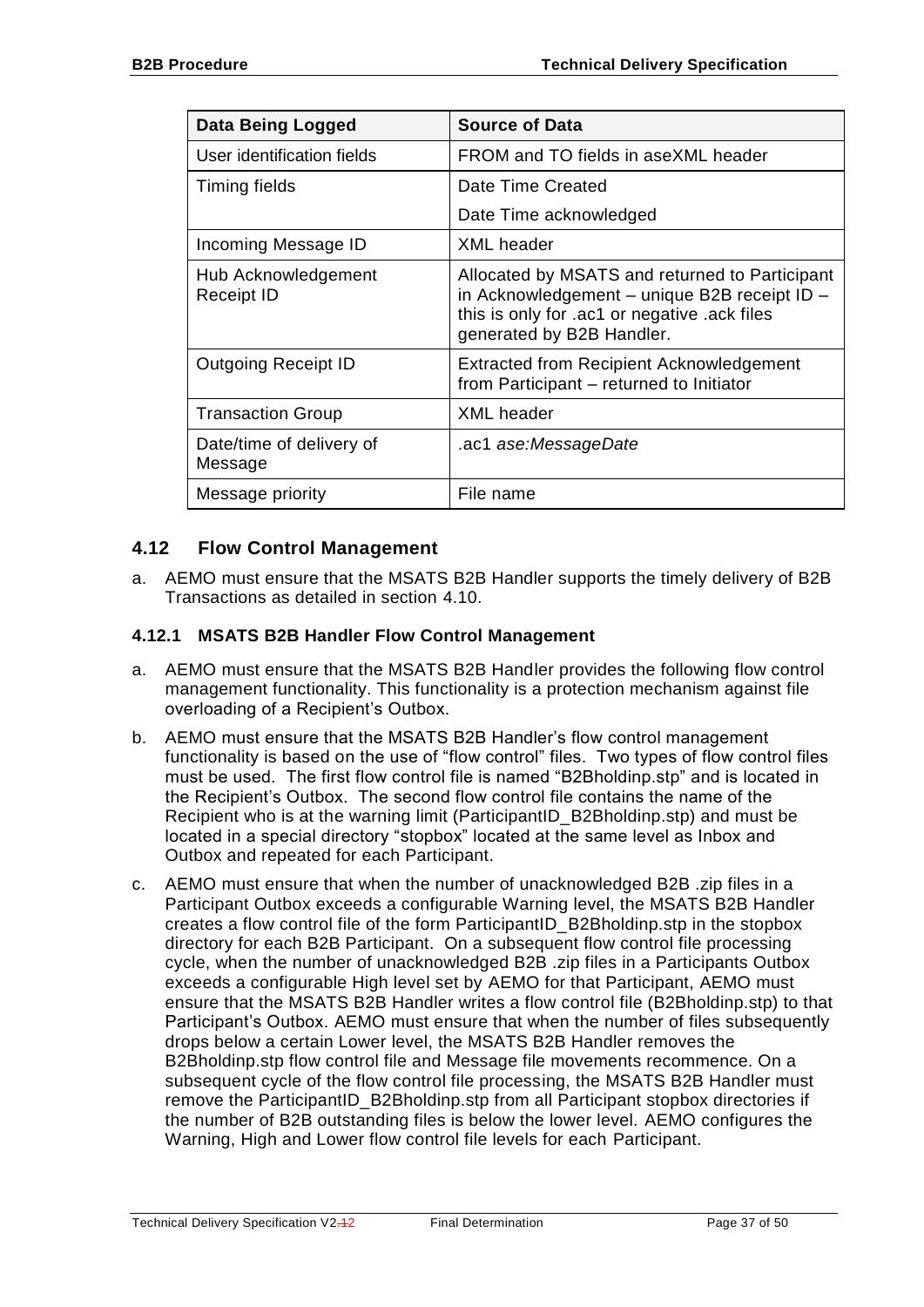- d. The ParticipantID B2B holdinp.stp file acts as a flow control mechanism so that an Initiator can check before lodging if a Participant is at the Warning flow control file limit. The reason that it must be created in a cycle before the B2B holdinp.stp file is so a race condition is avoided. Similarly, it must be removed after the B2Bholdinp.stp file. The flow control file processing runs as a separate configurable process, with a frequent cycle. It is important to only do the two types of flow control files in separate cycles to ensure that the stopbox can stop the flow before the Participant is totally stopped. All of this requires careful tuning by both the MSATS B2B Handler and Participant Gateways.
- e. The B2Bholdinp.stp file acts to signal to the Participant that further B2B file movements to their Outbox has ceased, as a flag to the MSATS B2B Handler to deny further file movements to this Outbox and create rejection acknowledgment to the B2B Message file Initiator.

# <span id="page-37-0"></span>**4.13 MSATS B2B Handler File Naming Convention**

- <span id="page-37-3"></span><span id="page-37-2"></span>a. Participants must use the following file naming convention when using the MSATS B2B Handler:
	- 1. The MSATS B2B Handler file naming convention is defined by the following regular expression:

## **[0-9\_a-z]{1,4}[h|m|l][0-9\_a-z]{1,30}[.](tmp|zip|ack|ac1)**

where:

The first four (4) characters represent the Transaction Group.

The fifth character represents the Priority,  $h = High$ ,  $m = Medium$ ,  $l = Low$ 

The remaining 30 characters represent the unique identifier of the Message file.

- 2. The Recipients Outbox is a shared namespace for all Initiator's files. To avoid name collisions Participants must ensure that the Participant Id of the sending Participant is contained at the start of the remaining 30 characters used for Message uniqueness.
- 3. Participants must use their own and appropriate Participant Id in the 30 character unique identifier.
- 4. For Example: **sordmagle123456789.zip** or **custmagle\_\_\_\_\_\_312301274\_\_\_\_\_\_batch.zip**
- 5. Participants must only use lowercase characters in file names. Participants acknowledge and accept that the MSATS B2B Handler recognises and processes incoming ".zip" files by their four character Transaction group. An invalid Transaction Group file name prefix will cause the ".zip" file to be ignored.
- 6. Participants must ensure that the file names are unique. A Participant may only reuse a file name if the original file was not acknowledged by the Recipient.

# <span id="page-37-1"></span>**4.14 Handling of duplicate or resent Transactions and Messages**

- a. AEMO and Participants must handle any duplicate Transactions and Messages in accordance with the aseXML Guidelines (specifically sections 10.3.5, 10.4.5 and 10.6).
- b. With the exception of an ase:ServiceOrderResponse, a Participant may correct a Business Document and resend it using the same data provided that: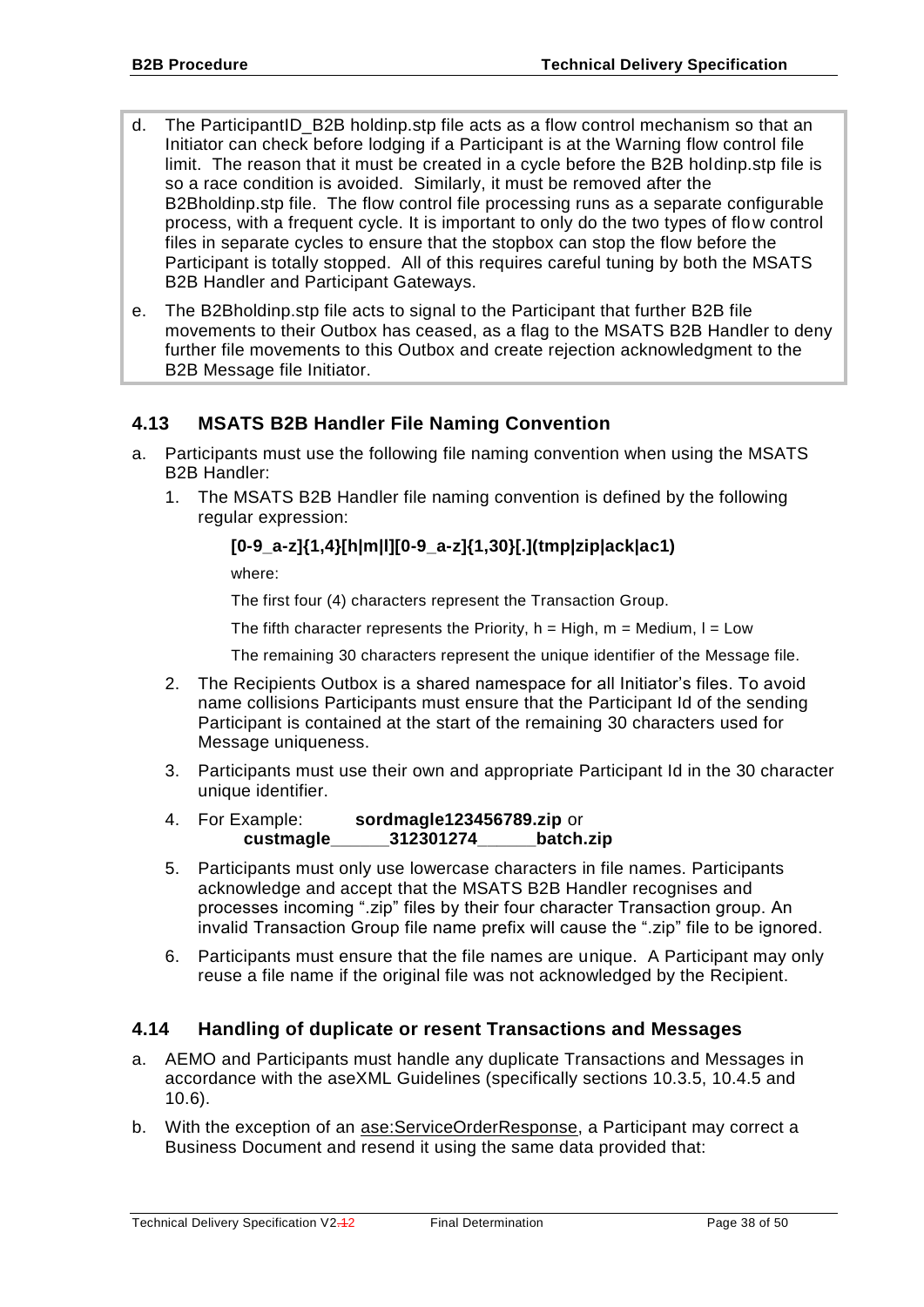- 1. The original Business Document was rejected via a negative *ase:MessageAcknowledgement* or negative *ase:TransactionAcknowledgement*; and
- 2. A new *ase:MessageID* and *ase:TransactionID* is used.
- 3. A Participant must only resend an *ase:MessageID* if the original was rejected by the MSATS B2B Handler; that is, if an .ac1 file is received for a Message, a new *ase:MessageID* must be used for resent Messages.
- c. A Participant must ensure that if they receive a negative Business Receipt and/or Business Rejection that they undertake the action specified in the table below if the rejection relates to an individual error situation. Where multiple errors occur due to system malfunctions, the affected Participants must contact each other and agree a resolution of the situation.
- d. Action Matrix following negative Business Receipts and Business Rejections

| <b>Transaction</b> | Event                             | Reason/Outcome                                                  | Action <sup>1</sup>                                                                                                                    |
|--------------------|-----------------------------------|-----------------------------------------------------------------|----------------------------------------------------------------------------------------------------------------------------------------|
| Any                | Hub sends ase: Event              | Reason: Recipient is<br>stopped                                 | Sender waits until the<br>Recipient is no longer<br>stopped and then resends<br>original Message, or may<br>issue a new Message.       |
|                    |                                   | Any reason other<br>than Recipient is<br>stopped.               | Sender corrects and<br>resends as a new Message.<br>Sender may allocate a new<br>RequestID or<br>ServiceOrderNumber, if<br>applicable. |
|                    | Hub sends standalone<br>ase:Event | File transport error<br>prevents<br>uncompression of<br>Message | Sender resends original<br>Message, or may issue a<br>new Message.                                                                     |

1

<sup>1</sup> Allocation of a new Service Order Number and method of confirming acceptance is a business process decision.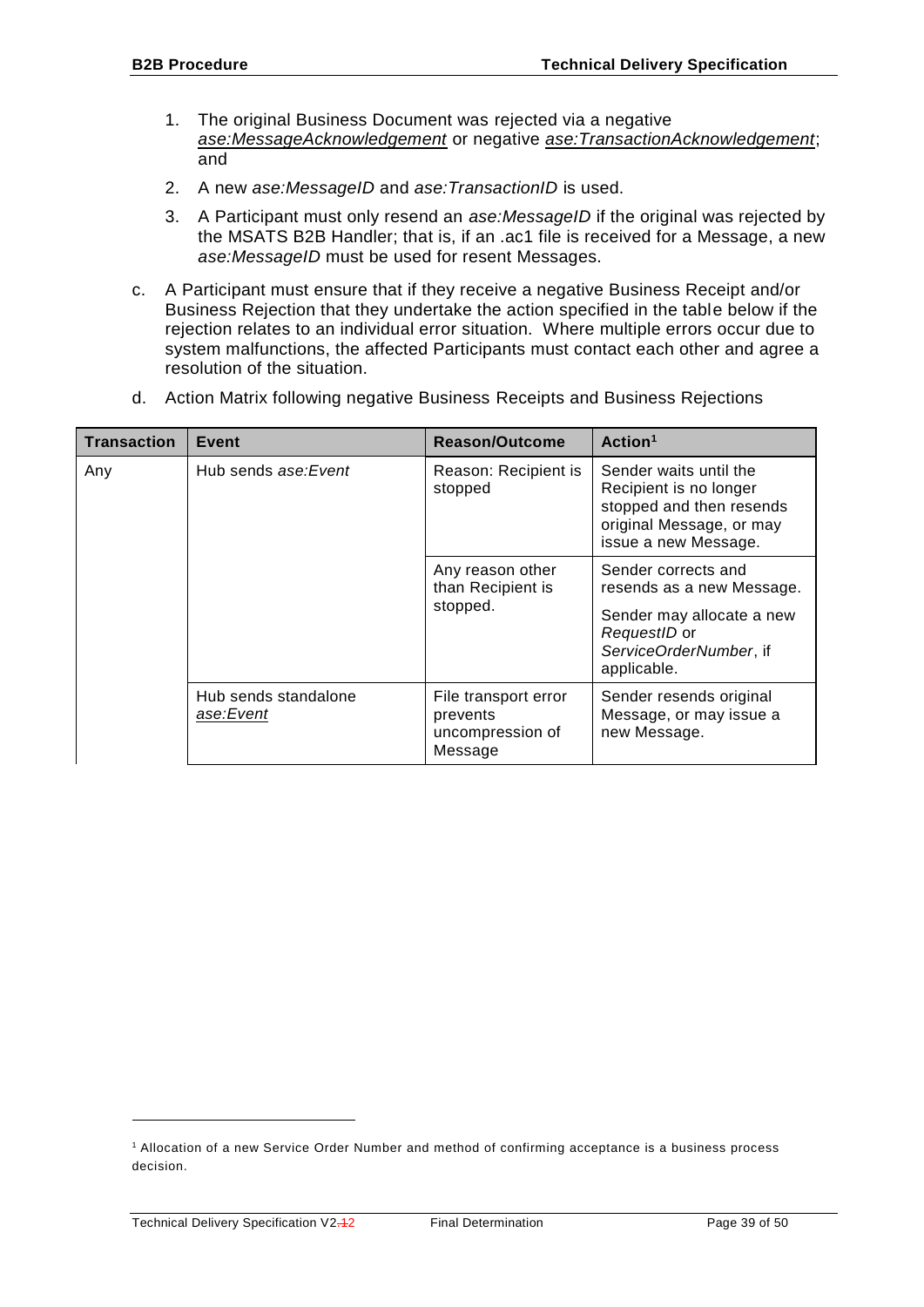| <b>Transaction</b>          | <b>Event</b>                                                                                                | <b>Reason/Outcome</b>                                              | Action <sup>1</sup>                                                                                                                                                                                                                                                                             |
|-----------------------------|-------------------------------------------------------------------------------------------------------------|--------------------------------------------------------------------|-------------------------------------------------------------------------------------------------------------------------------------------------------------------------------------------------------------------------------------------------------------------------------------------------|
|                             | Recipient sends standalone<br>ase:Event                                                                     | File transport error<br>prevents<br>uncompression of<br>Message.   | If due to transportation error<br>from Hub to Receiver (i.e.<br>when the Receiver copies<br>the file locally from the Hub<br>Outbox) - then Hub will<br>deliver the event to the<br>sender of the original<br>Message. The hub will also<br>clean up the zip file in the<br>Recipient's Outbox. |
|                             |                                                                                                             |                                                                    | If due to a hub copy failure<br>from Inbox to Outbox<br>(extremely unlikely due to<br>integrity checks performed<br>by the hub) - then the<br>ase: Event will be treated as<br>a 'bad acknowledgment"<br>requiring manual<br>intervention - see section<br>4.9.2.1.                             |
| <b>Business</b><br>Document | Recipient sends negative<br><b>BusinessReceipt</b><br>(ase:MessageAcknowledgeme<br>n(t)                     | Any reason.                                                        | Sender corrects and<br>resends as a new Message.                                                                                                                                                                                                                                                |
|                             |                                                                                                             |                                                                    | If a Request Transaction,<br>the Sender may allocate a<br>new RequestID or<br>RetServiceOrder, if<br>applicable.                                                                                                                                                                                |
|                             | Recipient sends negative<br><b>BusinessAcceptance/Rejectio</b><br>n<br>(ase:TransactionAcknowledge<br>ment) | Sender accepts the<br>reason for the<br><b>Business Rejection.</b> | Sender corrects and<br>resends as a new Message.                                                                                                                                                                                                                                                |
|                             |                                                                                                             |                                                                    | If a Request Transaction,<br>the Sender must allocate a<br>new RequestID or<br>RetServiceOrder.                                                                                                                                                                                                 |
|                             |                                                                                                             | Recipient admits<br>error (ie. incorrect<br>rejection).            | The Sender resends as a<br>new Message.                                                                                                                                                                                                                                                         |
|                             |                                                                                                             |                                                                    | If a Request Transaction,<br>the Sender must allocate a<br>new RequestID or<br>RetServiceOrder.                                                                                                                                                                                                 |
| ServiceOrde<br>rResponse    | Retailer sends negative<br><b>BusinessAcceptance/Rejectio</b><br>n<br>(ase:TransactionAcknowledge<br>ment)  | DNSP accepts the<br>reason for the<br><b>Business Rejection</b>    | The Service Provider and<br>the Retailer negotiate a<br>resolution of the reason for<br>the rejection, with the<br>agreed resolution being<br>reflected in each party's<br>systems.                                                                                                             |
|                             |                                                                                                             | Retailer admits error<br>(ie. incorrect<br>rejection).             |                                                                                                                                                                                                                                                                                                 |

# <span id="page-39-0"></span>**4.15 Timestamps**

a. Participants must ensure that: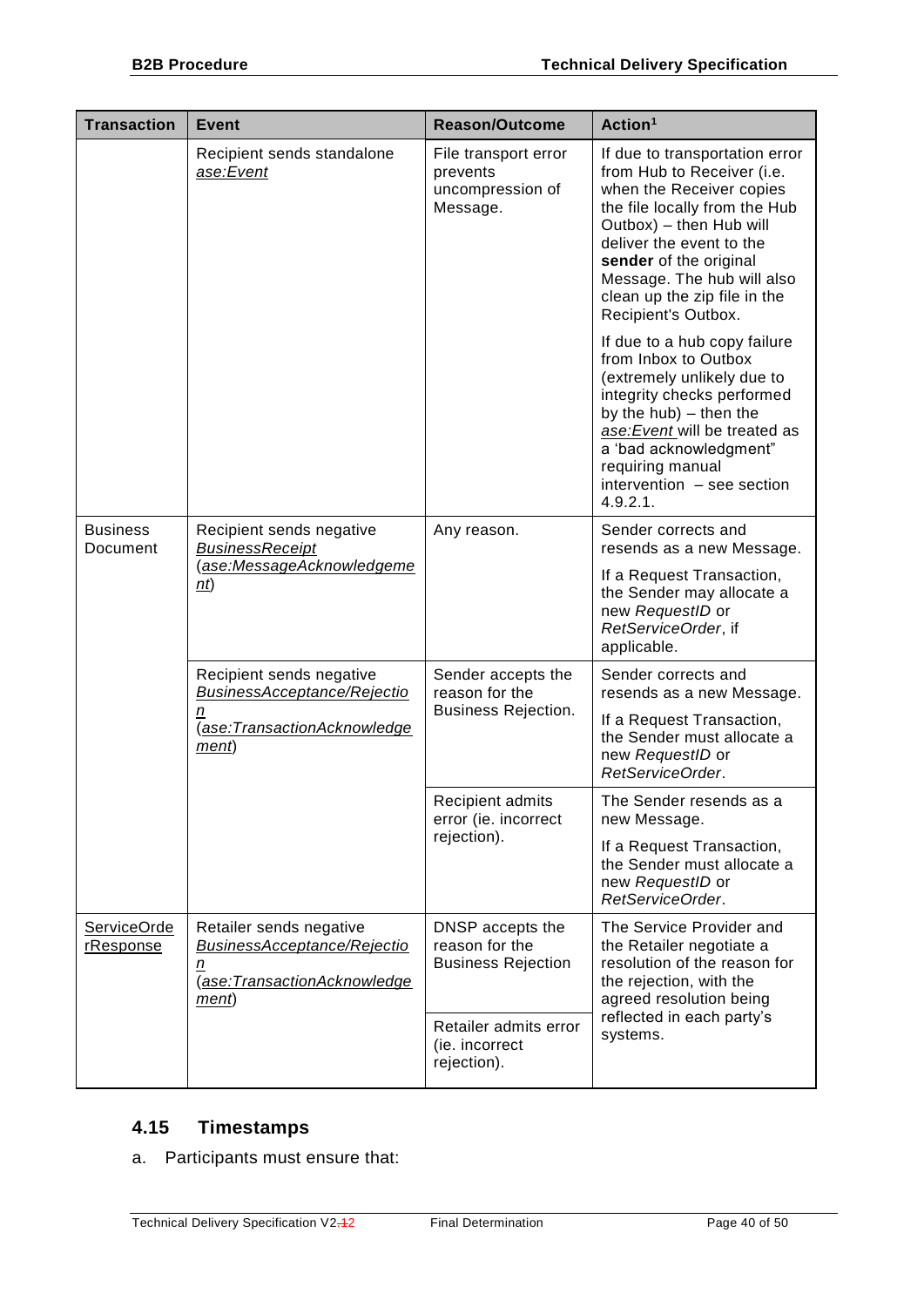- 1. the "+hh:mm" component of *ase:MessageDateTime* = +10.00; and
- 2. the "+hh:mm" component of *ase:TransactionDateTime* = +10.00.
- b. The time zone selected for date/time stamps within Transactions will be at the discretion of the Participant sending the Transaction. The sending Participant must ensure that the combination of the time and time zone accurately communicates the point in time being defined. For example, 2005-02-11T12:15:23.000+10:00 sent for a NMI in NSW refers to a local time of 13:15:23 on the 11/02/2005 (since Daylight Savings is active).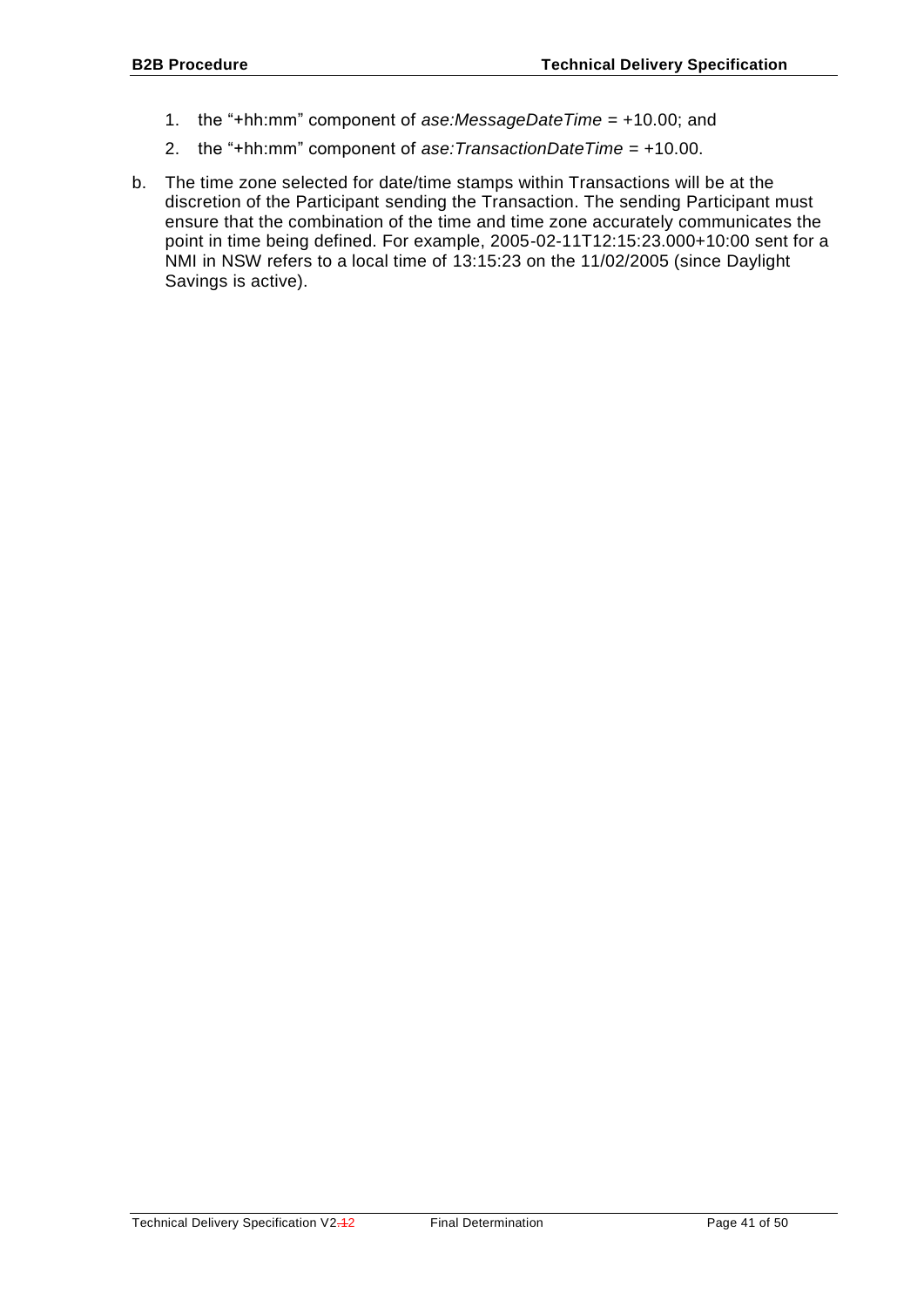# <span id="page-41-0"></span>**5 CONTINGENCY RECOVERY REQUIREMENTS**

# <span id="page-41-1"></span>**5.1 Overview of National B2B Infrastructure**

a. The following diagram illustrates the components of the National B2B Infrastructure that are covered by contingency requirements:



b. As shown, the term "National B2B Infrastructure" relates to centralised B2B e-Hub as well as components (hardware and software) maintained by Participants.

# <span id="page-41-2"></span>**5.2 Need for Contingency Arrangements**

- a. The use of a National B2B Infrastructure, coupled with the use of aseXML B2B Transactions, has been assumed as the basis for the realisation of National B2B Procedures.
- b. A series of contingency arrangements have been defined to cover situations when National B2B Infrastructure performance (IT systems and communications) does not meet the needs and priorities of Participants (and their Customers).
- c. These contingency arrangements take account of:
	- 1. Time frame and responsibility to advise system problems and to activate contingency arrangement;
	- 2. Prioritisation of Transactions;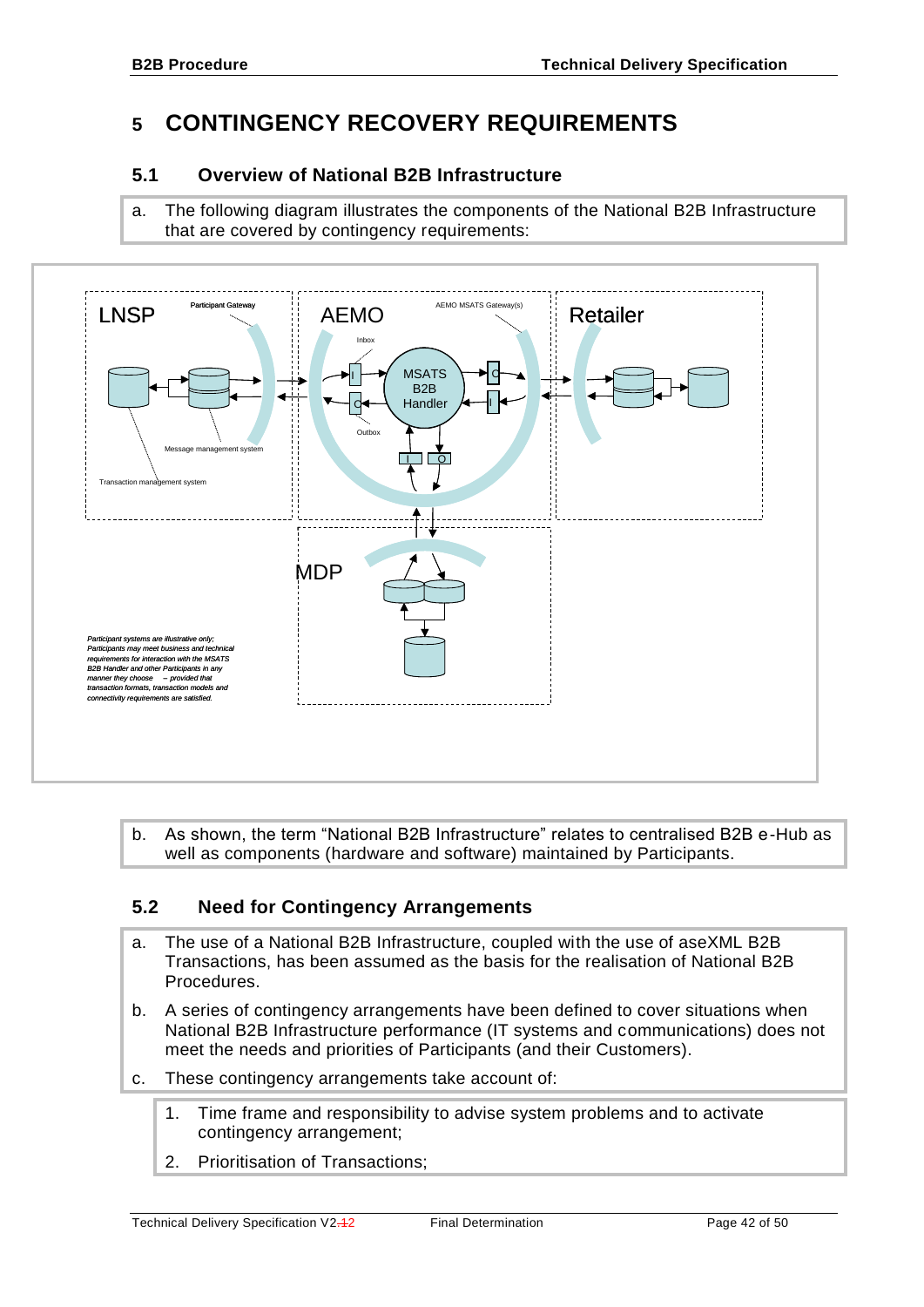- 3. Alternate delivery method(s) and format;
- 4. Escalation process and timing for lengthy or persistent problems; and the
- 5. Handling of contingency Transactions once normal operations resume.
- d. Also relevant to the contingency arrangements is the reduction of situations requiring contingency arrangements:
	- 1. Steps to ensure an appropriate level of performance, integrity, robustness and redundancy of any national B2B infrastructure and systems; and
	- 2. Potential steps Participants may take to improve their internal performance, integrity, robustness, and redundancy relevant to the B2B Procedures.

# <span id="page-42-0"></span>**5.3 Basic Principles for Contingency Arrangements**

- a. The basic principle underlying the contingency arrangements detailed in this Procedure is that the Participant activates its contingency arrangements to minimise any adverse impact on other Participants and to itself.
- b. Participants must ensure that the contingency arrangements of that Participant preserve normal business operations of other Participants whenever possible and practicable.
	- 1. Participants must use reasonable endeavours to ensure that that Participant's contingency arrangements preserve the Message format, Transaction models and general delivery requirements detailed earlier in this Procedure.
	- 2. Participants receiving Business Documents via a contingency delivery method must use reasonable endeavours to respond using the normal delivery method, and not the contingency method originally used.

# <span id="page-42-1"></span>**5.4 Overview of Major Contingency Requirements**

#### <span id="page-42-2"></span>**5.4.1 Participants**

- a. Participants must use reasonable endeavours to establish internal contingency arrangements to minimise disruption to other market Participants in the event of a material internal infrastructure failure. Participants must use reasonable endeavours to process Messages and Acknowledgements within the timeframes prescribed in this Procedure and elsewhere in the B2B Procedures.
- b. Where a Participant is unable to process Messages and/or Acknowledgements within timeframes prescribed in this Procedure or any other B2B Procedure, that Participant must as soon as reasonably practicable to inform affected parties and:
	- 1. detail actions and timeframes to recover; and
	- 2. negotiate appropriate intermediate working arrangements.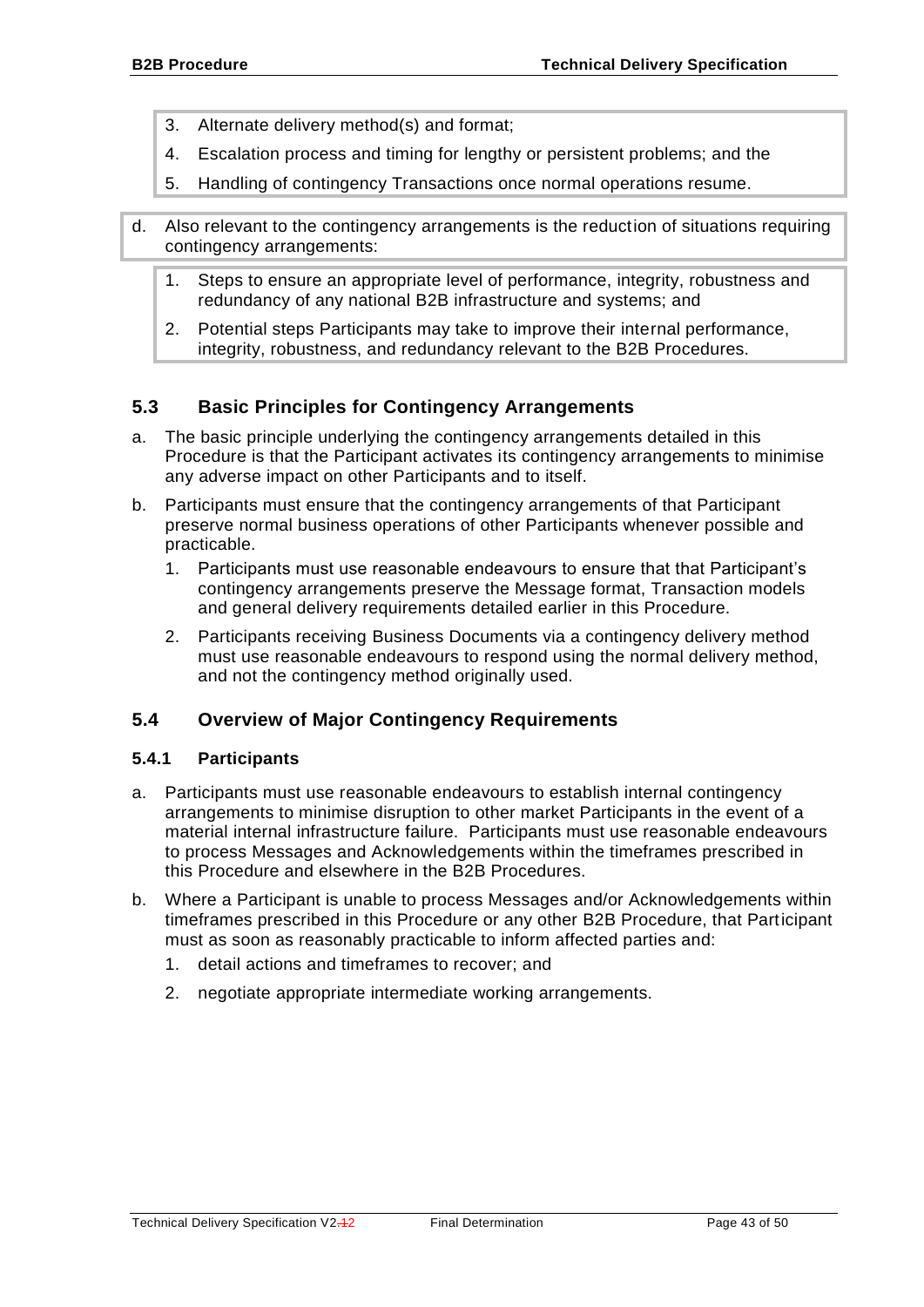- 3. Use the B2B Notice for Electricity B2B;
	- a) to provide an email notification process to advise other parties of problems with their gateway and /or systems (that may impact other participants); and
	- b) to provide email notifications to advise the market of any inability to meet its obligations under B2B Procedures
	- c) to provide email notifications as set out in  $5.4.1(b)$  3(a) and  $5.4.1(b)$  3(b) that must not contain attachments
- c. An alternative mechanism for a Participant to manage Messages in their MSATS B2B Handler Inbox and Outbox shall be provided to Participants. This mechanism is called the B2B Browser Application.
- d. In the event of a series of failures, which prevent a Participant from accessing the MSATS B2B Handler (and the B2B Browser Application is effectively unavailable), urgent B2B Messages may be sent via email as aseXML attachments (as a last resort).

# <span id="page-43-0"></span>**5.5 Major Failure Events and Contingency Steps**

a. The following table identifies key failure events and the contingency steps that Participants and AEMO must follow (in the order shown):

| <b>Failure event</b>                                 | <b>Contingency steps</b>                                                                                                                                                                                                                                                                                        |  |
|------------------------------------------------------|-----------------------------------------------------------------------------------------------------------------------------------------------------------------------------------------------------------------------------------------------------------------------------------------------------------------|--|
| <b>Central MSATS B2B</b><br>Handler ("hub") failure. | 1. AEMO supports multiple "backup hubs". In<br>the event of a failure of the operating MSATS<br>B2B Handler, which prevents the business<br>timings being achieved, AEMO will switch to a<br>back-up hub.                                                                                                       |  |
|                                                      | In the unlikely event that all MSATS B2B<br>2.<br>Handlers become unavailable, Participants<br>should defer non-urgent Messages and send<br>all urgent B2B Messages as compressed<br>aseXML email attachments, without password<br>protection, adhering to the requirements<br>specified later in this Section. |  |
|                                                      | 3. If the MSATS B2B Handler fails, AEMO must<br>notify all Participants. When the MSATS B2B<br>Handler is available after a failure, AEMO<br>should notify all Participants.                                                                                                                                    |  |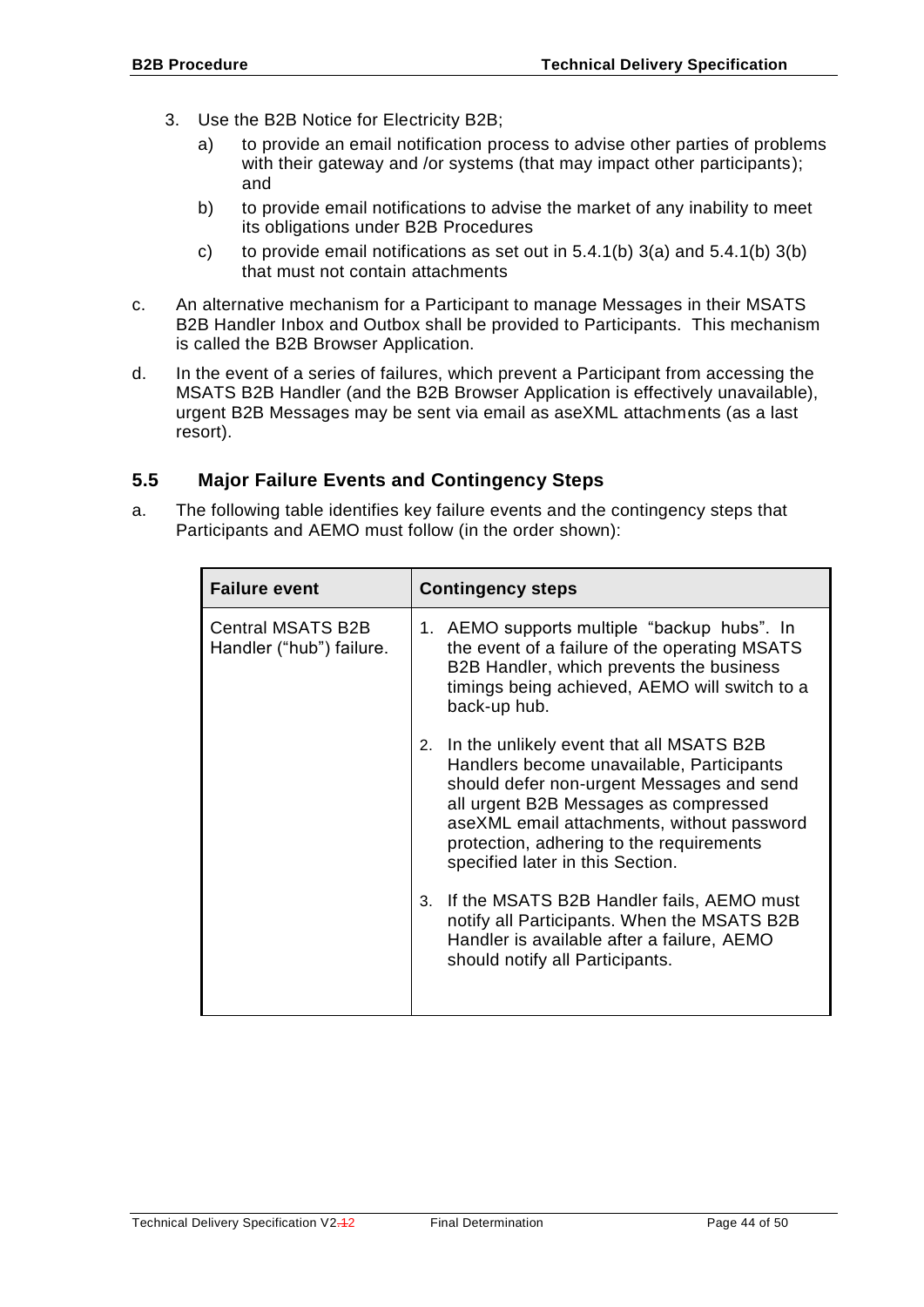| <b>Failure event</b>                                                     | <b>Contingency steps</b>                                                                                                                                                                                                                                                                                                                              |  |
|--------------------------------------------------------------------------|-------------------------------------------------------------------------------------------------------------------------------------------------------------------------------------------------------------------------------------------------------------------------------------------------------------------------------------------------------|--|
| Participant<br>communications link<br>failure<br>Or                      | 4. Participants should maintain at least one<br>alternative communication link between their<br>internal National Infrastructure components and<br>the MSATS B2B handler gateways.                                                                                                                                                                    |  |
| Participant gateway<br>failure                                           | In the event of a communications failure<br>5.<br>between a Participant and the MSATS B2B<br>Handler (including any appropriate contingency<br>communications infrastructure), the Participant<br>should then seek to defer non-urgent B2B<br>Messages and must raise any urgent<br>Messages via the industry-supported "B2B<br>Browser Application". |  |
|                                                                          | Where the B2B Browser Application is<br>6.<br>unavailable, Participants should raise urgent<br>B2B Messages as compressed aseXML email<br>attachment, without password protection<br>adhering to the requirements specified later in<br>this Section.                                                                                                 |  |
| Participant unable to<br>issue<br>ase:MessageAcknowled<br><i>gements</i> | 7. Where a Participant has a temporary inability to<br>respond to a B2B Transaction with a Message<br>Acknowledgement, the Participant must notify<br>any affected parties and must send the<br>ase:MessageAcknowledgements as soon as<br>they are able to.                                                                                           |  |
|                                                                          | Should the temporary problem be ongoing then<br>8.<br>Participants should utilise the B2B Browser<br>Application to acknowledge Messages.                                                                                                                                                                                                             |  |
|                                                                          | Note that it is likely that the Participant<br>9.<br>expecting the Message Acknowledgement<br>would raise the issue first.                                                                                                                                                                                                                            |  |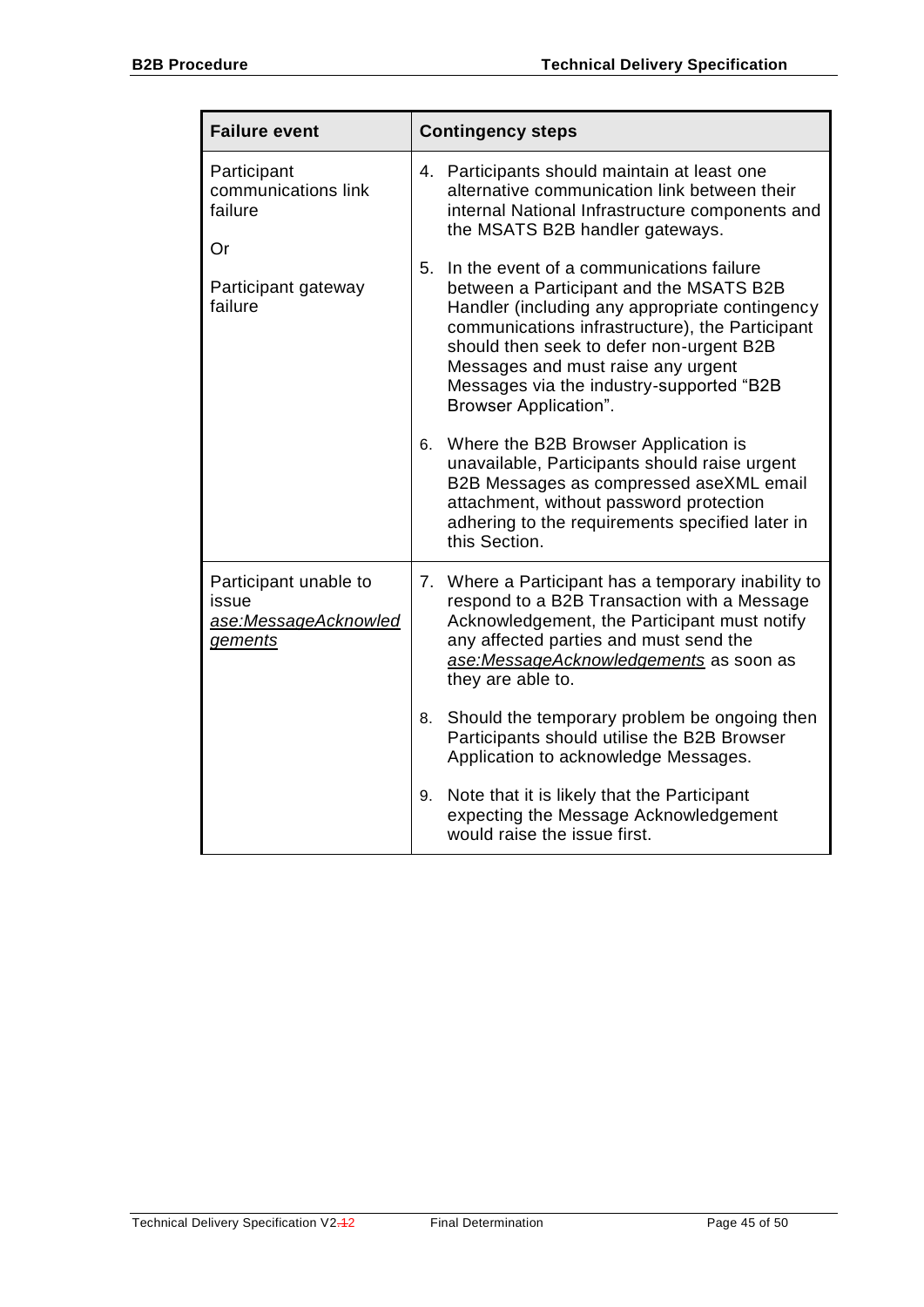| <b>Failure event</b>                                                         | <b>Contingency steps</b>                                                                                                                                                                                                                                                                                                                                                                                                                                                                                                                                                                                                                         |  |
|------------------------------------------------------------------------------|--------------------------------------------------------------------------------------------------------------------------------------------------------------------------------------------------------------------------------------------------------------------------------------------------------------------------------------------------------------------------------------------------------------------------------------------------------------------------------------------------------------------------------------------------------------------------------------------------------------------------------------------------|--|
| Participant unable to<br>issue<br>ase:TransactionAcknowl<br><u>edgements</u> | 10. Where a Participant has a temporary inability to<br>respond to a B2B Transaction with a<br>Transaction Acknowledgement, the Participant<br>should manually process Transactions via the<br>B2B Browser Application to issue negative<br>ase: Transaction Acknowledgements. The<br>Initiator of the original Transaction will assume<br>acceptance of the Transaction unless a<br>negative ase: Transaction Acknowledgement is<br>received.<br>11. Should the temporary problem be ongoing then<br>Participants should utilise the B2B Browser<br>Application to acknowledge Transactions.<br>12. Note that it is likely that the Participant |  |
|                                                                              | expecting the Transaction Acknowledgement<br>would raise the issue first.                                                                                                                                                                                                                                                                                                                                                                                                                                                                                                                                                                        |  |
| Participant unable to do<br>the requested activity.                          | 13. Refer to the appropriate B2B Procedures for<br>details of the appropriate Business Rejection or<br>Response requirements.                                                                                                                                                                                                                                                                                                                                                                                                                                                                                                                    |  |
| Participant unable to<br>issue<br>BusinessDocuments.                         | 14. The first level of contingency should involve the<br>activation of backup system/service (if<br>available). Participants should maintain at<br>least one alternative means of raising Business<br>Documents.                                                                                                                                                                                                                                                                                                                                                                                                                                 |  |
|                                                                              | 15. In the event of a failure of the primary and<br>backup mechanism to generate a Business<br>Document, the B2B Browser Application may<br>be used.                                                                                                                                                                                                                                                                                                                                                                                                                                                                                             |  |
|                                                                              | 16. In the event of a further failure with the B2B<br>Browser Application, and as a last resort, the<br>Participant may create and send a Business<br>Document as a compressed aseXML email<br>attachment, without password protection<br>adhering to the requirements specified later in<br>this Section.                                                                                                                                                                                                                                                                                                                                       |  |

# <span id="page-45-0"></span>**5.6 Contingency Messages**

a. Participants must ensure that any Messages produced by a contingency system are normal aseXML messages and be issued pursuant to the B2B Procedures. This includes the generation of ase:Transactions, *ase:MessageAcknowledgements* and *ase:TransactionAcknowledgements*. Participants acknowledge and accept that this means Participants must have more than one method of producing aseXML messages.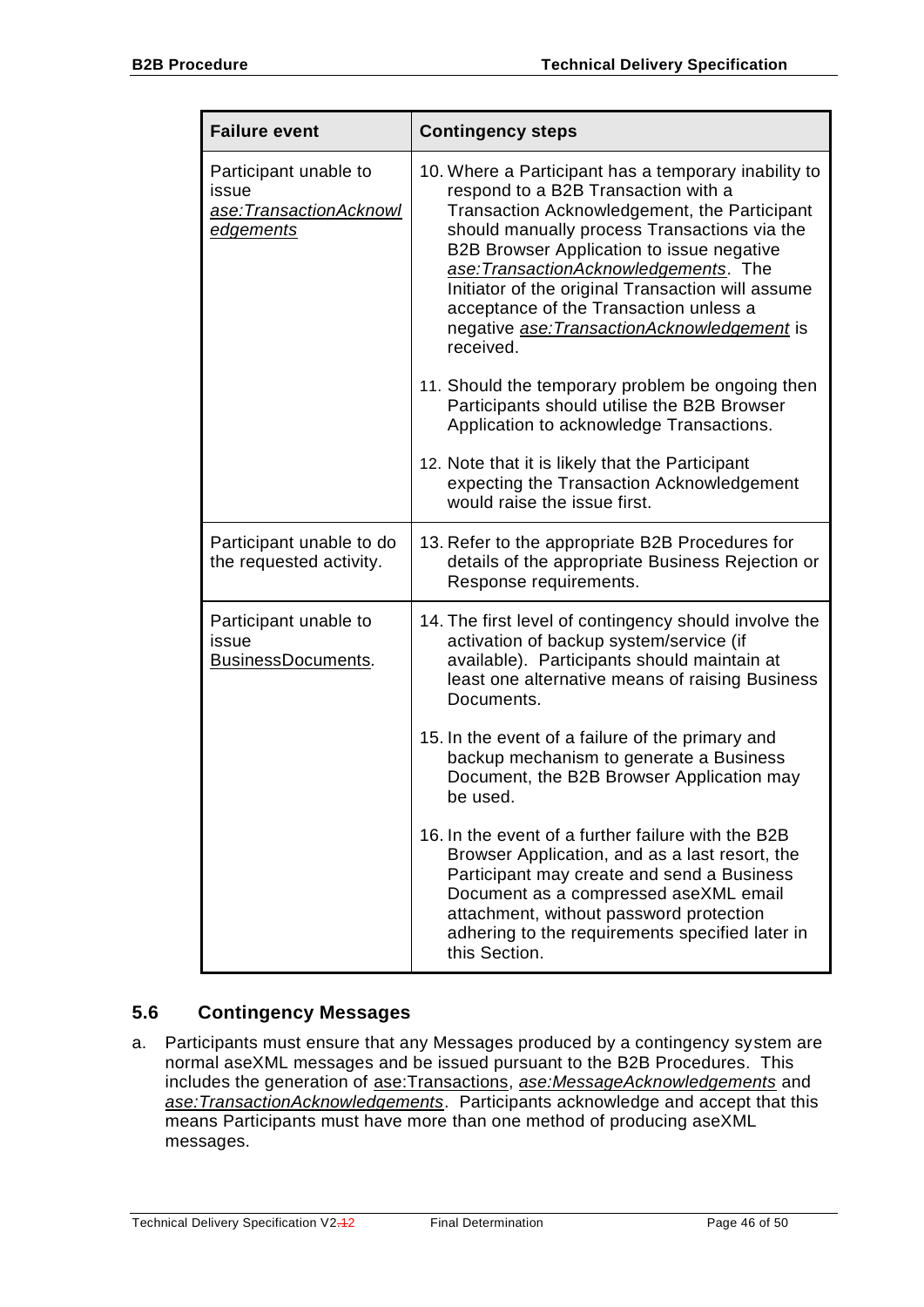# <span id="page-46-0"></span>**5.7 Use of the B2B Browser Application as a Contingency Solution**

a. During a contingency event, a Participant must use reasonable endeavours to raise any urgent Messages via the B2B Browser Application. Participants may also utilise the B2B Browser Application for other Transactions as appropriate.

# <span id="page-46-1"></span>**5.8 Use of Email as a Contingency Solution**

- a. Participants may use email during a contingency event provided that emails are only used where the B2B Browser Application is unavailable.
- b. Any Participant moving to the usage of email as a contingency solution must notify all affected Participants.
- c. Participants must ensure that aseXML Transactions are sent as compressed attachments to an email Message.
- d. Participants must ensure that any email Message sent pursuant to and in accordance with clause [5.8](#page-46-1) is sent to the appropriate email address specified in the NEM Retail Operations Contacts List(ROCL).
- e. Participants must ensure that only one attachment is sent per email.
- f. Participants must ensure that the subject line of the email contains the file name of the attached Message, in accordance with paragraph [4.13](#page-37-0) of this Procedure.
- g. Any Business Document sent by email does not require a Business Receipt. A Participant may provide an email equivalent of a receipt or an acceptance/rejection.

## <span id="page-46-2"></span>**5.9 Use of Telephone and Fax**

a. The use of phone or fax as part of the process is detailed in the relevant B2B Procedure.

## <span id="page-46-3"></span>**5.10 Notification and activation requirements**

#### <span id="page-46-4"></span>**5.10.1 General requirements**

- a. Activation of contingency arrangements specific to Participants is at the that Participant's discretion, provided the required failover timeframes are achieved. :
	- 1. A Participant affected by a contingency event must contact other Participants as necessary to address any operational issues associated with the outage;
	- 2. A Participant affected by a contingency event must advise other Participants of the resumption of normal processes as soon as practicable after these have resumed;
	- 3. Notification to the affected Participants will be by the mechanism to be agreed and published by AEMO; and

## <span id="page-46-5"></span>**5.10.2 Customer and Site Details Notification**

- a. In the case of Transactions included in the B2B Procedure Customer and Site Details Notification Process, a Participant affected by a contingency event must:
	- 1. Advise other Participants of system problems within 24 hours of becoming aware of the problem. Notification will be by email to the nominated addresses of affected Participants.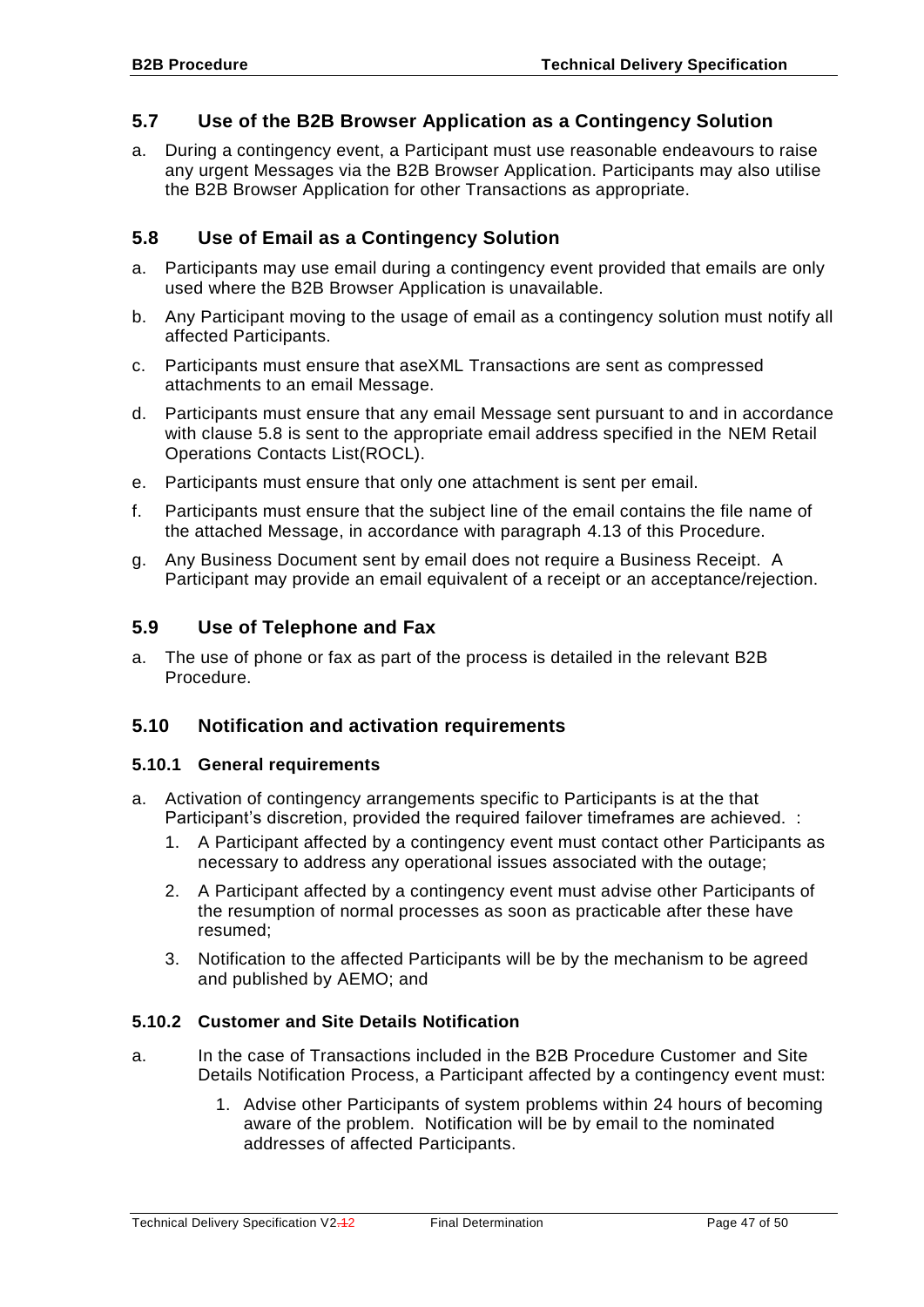#### <span id="page-47-0"></span>**5.10.3 Service Orders**

- a. In the case of Transactions included in the B2B Procedure Service Order Process, a Participant affected by a contingency event must:
	- 1. Advise other Participants of system problems within 2 hours of becoming aware of the problem.
	- 2. Provide at least twice daily updates to other Participants via the industry agreed notification process.

#### <span id="page-47-1"></span>**5.10.4 Meter Data**

- a. In the case of Transactions included in the B2B Procedure Meter Data Process, a Participant affected by a contingency event must:
	- 1. Advise other Participants of system problems within 24 hours of becoming aware of the problem. Notification will be by email to the nominated addresses of affected Participants.
	- 2. Provide daily updates to other Participants via the notification process.

# <span id="page-47-2"></span>**5.10.5 One Way Notification**

- a. In the case of transactions included in the B2B Procedure One Way Notification Process, a participant affected by a contingency event must:
	- 1. Advise other Participants of system problems within 24 hours of becoming aware of the problem. Notification will be by email to the nominated addresses of affected Participants.
	- 2. Provide daily updates to other Participants via the notification process.

# <span id="page-47-3"></span>**5.11 Prioritisation of Transactions**

- a. Prioritisation of Transactions is supported by the B2B Procedures and is supported primarily as a technical requirement to differentiate "small" aseXML-based Messages from potentially "large" aseXML-wrapped CSV Messages.
- b. Retailers may choose to prioritise their Requests based on the level of automation of their contingency solution.
	- 1. If Retailer system failure delays delivery of Requests, the Retailer must recognise that the DNSP may not be able to meet the originally requested / regulated timeframe.

## <span id="page-47-4"></span>**5.12 Handling of contingency Transactions once normal operations resume**

c. No duplicates Transactions are allowed. That is, if a Participant sends a Transaction via a contingency system, that Participant must not resend that Transaction using normal delivery systems (or even an alternative contingency system).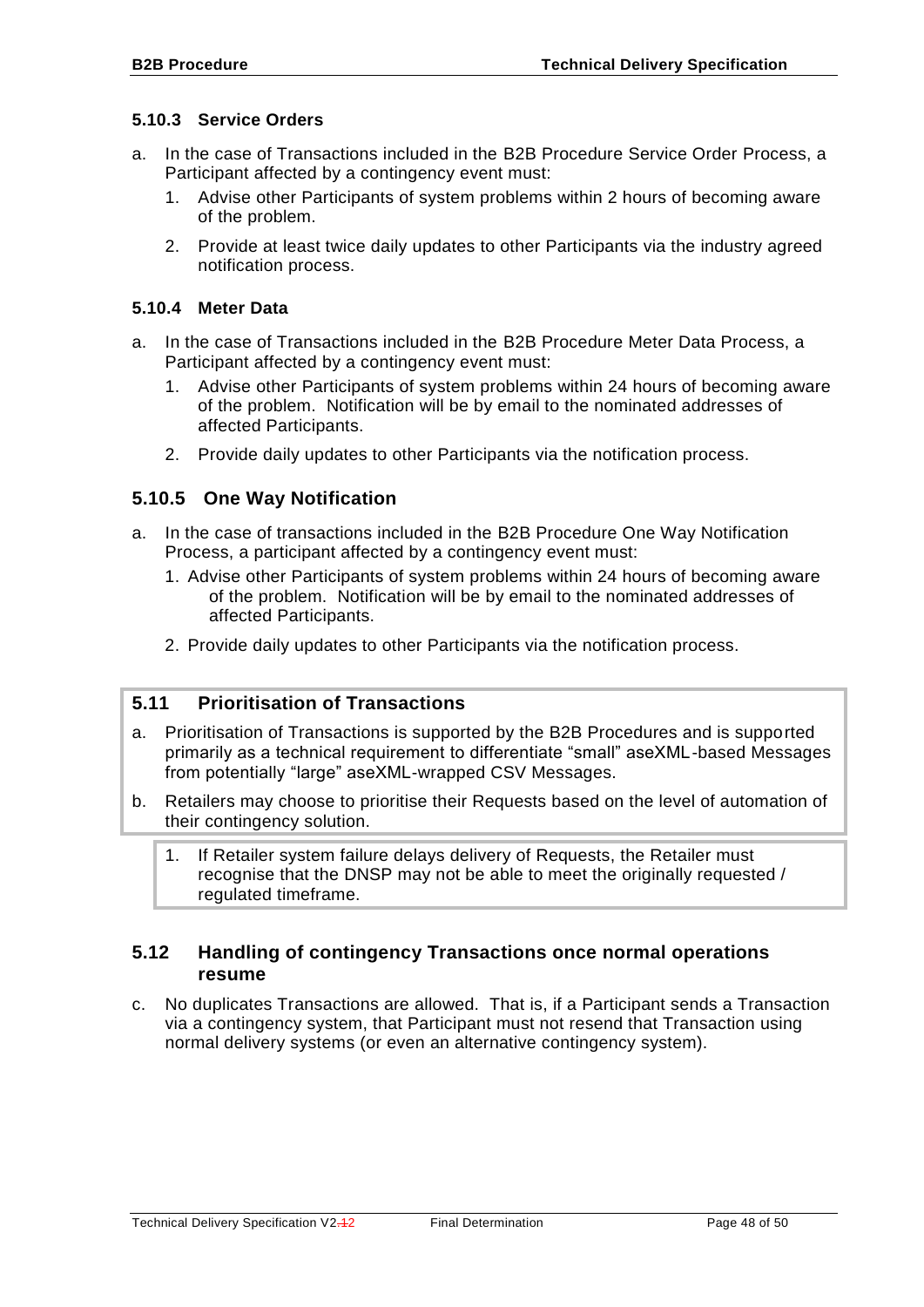# <span id="page-48-0"></span>**6 PARTICIPANT MANAGED DETAILS**

# <span id="page-48-1"></span>**6.1 NEM Retail Operations Contacts List (ROCL)**

Industry requires a central reference point of contacts within each participant organisation for various retail operational processes.

The ROCL holds first level and escalation contacts in each participant organisation for retail operational processes for the NEM . Currently the list is administered by AEMO on a secure web based application, which is used by all Participants.

The contact list has a template that is managed by the Industry reference group on behalf of the Industry and it may be amended periodically based on Industry's requirements.

# <span id="page-48-2"></span>**6.2 Creating a new NEM Retail Operations Contacts List (ROCL)**

When participants register in the NEM they must add their details to the template provided by AEMO and submit the completed template as per the instructions in the ROCL template.

# <span id="page-48-3"></span>**6.3 Updating an Existing NEM Retail Operations Contacts List (ROCL)**

Participants must update their contact details as and when their details change and provide these to AEMO.

# <span id="page-48-4"></span>**6.4 Publishing of NEM Retail Operations Contacts List (ROCL)**

AEMO shall publish new and updated Contact List within five business days of receiving the new or changed ROCL.

# <span id="page-48-5"></span>**6.5 Service Paperwork Reference Table**

A central reference point for Service Order Service Paperwork required in each Jurisdiction is documented in the Service Paperwork Reference Table. This provides Industry with information required for meeting obligations for the provision of Service Paperwork (Jurisdictional, National or operational) associated with particular Service Orders.

The Service Paperwork Reference Table holds a list of documents required for New Connection Service Order, Additions and Alterations Service Order, De-Energisation, Re-Energisation or Abolishment Service Order.

The Service Paperwork Reference Table must be updated by AEMO as directed by the industry reference group, through the agreed change management process.

Where any Participant becomes aware of a change that is required to the Service Paperwork Reference Table the Participant must ensure that the change is raised via the agreed change management process.

The process to request a change/amendment is via the Industry 'Issues/Change Form'.

Note: The Service Order Paperwork Reference Table is published on the AEMO website under Electricity Policies & Procedures – B2B.